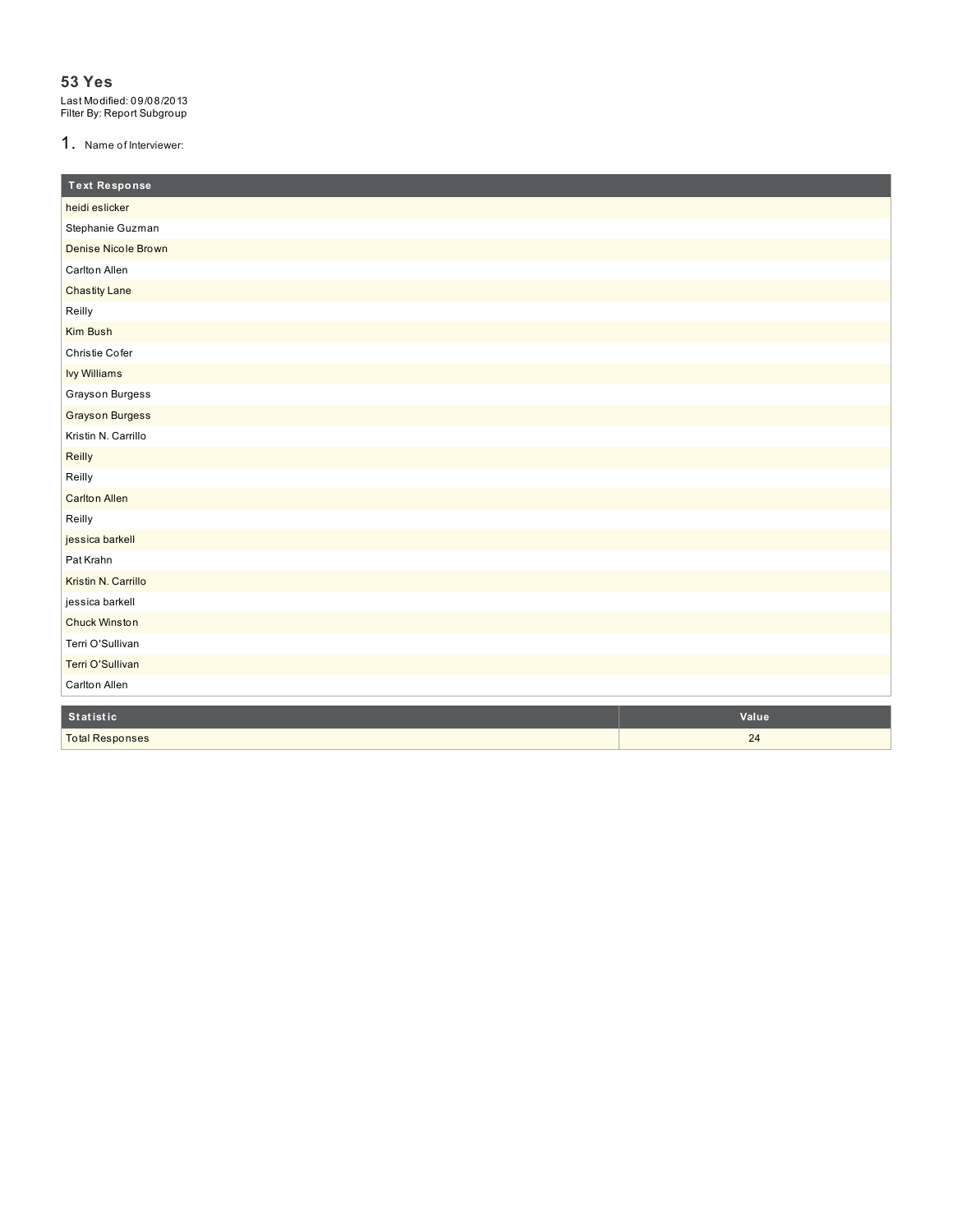2. My name is (name of interviewer), and I am a/an (student, volunteer, staff member) at (name of institution/facility). I am inviting you to participate in a research study. Involvement in the study is voluntary, so you may choose to participate or not. I am going to explain the study to you. Please feel free to ask any questions that you may have about the research; I will be happy to explain anything in greater detail. I am interested in learning more about your family's resources and needs. You will be asked to answer survey questions that include education, employment, housing, healthcare, and other basic needs. This will take approximately 30 - 45 minutes of your time. All information will be kept anonymous. This means that your name will not appear anywhere and no one except me will know about your specific answers. The benefit of this research is that you will be helping the East Texas Human Needs Network to better understand our community needs, the resources available, and the services that are still needed. This information will help us to work together to address services that are needed the most. There are no risks to you for participating in this study, and no penalty for not participating. If you do not wish to continue, you have the right to stop, at any time.Before we begin, I want to make sure that you understand the information I have told you about this project and your rights. Please tell me in your own words what you understand about this project and your rights as a participant. (if they are unsure or unclear about any elements of information, tell them again, and ask again that they tell you what they understand.)Now that you understand the study, are you willing to help me with this survey?

**Already complet ed. Where?**

| я | Answer                    | Bar. | Response | %   |
|---|---------------------------|------|----------|-----|
|   | Yes                       |      | 36       | 97% |
| b | No                        |      |          | 3%  |
| 6 | Already completed. Where? |      |          | 0%  |
|   | Total                     |      | 37       |     |

| --<br>__                  |       |
|---------------------------|-------|
|                           |       |
| Statistic                 | Value |
| Min Value                 | 4     |
| Max Value                 | 5     |
| Mean                      | 4.03  |
| Variance                  | 0.03  |
| <b>Standard Deviation</b> | 0.16  |
| <b>Total Responses</b>    | 37    |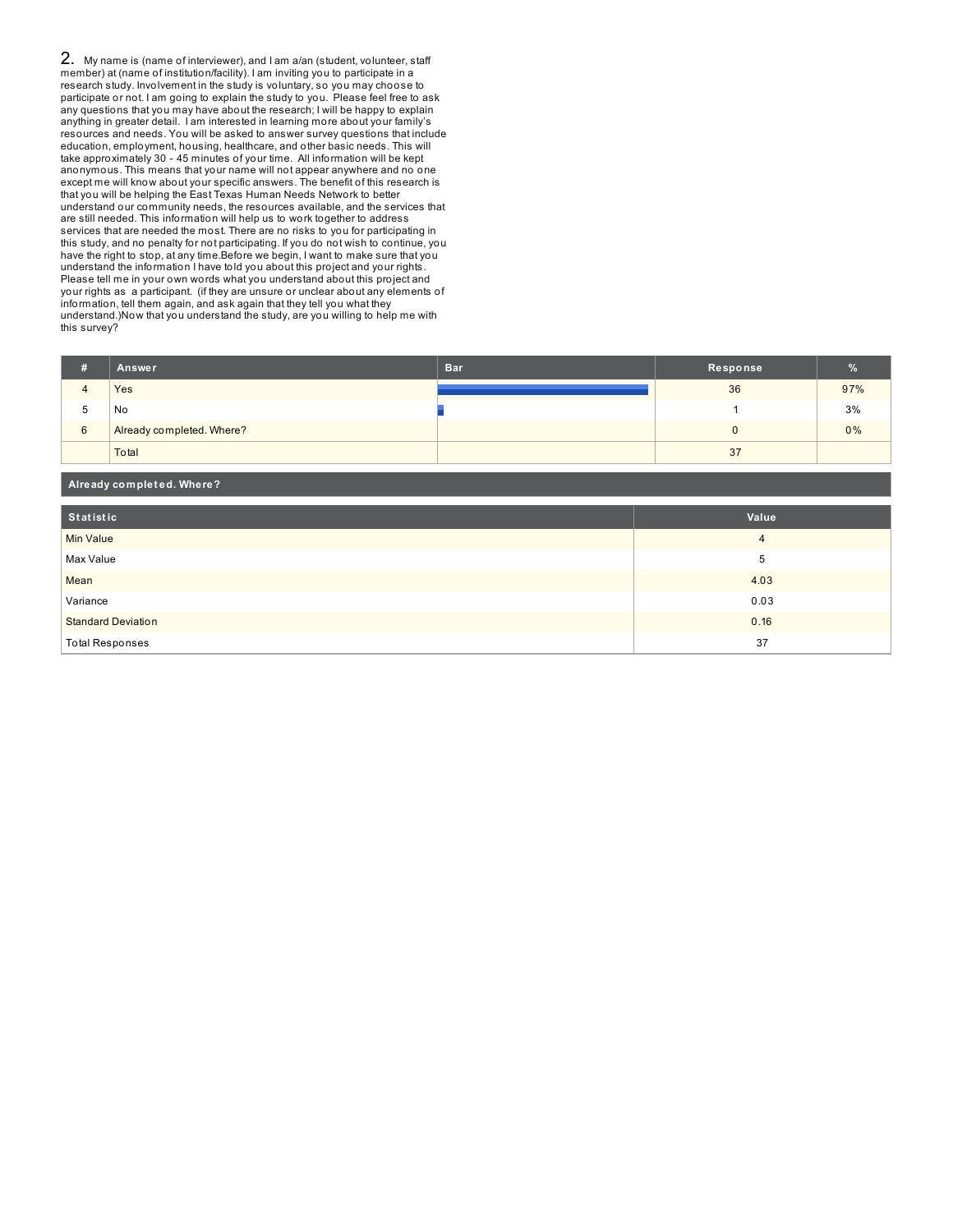## 3. Today's date?

Total Responses

| <b>Text Response</b> |       |
|----------------------|-------|
| 06/19/13             |       |
| 06/19/13             |       |
| 06/19/13             |       |
| 06/19/13             |       |
| 06/19/13             |       |
| 06/19/13             |       |
| 06/20/13             |       |
| 06/24/13             |       |
| 06/24/13             |       |
| 06/24/13             |       |
| 06/24/13             |       |
| 06/25/13             |       |
| 07/04/13             |       |
| 07/09/13             |       |
| 07/10/13             |       |
| 07/10/13             |       |
| 07/10/13             |       |
| 07/10/13             |       |
| 07/10/13             |       |
| 07/10/13             |       |
| 07/12/13             |       |
| 07/12/13             |       |
| 07/12/13             |       |
| 07/15/13             |       |
| 07/18/13             |       |
| 07/19/13             |       |
| 07/19/13             |       |
| 07/19/13             |       |
| 07/18/13             |       |
| 07/29/13             |       |
| 07/23/13             |       |
| 07/23/13             |       |
| 07/24/13             |       |
| 07/24/13             |       |
| 08/24/13             |       |
| 07/26/13             |       |
| Statistic            | Value |

 $\overline{36}$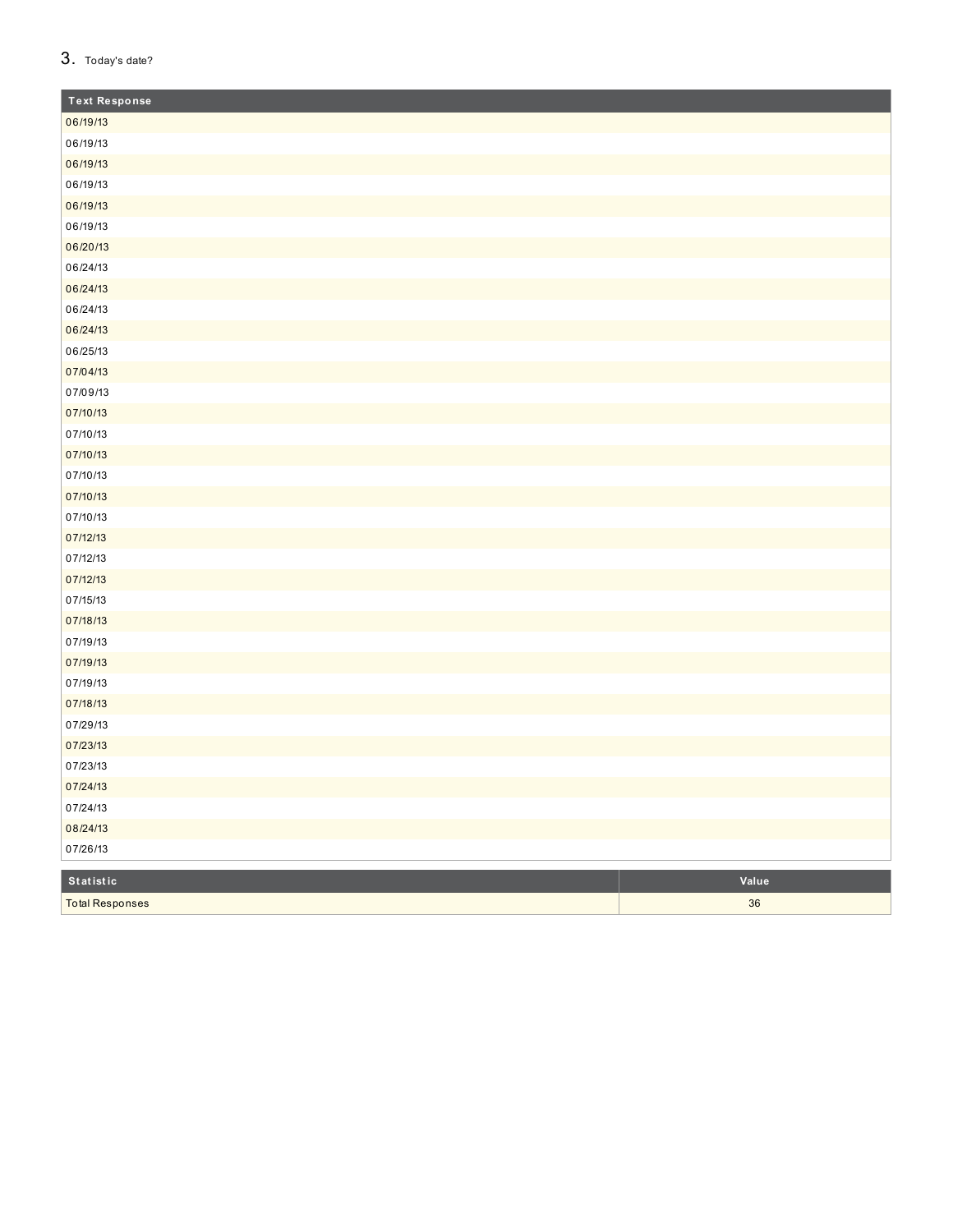# 4. Location of interview:

| #              | Answer                            | <b>Bar</b> | Response       | %     |
|----------------|-----------------------------------|------------|----------------|-------|
| $\mathbf{1}$   | Allegiance Home Health            |            | $\mathbf{0}$   | $0\%$ |
| $\overline{2}$ | Andrews Center                    |            | 4              | 11%   |
| 3              | <b>ETCADA</b>                     |            | $\mathbf{0}$   | 0%    |
| 4              | <b>ETCIL</b>                      |            | 0              | $0\%$ |
| 5              | <b>ETMC</b>                       |            | 3              | 8%    |
| 6              | Gateway to Hope                   |            | 2              | 6%    |
| $\overline{7}$ | Literacy Council of Tyler         |            | 5              | 14%   |
| 8              | Mission Tyler / Hunger for Love   |            | 0              | $0\%$ |
| 9              | New Creation Foundation           |            | $\mathbf{0}$   | $0\%$ |
| 10             | PATH                              |            | 11             | 31%   |
| 11             | <b>Salvation Army</b>             |            | $\mathbf{0}$   | $0\%$ |
| 12             | <b>Total Healthcare Center</b>    |            | 0              | $0\%$ |
| 13             | <b>UT Health Northeast</b>        |            | 9              | 25%   |
| 14             | Veterans and Community Roundtable |            | 0              | 0%    |
| 15             | Other                             |            | $\overline{2}$ | 6%    |
|                | Total                             |            | 36             |       |

Other

ETCC ETCC

| Statistic                 | Value    |
|---------------------------|----------|
| <b>Min Value</b>          | $\Omega$ |
| Max Value                 | 15       |
| Mean                      | 9.08     |
| Variance                  | 14.54    |
| <b>Standard Deviation</b> | 3.81     |
| <b>Total Responses</b>    | 36       |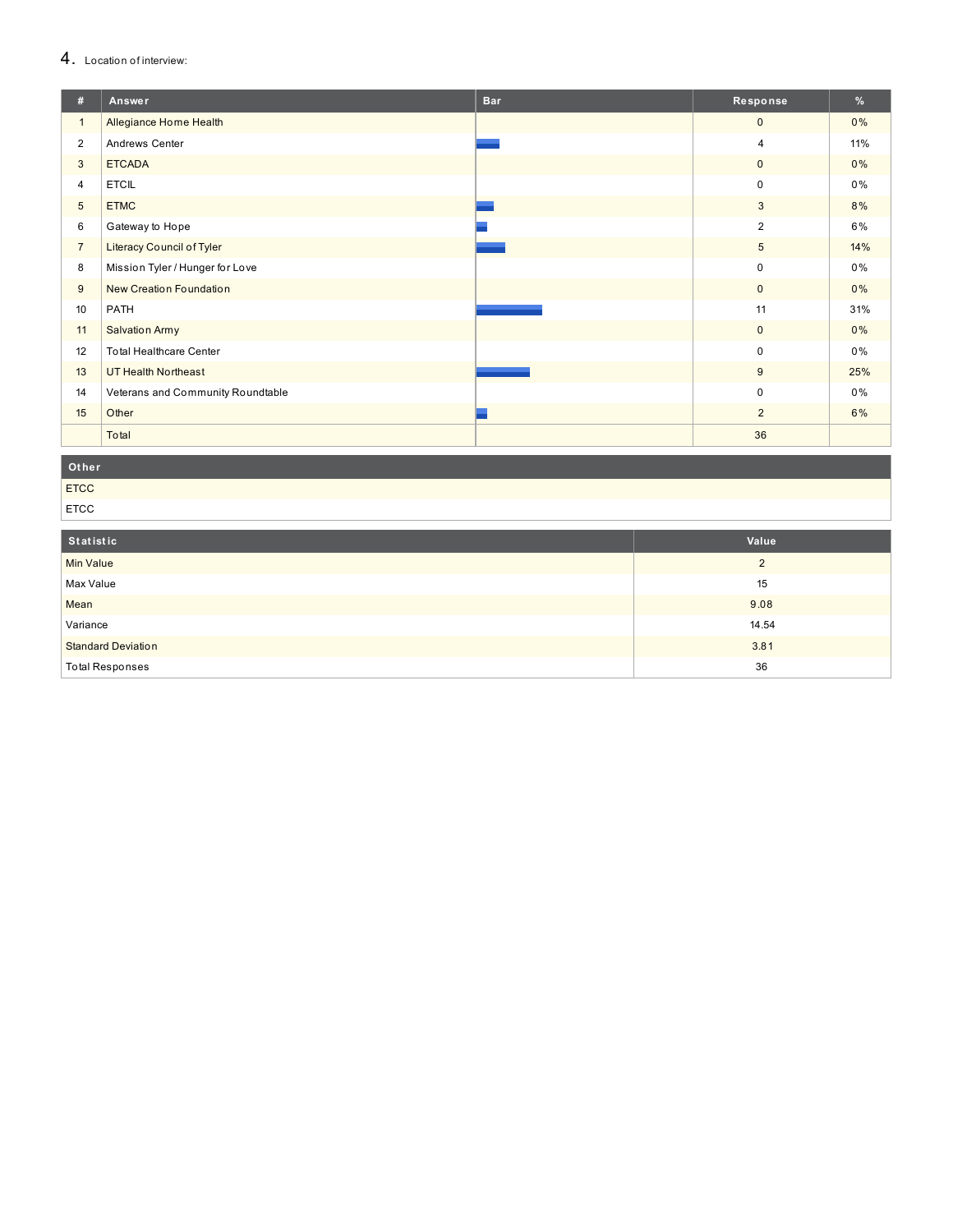# 5. What is your age?

**Total Responses** 

| <b>Text Response</b> |       |
|----------------------|-------|
| 74                   |       |
| $40\,$               |       |
| 68                   |       |
| ${\bf 26}$           |       |
| 76                   |       |
| 43                   |       |
| 42                   |       |
| 65                   |       |
| 60                   |       |
| 66                   |       |
| 51                   |       |
| $42\,$               |       |
| 35                   |       |
| $38\,$               |       |
| 50                   |       |
| $\bf 49$             |       |
| 43                   |       |
| $32\,$               |       |
| 75                   |       |
| 53                   |       |
| 47                   |       |
| 75                   |       |
| 29                   |       |
| $34\,$               |       |
| $30\,$               |       |
| $33\,$               |       |
| 68                   |       |
| $43\,$               |       |
| $48\,$               |       |
| 28                   |       |
| 48                   |       |
| 62                   |       |
| 29                   |       |
| 62                   |       |
| 47                   |       |
| $\bf 74$             |       |
| Statistic            | Value |

 $\overline{36}$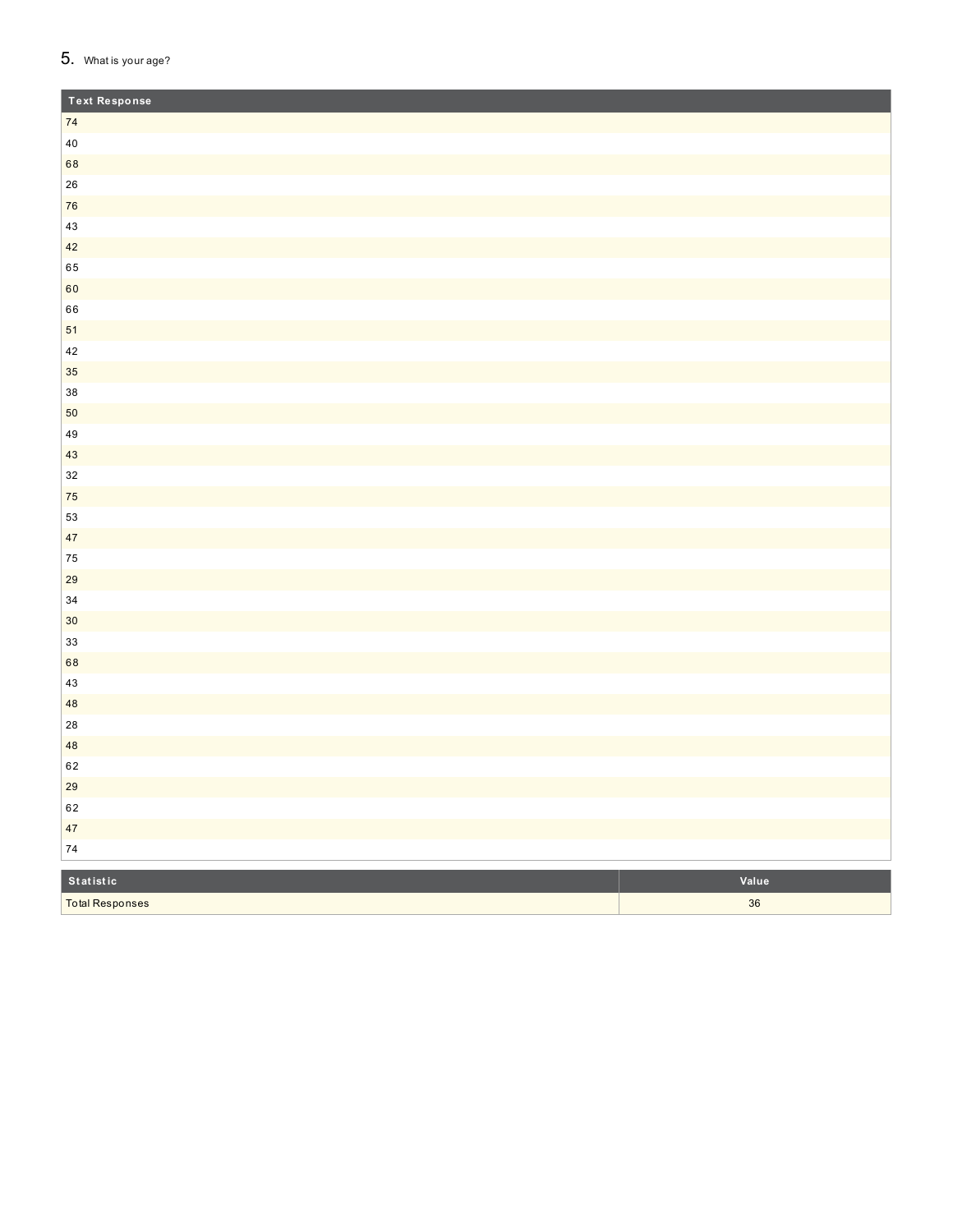#### $6.$  How far did you go in School?

| #               | Answer                     | <b>Bar</b> | Response       | %   |
|-----------------|----------------------------|------------|----------------|-----|
| $\mathbf{1}$    | 8th grade or less          |            | 3              | 8%  |
| $\overline{2}$  | Associate's Degree         |            | 3              | 8%  |
| 3               | <b>Bachelor's Degree</b>   |            | $\overline{4}$ | 11% |
| $\overline{4}$  | Did not attend school      |            |                | 3%  |
| $5\phantom{.0}$ | Doctoral Degree            |            | $\mathbf{1}$   | 3%  |
| 6               | GED                        |            | 3              | 8%  |
| $\overline{7}$  | <b>High School Diploma</b> |            | 8              | 22% |
| 8               | Master's Degree            |            | ٠              | 3%  |
| 9               | Other?                     |            | $\overline{2}$ | 6%  |
| 10              | Professional Certification |            | $\overline{ }$ | 3%  |
| 11              | Some College               |            | $\overline{4}$ | 11% |
| 12              | Some High School           |            | 5              | 14% |
| 13              | <b>Trade School</b>        |            | $\mathbf{0}$   | 0%  |
|                 | Total                      |            | 36             |     |

#### **O t h e r ?**

#### 11th grade

graduated and 2 years of nursing LVN

| Statistic                 | Value |
|---------------------------|-------|
| <b>Min Value</b>          |       |
| Max Value                 | 12    |
| Mean                      | 6.78  |
| Variance                  | 13.38 |
| <b>Standard Deviation</b> | 3.66  |
| <b>Total Responses</b>    | 36    |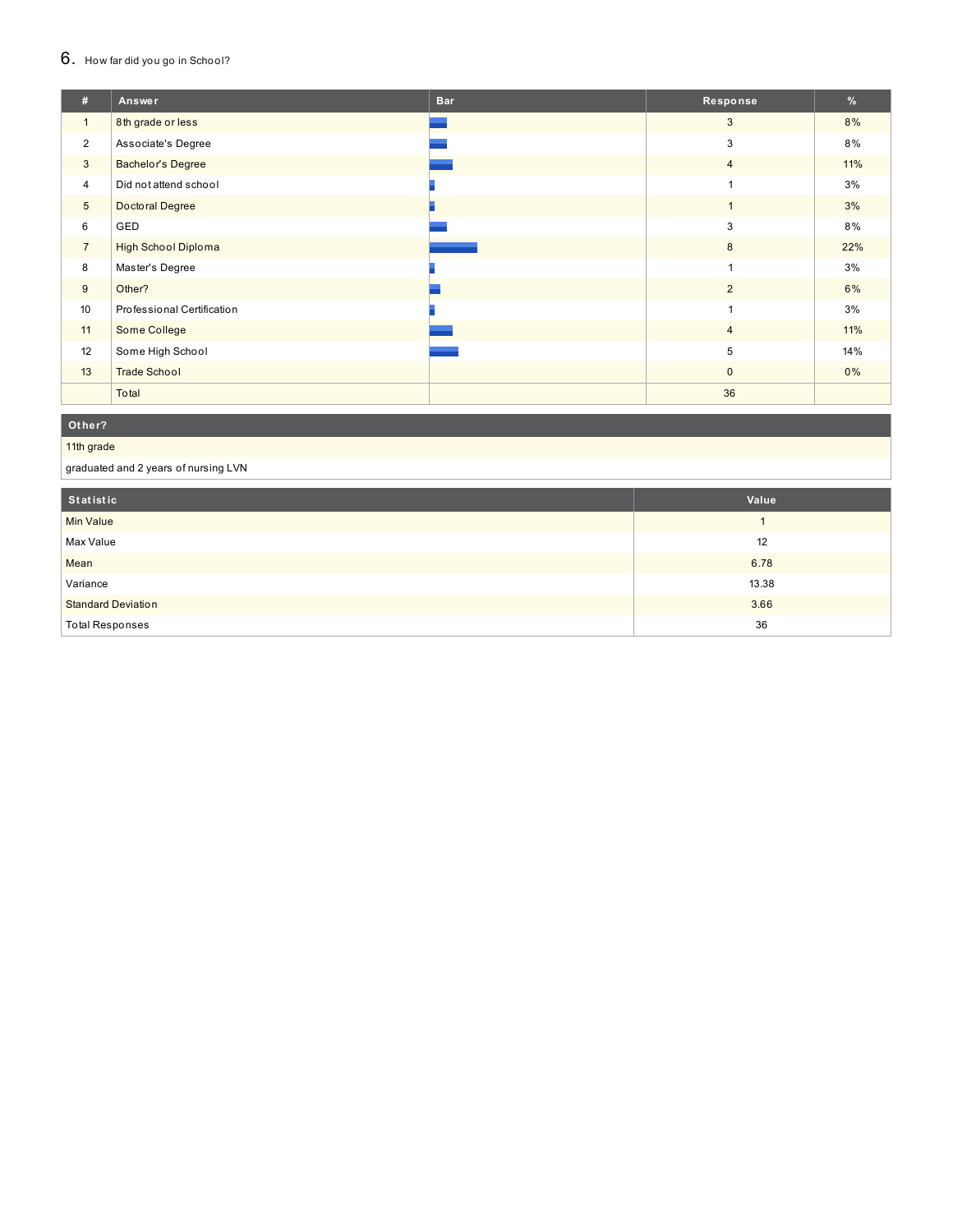# 7. <sup>I</sup> am going to read you <sup>a</sup> list of agencies in our community. Please tell me if each one is providing you and your family with help?

I

| #               | Answer                                   | <b>Bar</b> | Response       | $\frac{9}{6}$ |
|-----------------|------------------------------------------|------------|----------------|---------------|
| $\mathbf{1}$    | <b>Andrew's Center</b>                   |            | 11             | 31%           |
| $\overline{2}$  | Benevolence Center (East Erwin Church)   |            | 2              | 6%            |
| 3               | <b>Bethesda Clinic</b>                   |            | $\overline{4}$ | 11%           |
| 4               | Community Health Clinic (Glenwood)       |            | 3              | 8%            |
| $5\phantom{.0}$ | <b>Cornerstone Assistance Network</b>    |            | $\mathbf{1}$   | 3%            |
| 6               | East Texas Center for Independent Living |            | $\mathbf 0$    | $0\%$         |
| $\overline{7}$  | <b>East Texas Crisis Center</b>          |            | 5              | 14%           |
| 8               | Goodwill                                 |            | 8              | 22%           |
| 9               | <b>Literacy Council</b>                  |            | $\mathbf{1}$   | 3%            |
| 10              | Loaves & Fishes (Christ Episcopal)       |            | $\mathbf{1}$   | 3%            |
| 11              | <b>Meals on Wheels</b>                   |            | $\overline{4}$ | 11%           |
| 12              | <b>Parents Services</b>                  |            | $\mathbf 0$    | $0\%$         |
| 13              | <b>PATH</b>                              |            | 18             | 50%           |
| 14              | Salvation Army                           |            | 9              | 25%           |
| 15              | St. Paul Children's Foundation           |            | 10             | 28%           |
| 16              | St. Vincent de Paul (Cathedral)          |            | 11             | 31%           |
| 17              | <b>Tyler AIDS Services</b>               |            | $\mathbf{0}$   | $0\%$         |
| 18              | Transportation Agency                    |            | 5              | 14%           |
| 19              | Other (please specify)                   |            | 4              | 11%           |
| 20              | <b>NONE</b>                              |            | 6              | 17%           |

| Transportation Agency                          | Other (please specify)               |
|------------------------------------------------|--------------------------------------|
|                                                | <b>Literacy Council of Tyler</b>     |
|                                                | Gateway To Hope                      |
| Medicaid transportation through Andrews center | Ut tyler family practice             |
|                                                | St. Marys Catholic church in Gresham |
| <b>JCC Transportation</b>                      |                                      |
| Medicaid                                       |                                      |
| judis carrier service                          |                                      |
| Togo bus for royal transit                     |                                      |
|                                                |                                      |
| <b>Statistic</b>                               | Value                                |
| <b>Min Value</b>                               |                                      |

| Statistic              | Value |
|------------------------|-------|
| Min Value              |       |
| Max Value              | 20    |
| <b>Total Responses</b> | 36    |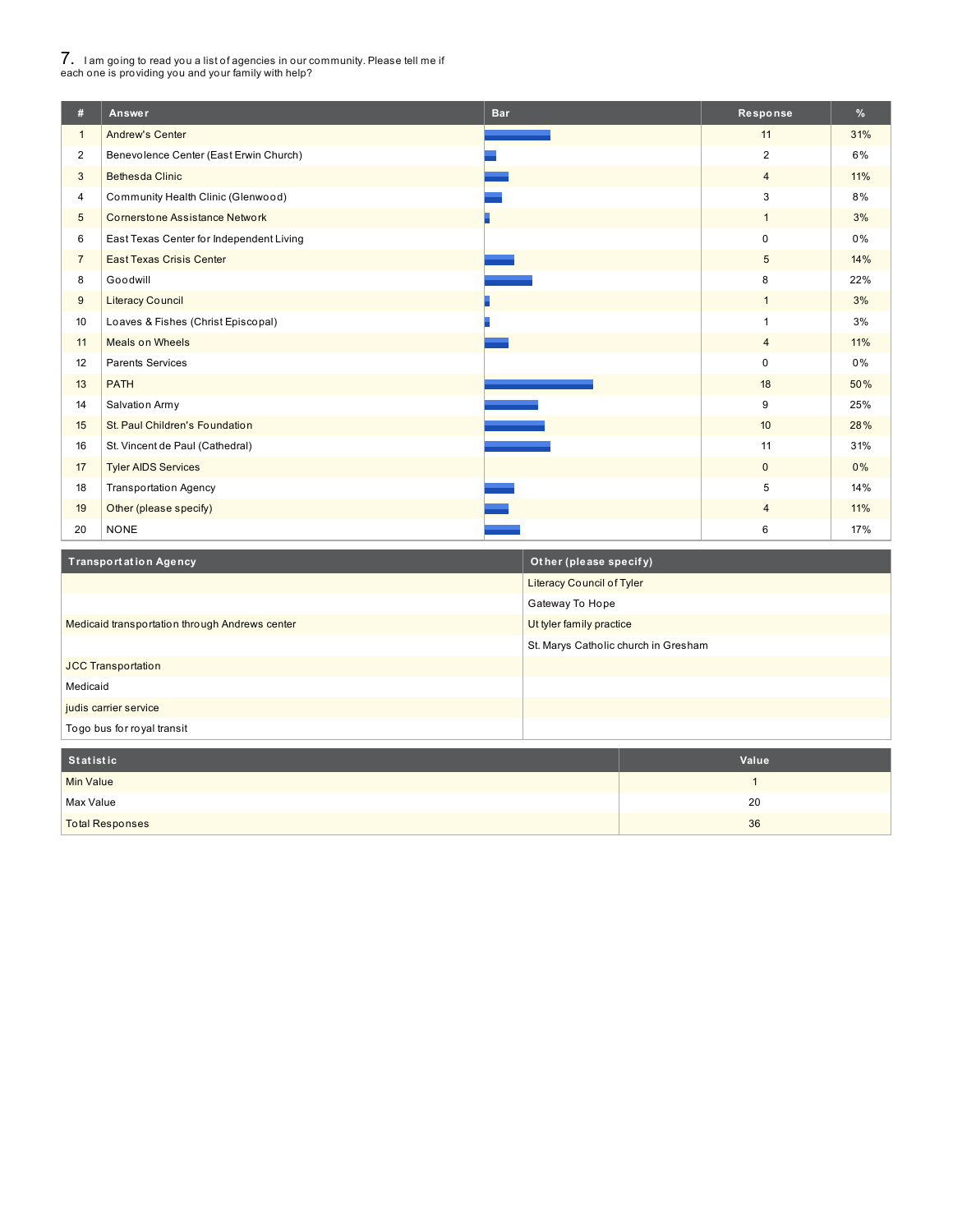### 8. Are you able to work?

| #                         | <b>Answer</b> | <b>Bar</b> |      | Response       | $\frac{9}{6}$ |
|---------------------------|---------------|------------|------|----------------|---------------|
| $\mathbf{1}$              | Yes           |            |      | 12             | 33%           |
| 2                         | No            |            |      | 24             | 67%           |
|                           | Total         |            |      | 36             |               |
|                           |               |            |      |                |               |
| Statistic                 |               |            |      | Value          |               |
| <b>Min Value</b>          |               |            |      |                |               |
| Max Value                 |               |            |      | $\overline{2}$ |               |
| Mean                      |               |            |      | 1.67           |               |
| Variance                  |               | 0.23       |      |                |               |
| <b>Standard Deviation</b> |               |            | 0.48 |                |               |
| <b>Total Responses</b>    |               |            |      | 36             |               |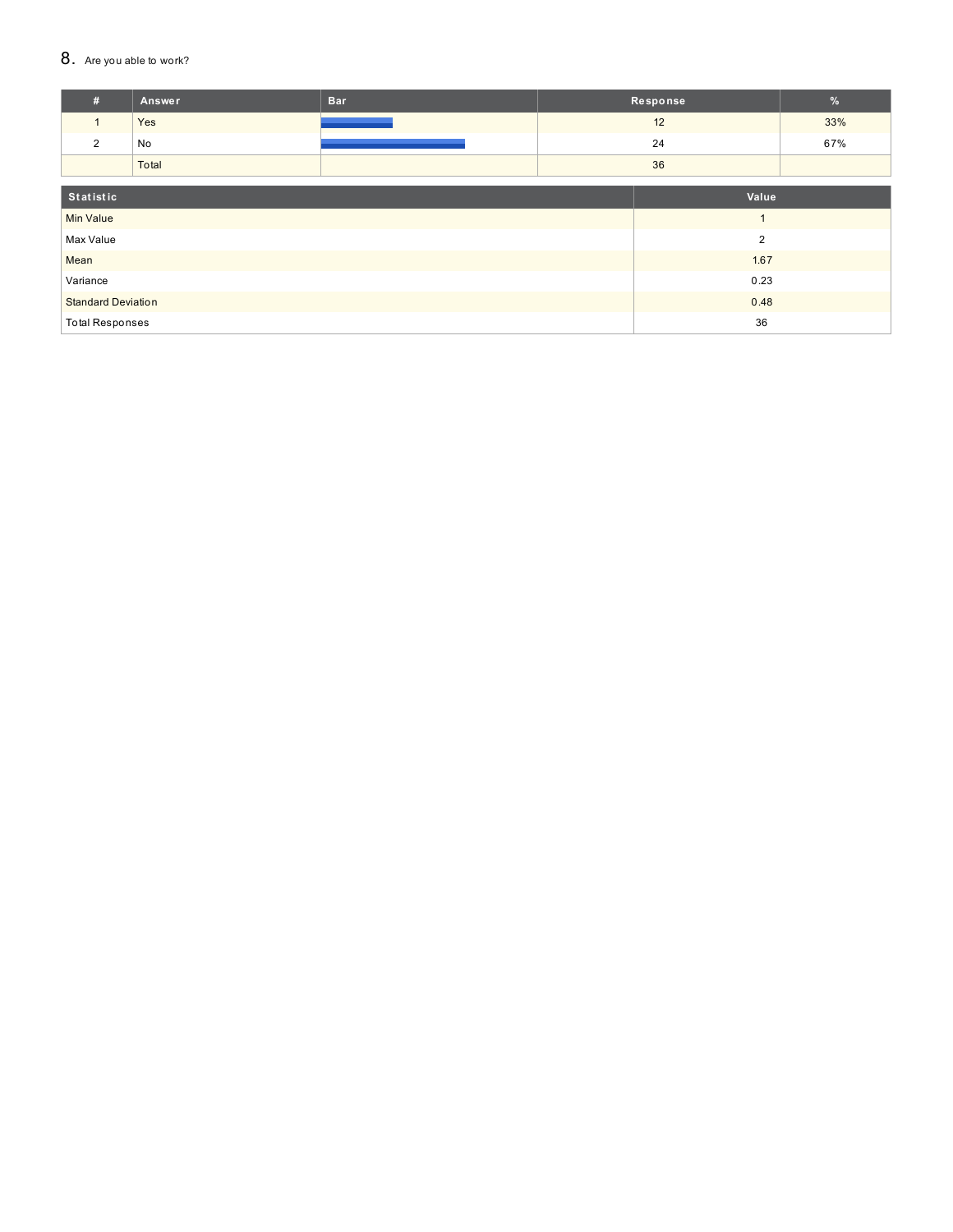#### $9.$  What is your employment status?

| #               | Answer               | <b>Bar</b> | Response     | $\frac{9}{6}$ |
|-----------------|----------------------|------------|--------------|---------------|
|                 | Full time            |            |              | 58%           |
| $\overline{2}$  | Part time            |            |              | 8%            |
| 3               | Seasonal             |            | $\mathbf{0}$ | 0%            |
| $\overline{4}$  | Unemployed           |            | ◠            | 17%           |
| $5\phantom{.0}$ | Not working, retired |            | ◠            | 17%           |
|                 | Total                |            | 12           |               |
|                 |                      |            |              |               |

| Statistic                 | Value |
|---------------------------|-------|
| <b>Min Value</b>          |       |
| Max Value                 | b     |
| Mean                      | 2.25  |
| Variance                  | 2.93  |
| <b>Standard Deviation</b> | 1.71  |
| <b>Total Responses</b>    | 12    |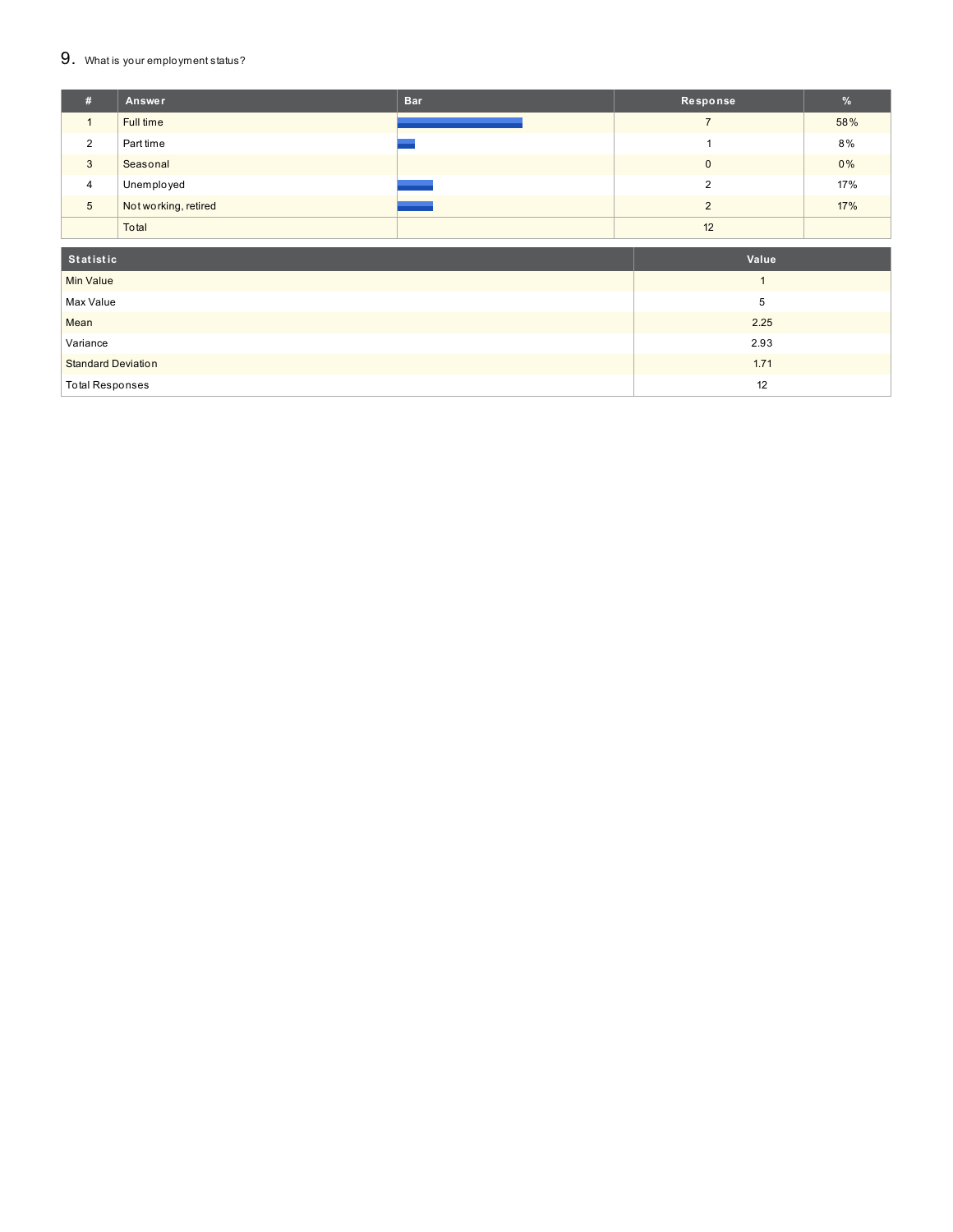### 10. Are you satisfied with your job?

| #                         | <b>Answer</b> | <b>Bar</b> |      | Response        | $\frac{9}{6}$ |
|---------------------------|---------------|------------|------|-----------------|---------------|
| 1                         | Yes           |            |      | $6\phantom{.}6$ | 67%           |
| 2                         | No            |            |      | 3               | 33%           |
|                           | Total         |            |      | 9               |               |
|                           |               |            |      |                 |               |
| Statistic                 |               |            |      | Value           |               |
| <b>Min Value</b>          |               |            |      |                 |               |
| Max Value                 |               |            |      | $\overline{2}$  |               |
| Mean                      |               |            |      | 1.33            |               |
| Variance                  |               |            | 0.25 |                 |               |
| <b>Standard Deviation</b> |               |            | 0.50 |                 |               |
| <b>Total Responses</b>    |               |            | 9    |                 |               |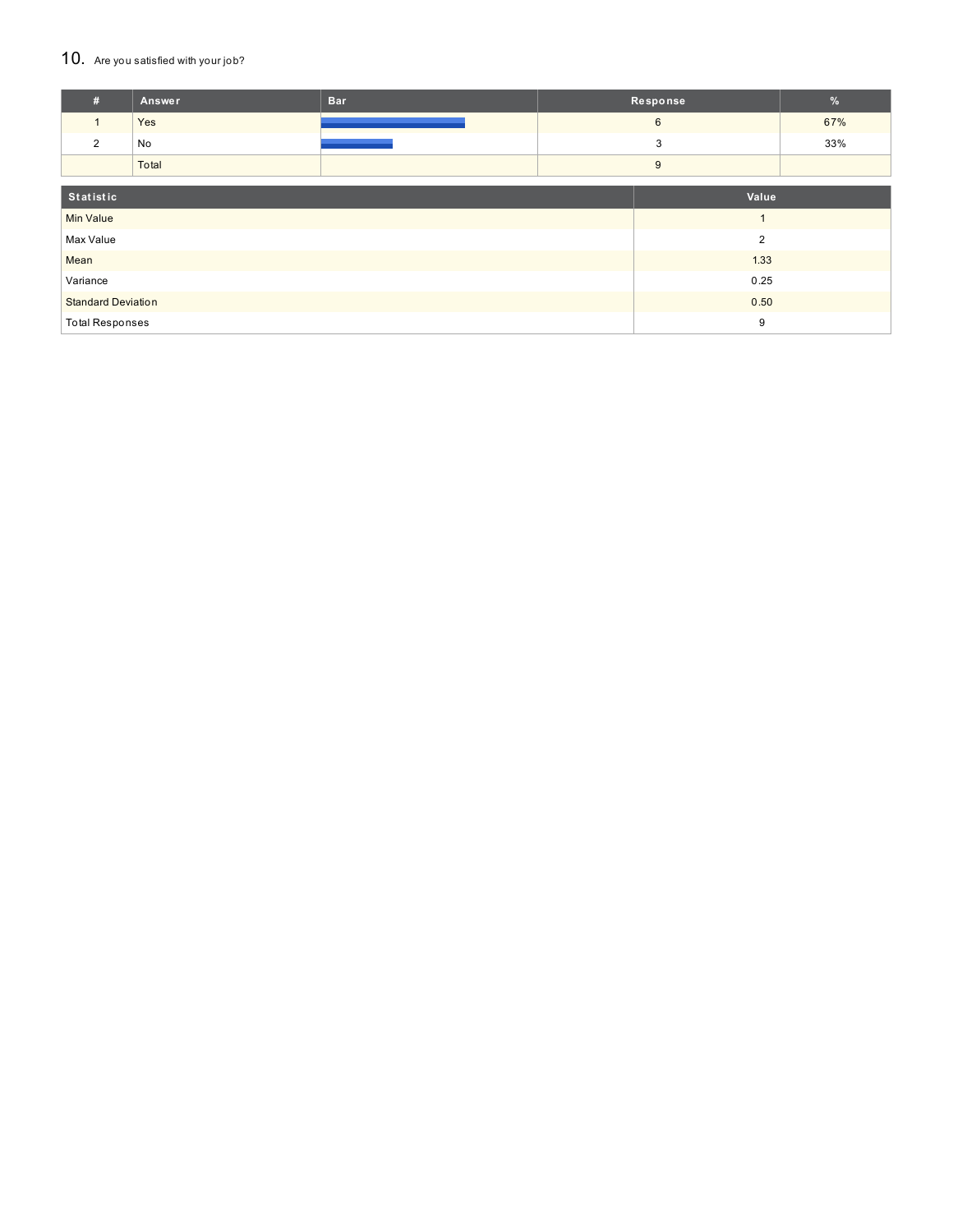## 11. Are you currently looking for work?

| #                         | Answer | <b>Bar</b> |      | Response       | $\frac{9}{6}$ |
|---------------------------|--------|------------|------|----------------|---------------|
| $\mathbf{1}$              | Yes    |            |      |                | 33%           |
| 2                         | No     |            |      | $\overline{2}$ | 67%           |
|                           | Total  |            |      | 3              |               |
| Statistic                 |        |            |      | Value          |               |
| <b>Min Value</b>          |        |            |      |                |               |
| Max Value                 |        |            |      | $\overline{2}$ |               |
| Mean                      |        |            |      | 1.67           |               |
| Variance                  |        | 0.33       |      |                |               |
| <b>Standard Deviation</b> |        |            | 0.58 |                |               |
| <b>Total Responses</b>    |        |            |      | 3              |               |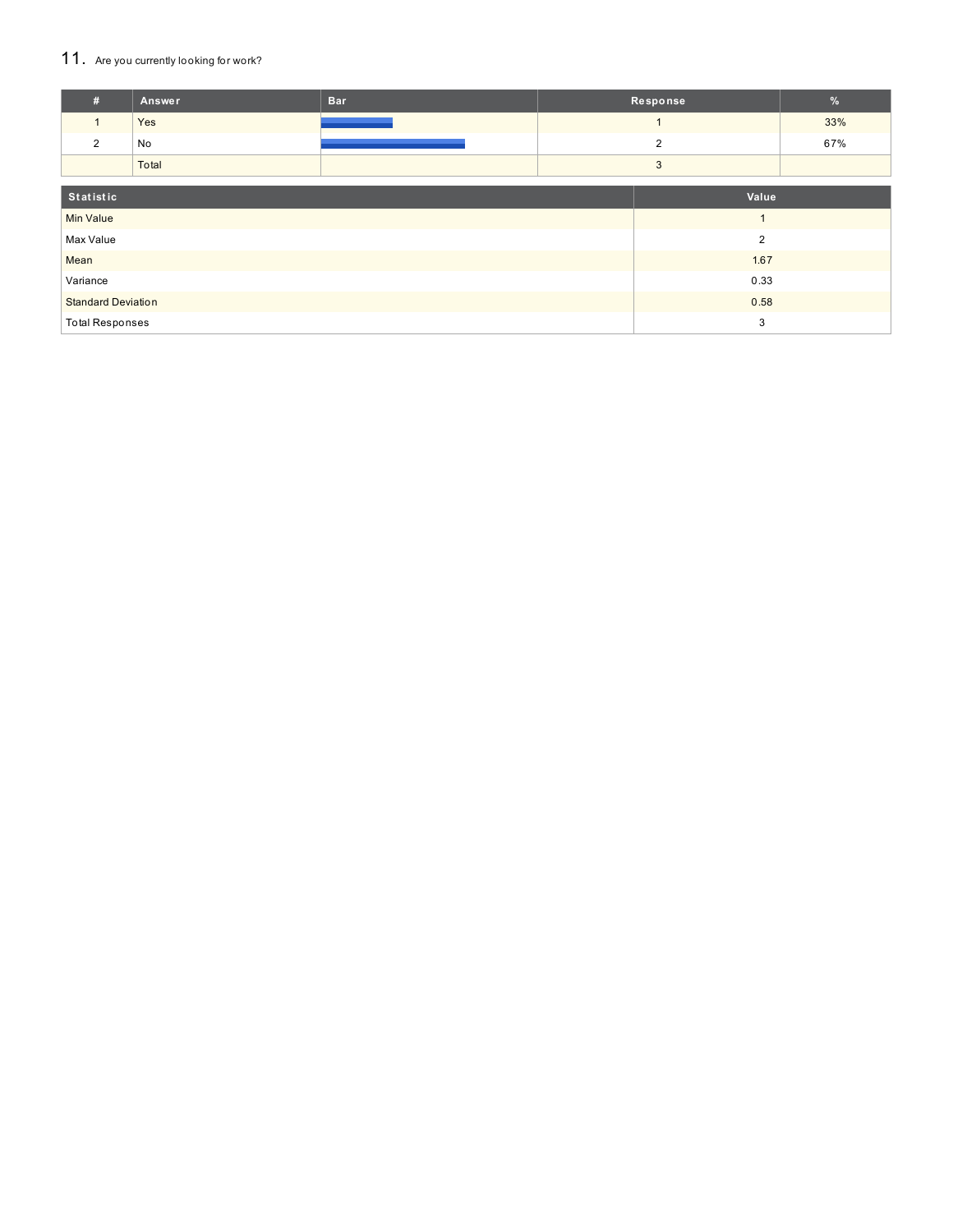**12.** If you are unemployed, please tell me about the reasons that you are unemployed. (Don't read the list, just check all that apply based on what they tell you. If legal difficulties are mentioned, ask if you can read a

| #              | Answer                                              | <b>Bar</b> | Response       | %     |
|----------------|-----------------------------------------------------|------------|----------------|-------|
| $\mathbf{1}$   | Attempting to flee domestic abuse or sexual assault |            | $\mathbf{1}$   | 33%   |
| 2              | Criminal Background                                 |            | $\mathbf 0$    | 0%    |
| 3              | Criminal background: Misdemeanor                    |            | $\mathbf{0}$   | 0%    |
| 4              | Criminal background: felony                         |            | $\mathbf 0$    | 0%    |
| 5              | Criminal background: deferred adjudication          |            | $\mathbf{0}$   | 0%    |
| 6              | Criminal background: probation                      |            | 0              | 0%    |
| $\overline{7}$ | Criminal background: awaiting outcome               |            | $\mathbf{0}$   | 0%    |
| 8              | Domestic violence/sexual assault victim             |            | $\Omega$       | 0%    |
| 9              | Drug/alcohol problem                                |            | $\mathbf{0}$   | 0%    |
| 10             | Lack childcare                                      |            | 0              | $0\%$ |
| 11             | Lack permanent address                              |            | $\mathbf{1}$   | 33%   |
| 12             | Lack proper clothing                                |            | $\overline{1}$ | 33%   |
| 13             | Lack skills/education                               |            | $\mathbf{1}$   | 33%   |
| 14             | Lack transportation                                 |            | 0              | 0%    |
| 15             | Lack US documents                                   |            | $\mathbf{1}$   | 33%   |
| 16             | Language barrier                                    |            | $\mathbf{1}$   | 33%   |
| 17             | <b>Layoff or Downsizing</b>                         |            | $\mathbf 0$    | 0%    |
| 18             | Learning/developmental disability                   |            | $\mathbf 0$    | 0%    |
| 19             | Mental health problem                               |            | $\mathbf{0}$   | 0%    |
| 20             | Other health issues                                 |            | 0              | 0%    |
| 21             | Permanent physical disability                       |            | $\mathbf{1}$   | 33%   |
| 22             | Sexual orientation or gender identity               |            | $\Omega$       | 0%    |
| 23             | Temporary physical disability                       |            | $\mathbf 0$    | 0%    |
| 24             | Unaccompanied youth                                 |            | 0              | 0%    |
| 25             | Other (please specify)                              |            | $\mathbf{1}$   | 33%   |
|                | Other (please specify)                              |            |                |       |

on SSI, can only work certain amount

| Statistic              | Value |
|------------------------|-------|
| Min Value              |       |
| Max Value              | 25    |
| <b>Total Responses</b> |       |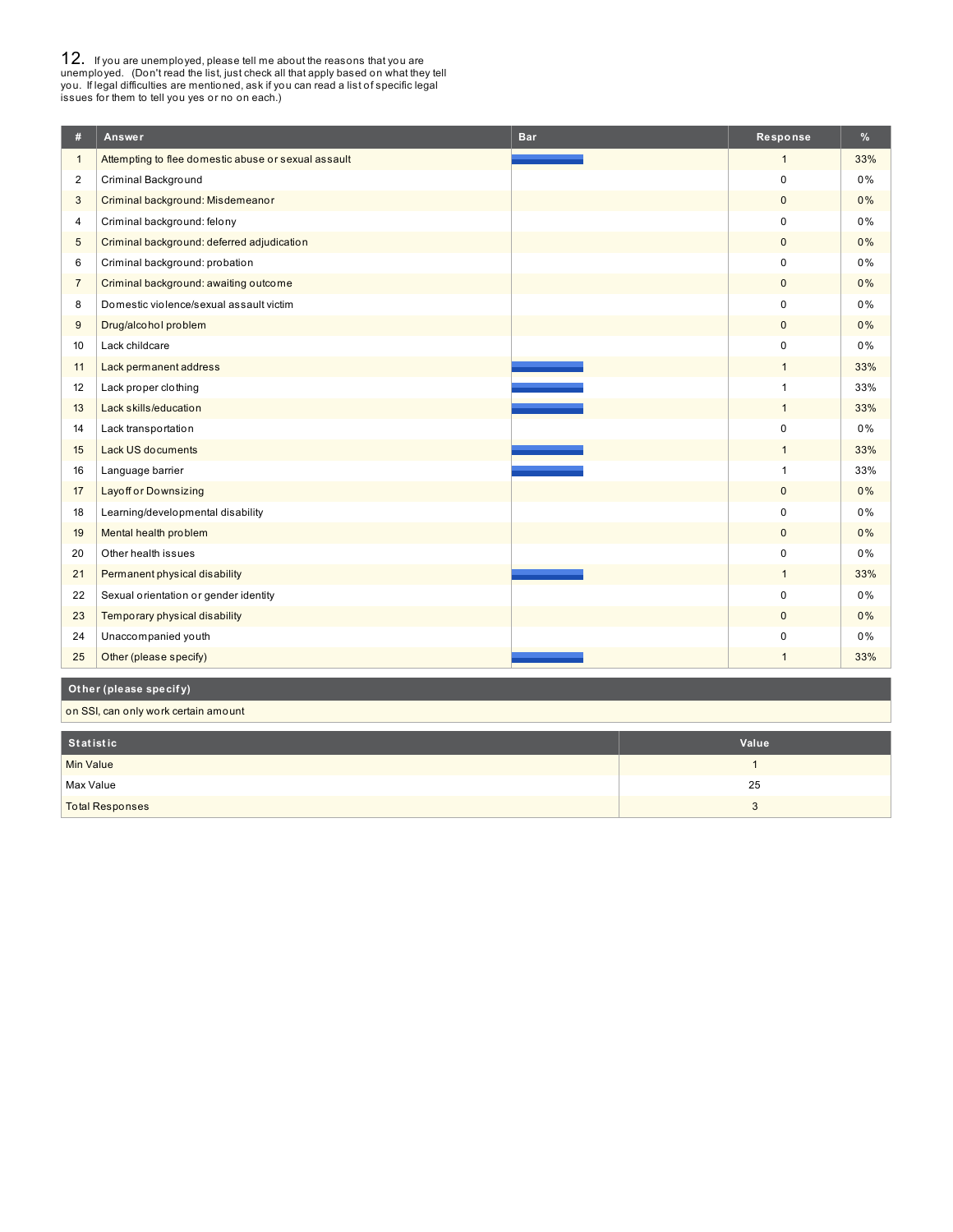# $13_\cdot$  Please tell me if you would like help with any of these job related<br>activities? (Read list and check all that apply)

| #               | Answer                     | <b>Bar</b> | Response       | %   |
|-----------------|----------------------------|------------|----------------|-----|
| $\overline{1}$  | Career assessment          |            | 3              | 25% |
| $\overline{2}$  | Career/job training        |            | 3              | 25% |
| 3               | Job search strategies      |            | $\overline{2}$ | 17% |
| $\overline{4}$  | Job Interviewing skills    |            |                | 8%  |
| $5\phantom{.0}$ | Resume writing             |            | $\overline{2}$ | 17% |
| 6               | Career Information options |            | 3              | 25% |
| $\overline{7}$  | Work clothes               |            | 3              | 25% |
| 8               | None                       |            | 6              | 50% |
| Statistic       |                            |            | Value          |     |

| <b>U</b> Utatistic     | value    |
|------------------------|----------|
| <b>Min Value</b>       |          |
| Max Value              |          |
| <b>Total Responses</b> | 10<br>12 |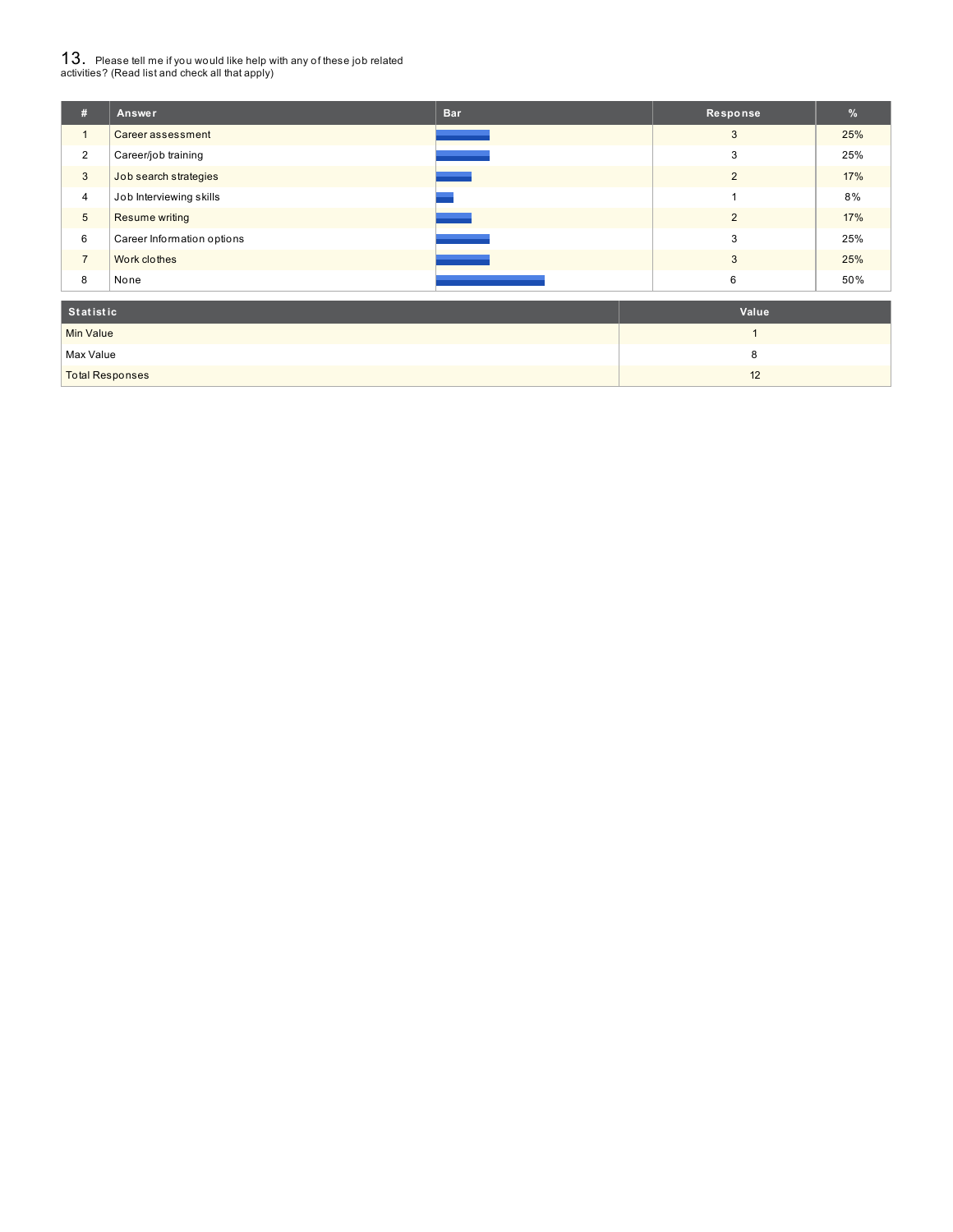### 14. Do you have reliable telephone access?

| #                         | Answer | <b>Bar</b> | Response |                | %   |
|---------------------------|--------|------------|----------|----------------|-----|
| $\mathbf{1}$              | Yes    |            |          | 35             | 95% |
| 2                         | No     |            |          | $\overline{2}$ | 5%  |
|                           | Total  |            | 37       |                |     |
| Statistic<br>Value        |        |            |          |                |     |
| <b>Min Value</b>          |        |            |          | $\overline{A}$ |     |
| Max Value                 |        |            |          | $\overline{2}$ |     |
| Mean                      |        |            |          | 1.05           |     |
| Variance                  |        |            | 0.05     |                |     |
| <b>Standard Deviation</b> |        |            | 0.23     |                |     |
| <b>Total Responses</b>    |        |            |          | 37             |     |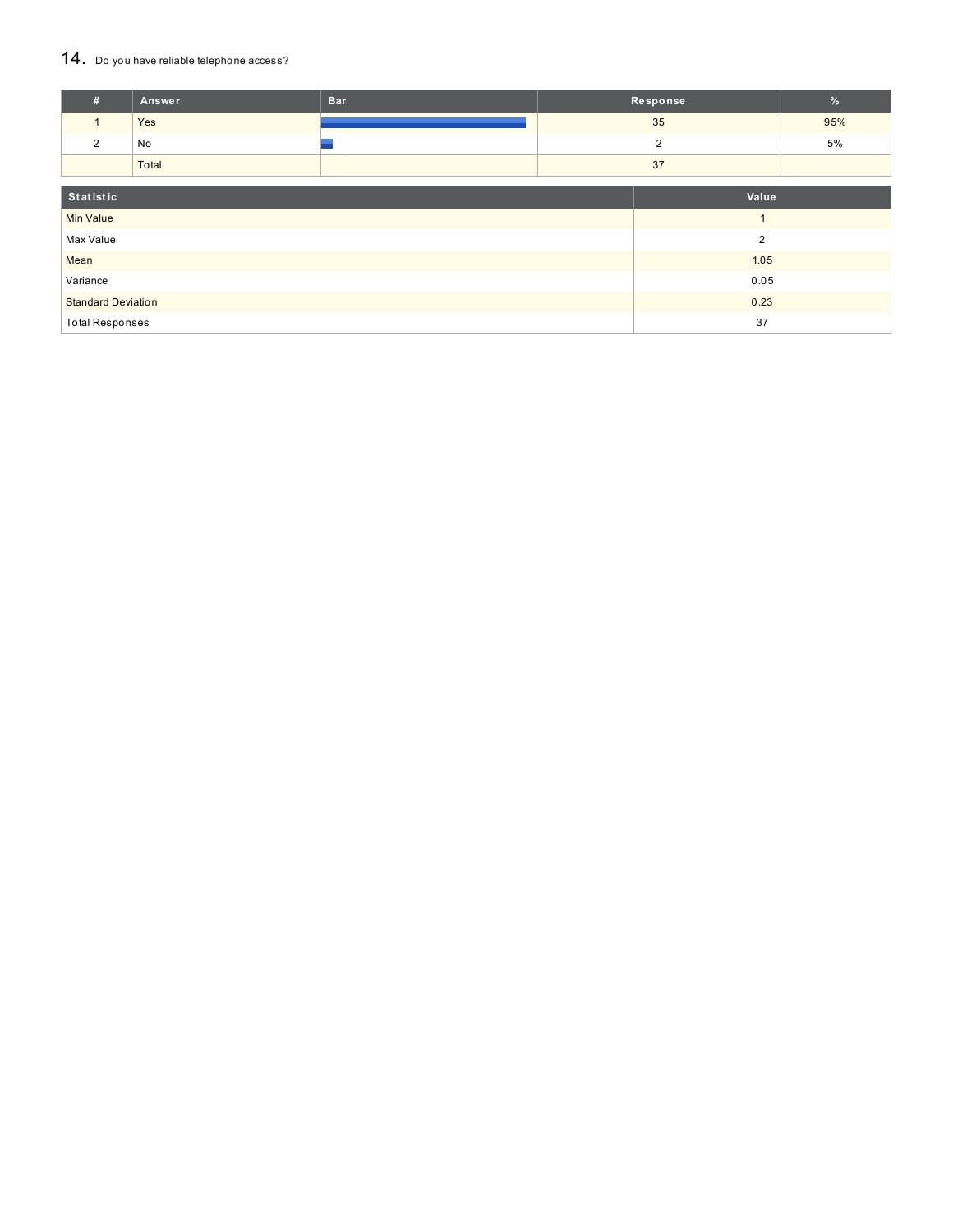## 15. Which kinds of telephones do you have? (Mark all that apply)

| #                      | Answer     | <b>Bar</b> |    | Response | $\frac{9}{6}$ |
|------------------------|------------|------------|----|----------|---------------|
|                        | Home phone |            |    | 14       | 41%           |
| 2                      | Cell phone |            | 28 |          | 82%           |
| 3                      | Work phone |            | 4  |          | 12%           |
| Statistic              |            |            |    | Value    |               |
|                        |            |            |    |          |               |
| <b>Min Value</b>       |            |            |    |          |               |
| Max Value<br>3         |            |            |    |          |               |
| <b>Total Responses</b> |            |            |    | 34       |               |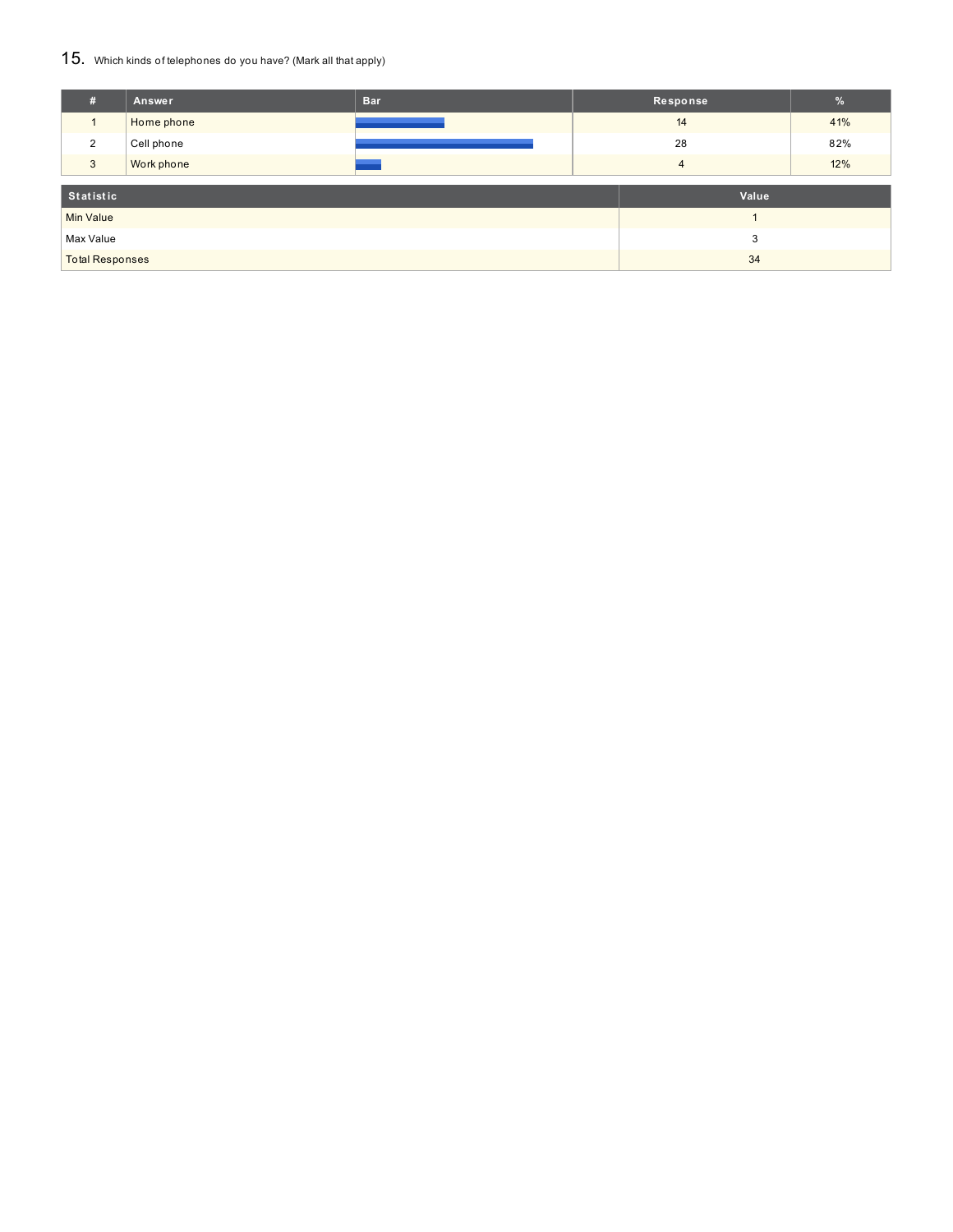## 16. Do you have access to the Internet?

| #                         | Answer                 | <b>Bar</b> |       | Response       | $\frac{9}{6}$ |
|---------------------------|------------------------|------------|-------|----------------|---------------|
| $\mathbf{1}$              | Yes                    |            |       | 22             | 61%           |
| $\overline{2}$            | No                     |            |       | 14             | 39%           |
|                           | Total                  |            | 36    |                |               |
| Statistic                 |                        |            | Value |                |               |
| <b>Min Value</b>          |                        |            |       | $\overline{A}$ |               |
|                           |                        |            |       |                |               |
| Max Value                 |                        |            |       | $\overline{2}$ |               |
| Mean                      |                        |            |       | 1.39           |               |
| Variance                  |                        |            | 0.24  |                |               |
| <b>Standard Deviation</b> |                        |            | 0.49  |                |               |
|                           | <b>Total Responses</b> |            |       | 36             |               |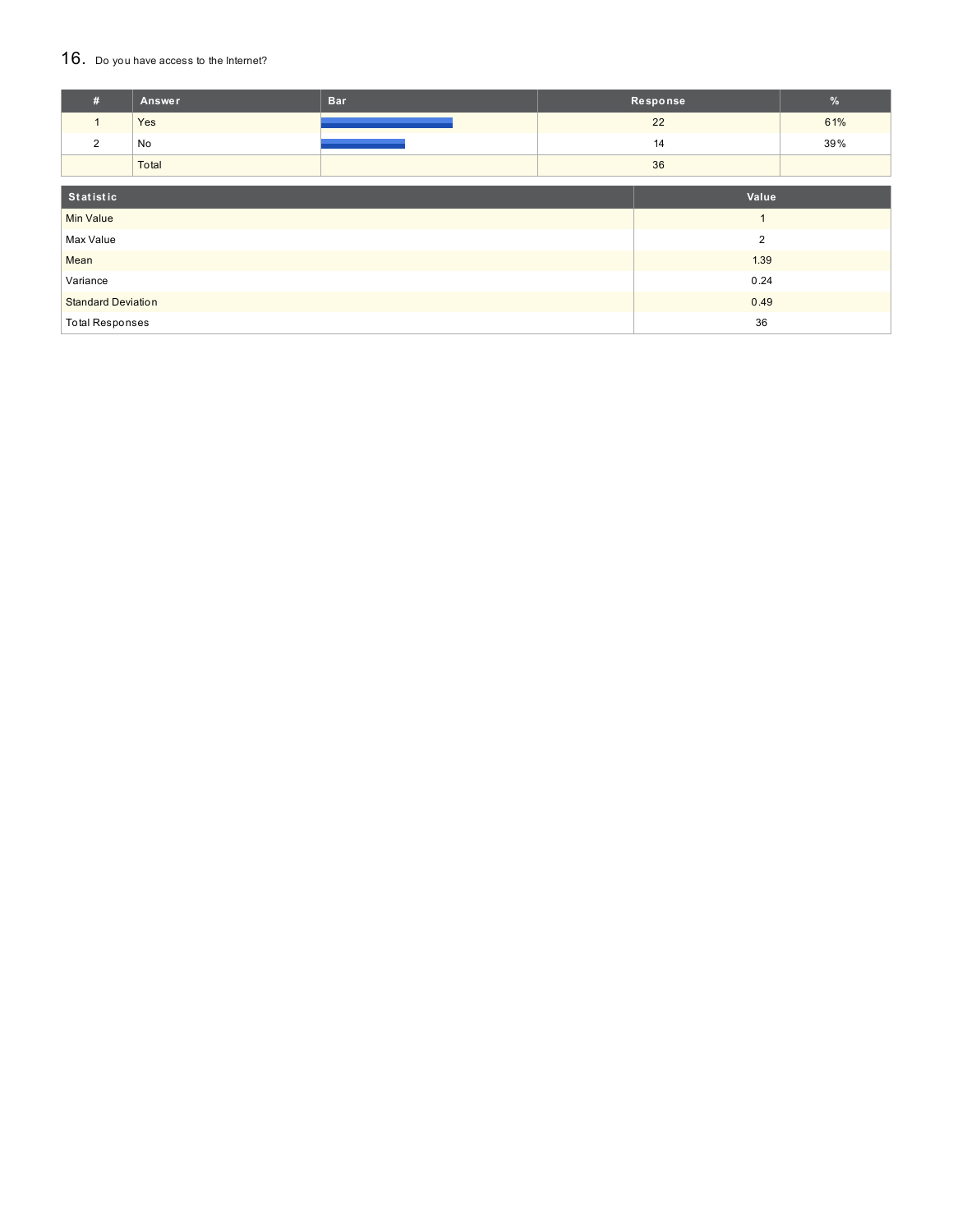## 17. Where do you usually check the internet? (Read List, check all that apply)

| #              | Answer                    | <b>Bar</b> | Response | $\frac{9}{6}$ |
|----------------|---------------------------|------------|----------|---------------|
|                | At home                   |            | 13       | 59%           |
| $\Omega$<br>∠  | At work                   |            | 5        | 23%           |
| 3              | At the library            |            |          | 5%            |
| $\overline{4}$ | At a friend's home        |            | ົ        | 9%            |
| 5              | At a family member's home |            |          | 5%            |
| 6              | Other                     |            | 6        | 27%           |

## **Ot her**

| Value |
|-------|
|       |

| Statistic              | Value <sup>®</sup> |
|------------------------|--------------------|
| Min Value              |                    |
| Max Value              |                    |
| <b>Total Responses</b> | 22                 |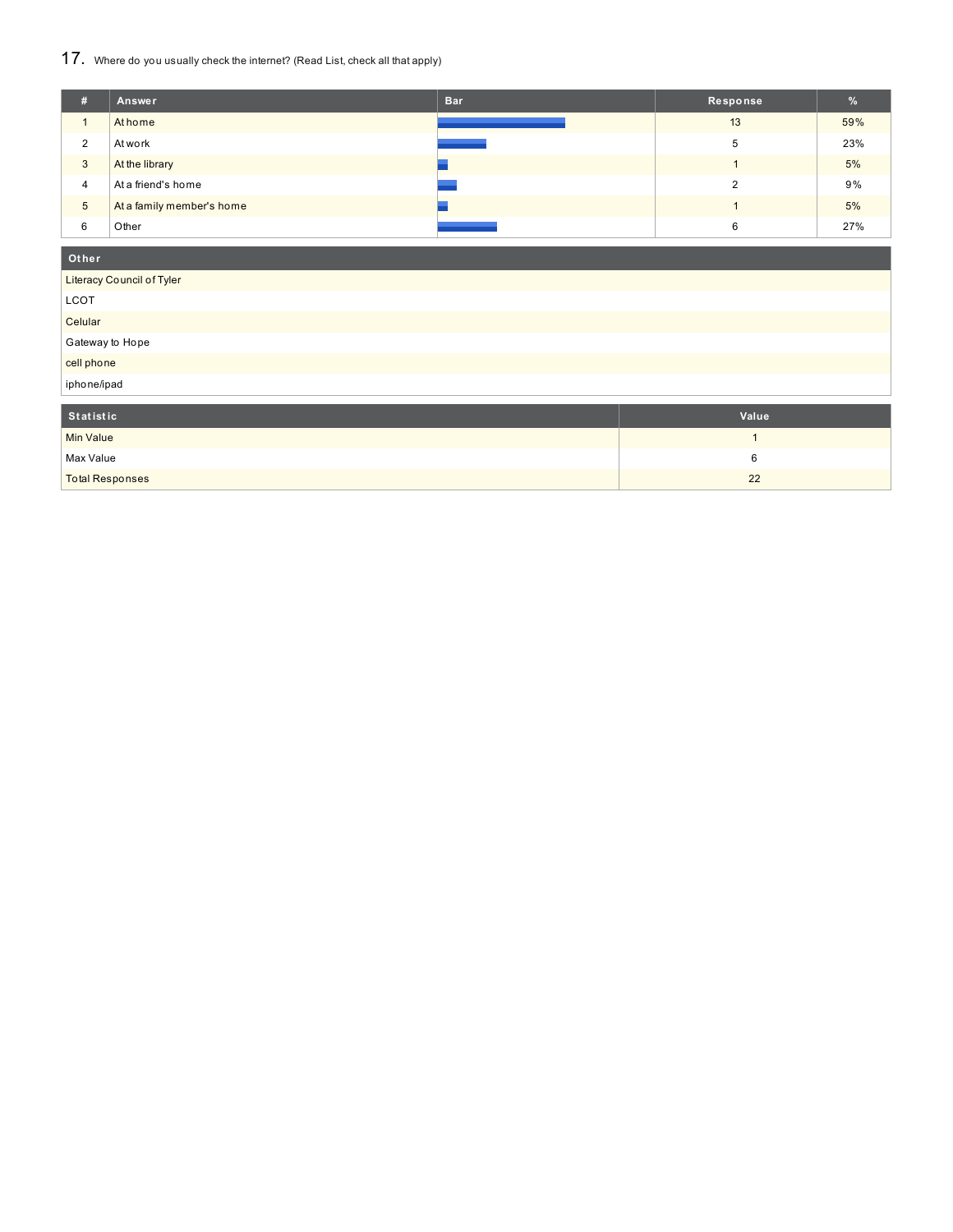### 18. What is your Zip code?

| <b>Text Response</b> |       |
|----------------------|-------|
| 75703                |       |
| 75701                |       |
| 75702                |       |
| 75706                |       |
| 75704                |       |
| 75701                |       |
| 75702                |       |
| 75702                |       |
| 75701                |       |
| 75702                |       |
| 75702                |       |
| 75702                |       |
| 75702                |       |
| 75701                |       |
| 75702                |       |
| 75770                |       |
| 75707                |       |
| 75702                |       |
| unknown              |       |
| 75647                |       |
| 75771                |       |
| 75645                |       |
| 75708                |       |
| 75704                |       |
| 75707                |       |
| 75792                |       |
| 75758                |       |
| 75707                |       |
| 75708                |       |
| 75662                |       |
| 75791                |       |
| 75702                |       |
| 75701                |       |
| 75762                |       |
| 75704                |       |
| 75410-6463           |       |
| $S$ tatistic         | Value |

| Statistic              | Value' |
|------------------------|--------|
| <b>Total Responses</b> | 36     |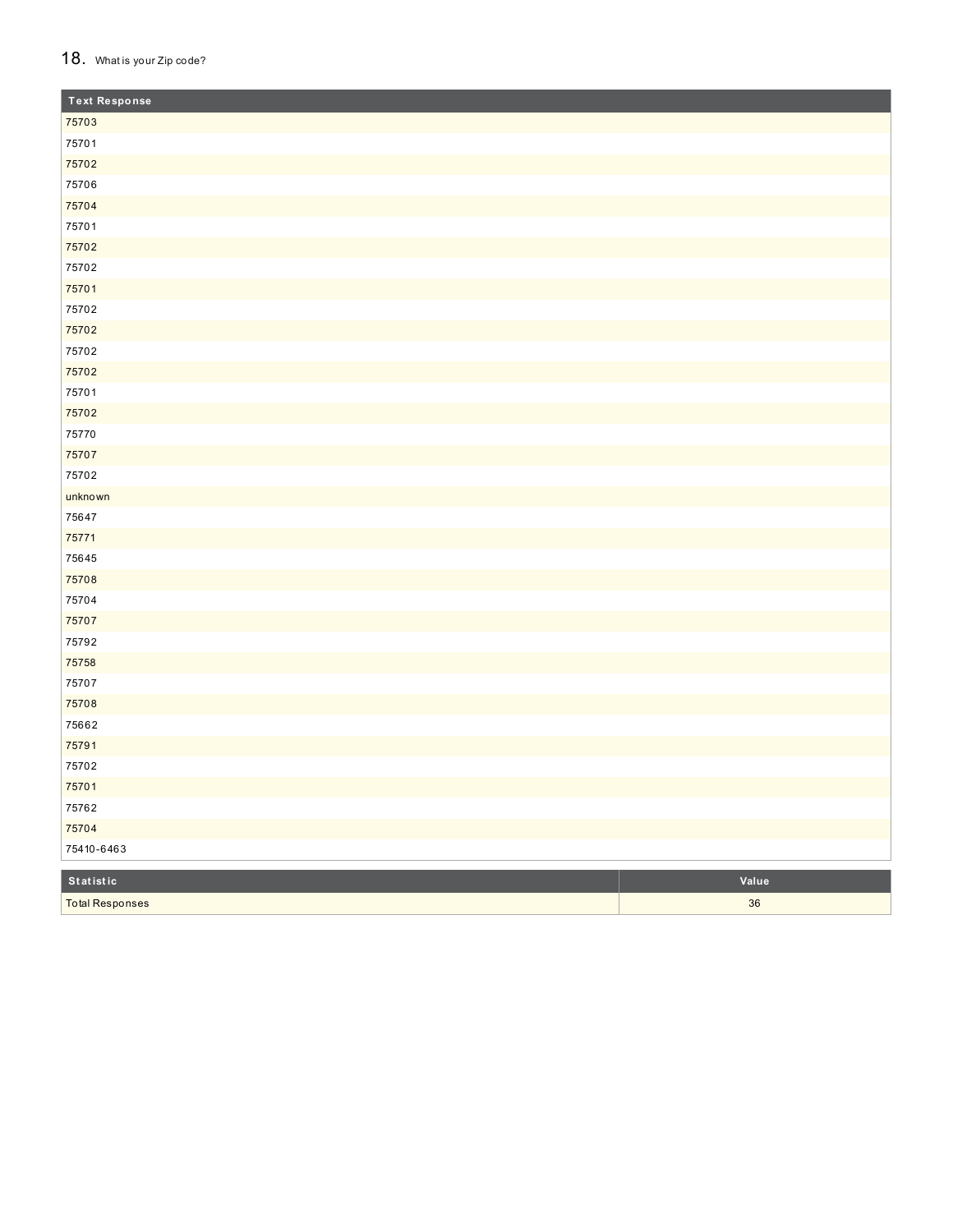## 19. In what town do you usually stay?

**Total Responses** 

| #               | Answer                    | <b>Bar</b> | Response       | %     |
|-----------------|---------------------------|------------|----------------|-------|
| $\mathbf{1}$    | Arp                       |            | $\mathbf{0}$   | $0\%$ |
| $\overline{2}$  | <b>Bullard</b>            |            | $\pmb{0}$      | $0\%$ |
| 3               | <b>Chapel Hill</b>        |            | $\overline{0}$ | 0%    |
| $\overline{4}$  | Flint                     |            | $\mathsf 0$    | $0\%$ |
| $5\phantom{.0}$ | Gladewater                |            | $\overline{2}$ | 6%    |
| 6               | Gresham                   |            | $\mathsf 0$    | $0\%$ |
| $\overline{7}$  | Lindale                   |            | $\mathbf{1}$   | 3%    |
| 8               | Mineola                   |            | $\mathsf 0$    | $0\%$ |
| 9               | Noonday                   |            | $\overline{0}$ | 0%    |
| 10              | Outside of Smith County   |            | $\overline{2}$ | 6%    |
| 11              | <b>Rural Smith County</b> |            | $\overline{0}$ | $0\%$ |
| 12              | Smith County              |            | $\mathsf 0$    | 0%    |
| 13              | Troup                     |            | $\mathbf{0}$   | $0\%$ |
| 14              | Tyler                     |            | 24             | 67%   |
| 15              | Whitehouse                |            | $\mathbf{1}$   | 3%    |
| 16              | Winona                    |            | 1              | 3%    |
| 17              | Other                     |            | 5              | 14%   |
|                 | Total                     |            | 36             |       |
| Other           |                           |            |                |       |

| Laraue           |       |
|------------------|-------|
| Chanler          |       |
| Chapel hill      |       |
| Dogwood City     |       |
| Alba             |       |
|                  |       |
|                  |       |
| Statistic        | Value |
| <b>Min Value</b> | 5     |
| Max Value        | 17    |
| Mean             | 13.58 |
| Variance         | 8.19  |

36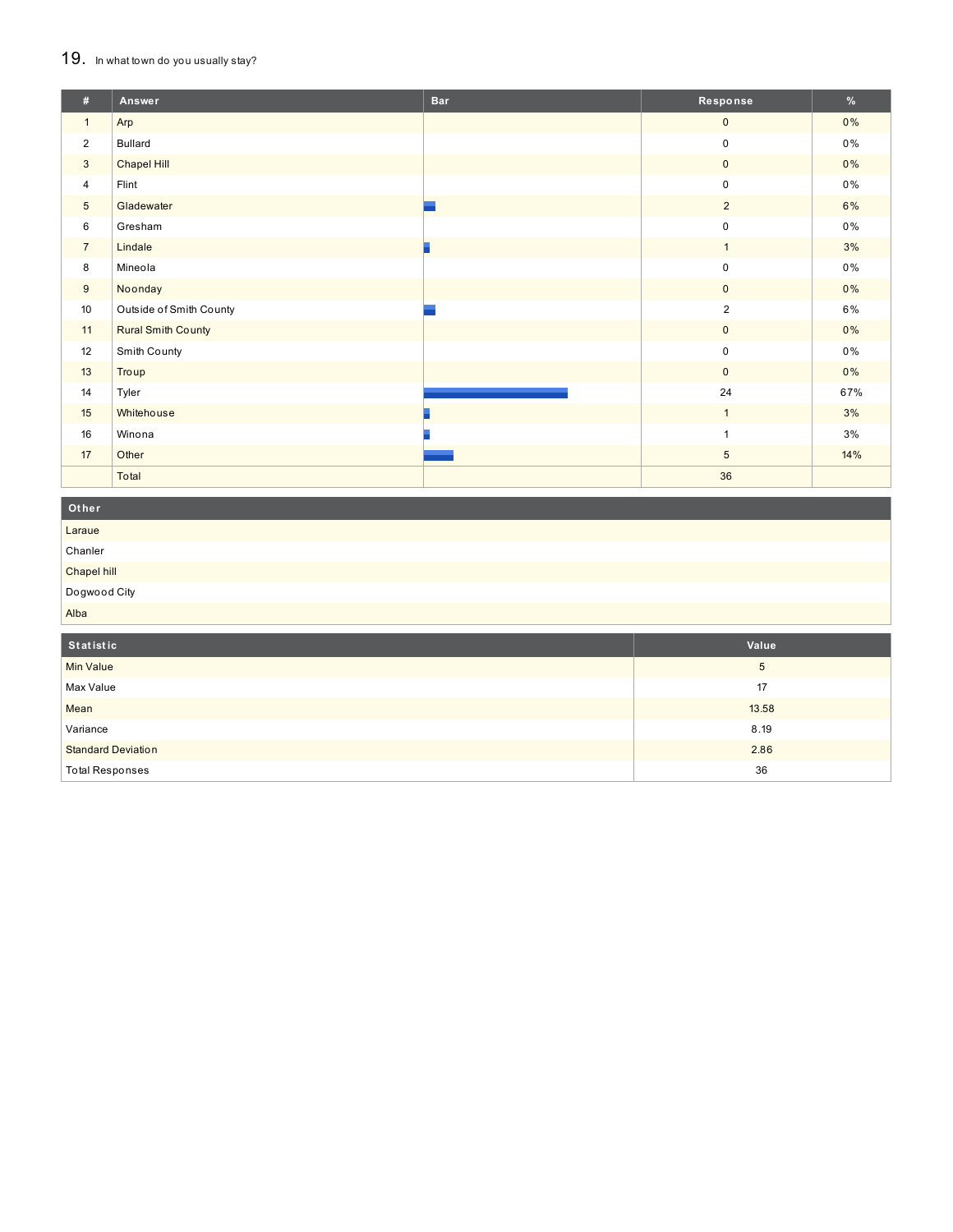# 20. What is your housing status?

| #              | Answer                                          | <b>Bar</b> | Response       | %   |
|----------------|-------------------------------------------------|------------|----------------|-----|
|                | Own                                             |            | 10             | 29% |
| 2              | Rent                                            |            | 17             | 49% |
| 3              | Staying with friends or family                  |            | $\overline{4}$ | 11% |
| $\overline{4}$ | Homeless-streets/car                            |            |                | 3%  |
| 5              | Homeless - shelter                              |            | 0              | 0%  |
| 6              | Homeless - transitional housing (HUD temporary) |            | 0              | 0%  |
| $\overline{7}$ | Hotel/motel                                     |            |                | 3%  |
| 8              | Nursing/long term care                          |            | 0              | 0%  |
| 9              | Assisted living                                 |            | 0              | 0%  |
| 10             | Group home                                      |            | 0              | 0%  |
| 12             | Halfway house                                   |            |                | 3%  |
| 11             | Other                                           |            |                | 3%  |
|                | Total                                           |            | 35             |     |

**Ot her**

| tent                      |       |  |
|---------------------------|-------|--|
| Statistic                 | Value |  |
| <b>Min Value</b>          |       |  |
| Max Value                 | 12    |  |
| Mean                      | 2.57  |  |
| Variance                  | 6.25  |  |
| <b>Standard Deviation</b> | 2.50  |  |
| <b>Total Responses</b>    | 35    |  |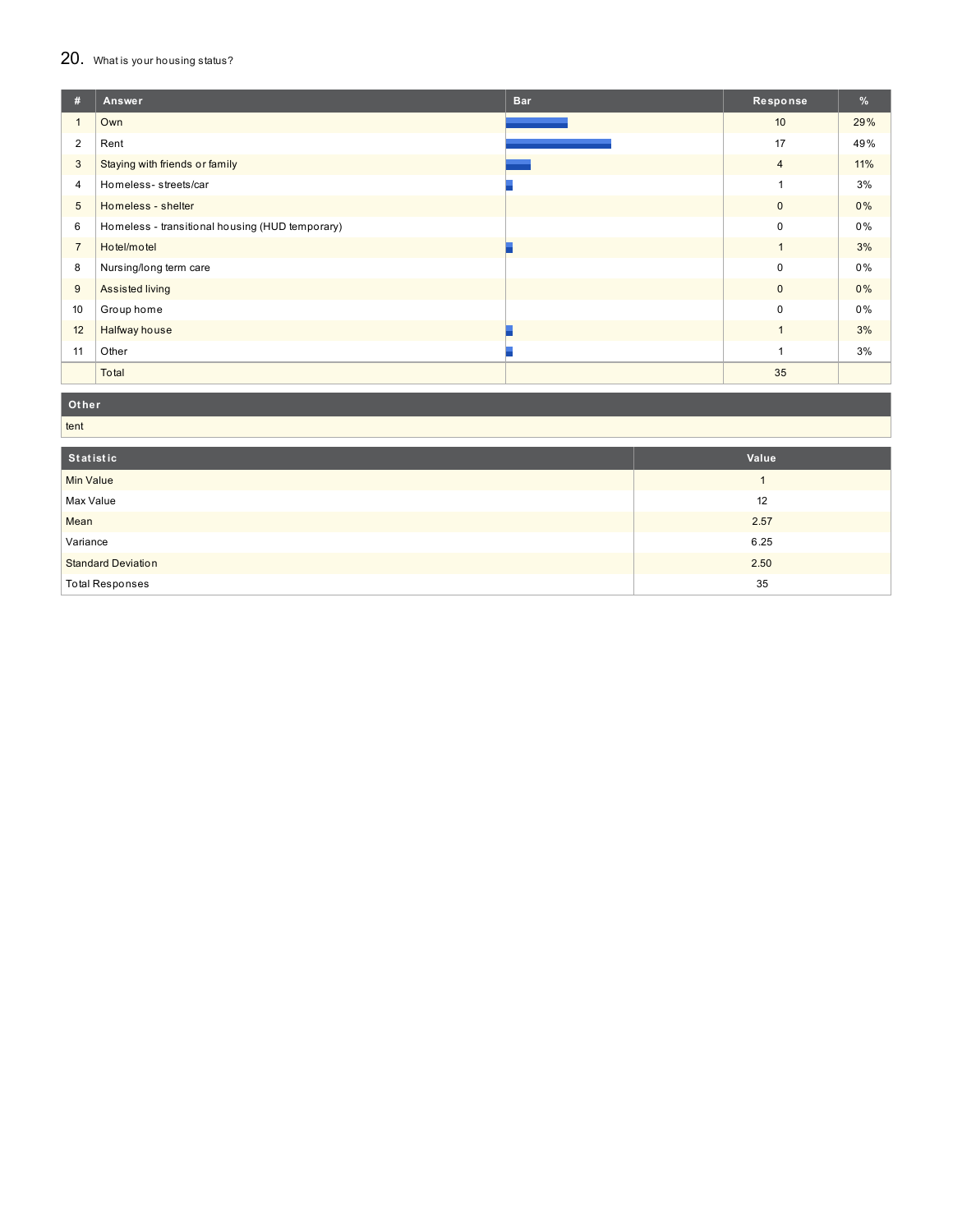## 21. Are you Hispanic or Latino

| #                         | <b>Answer</b> | <b>Bar</b>     |    | Response       | $\frac{9}{6}$ |
|---------------------------|---------------|----------------|----|----------------|---------------|
| $\mathbf{1}$              | Yes           |                |    | $\overline{5}$ | 14%           |
| 2                         | No            |                |    | 30             | 86%           |
|                           | Total         |                |    | 35             |               |
|                           |               |                |    |                |               |
| Statistic                 |               |                |    | Value          |               |
| <b>Min Value</b>          |               |                |    |                |               |
| Max Value                 |               | $\overline{2}$ |    |                |               |
| Mean                      |               | 1.86           |    |                |               |
| Variance                  |               | 0.13           |    |                |               |
| <b>Standard Deviation</b> |               | 0.36           |    |                |               |
| <b>Total Responses</b>    |               |                | 35 |                |               |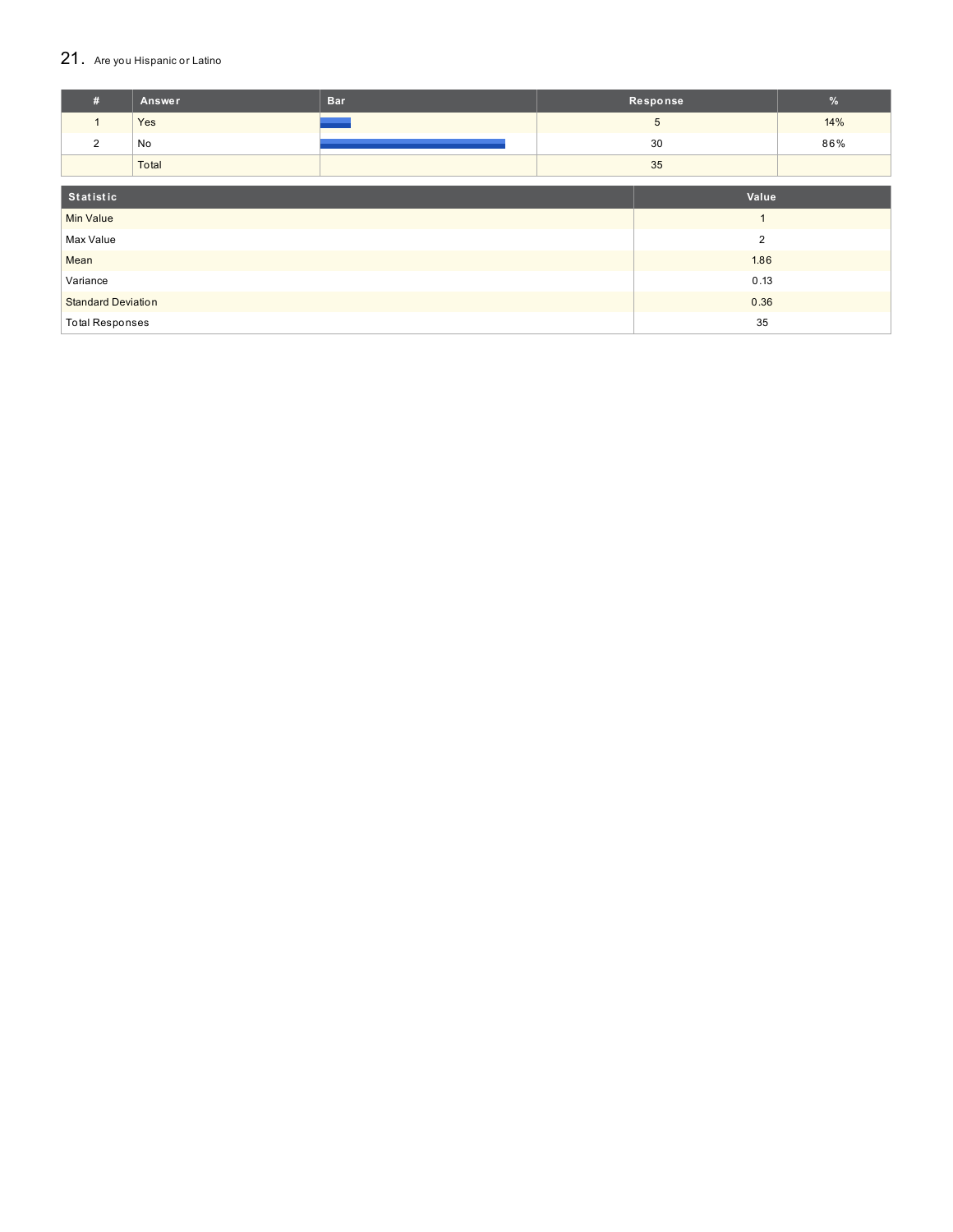## 22. What is your race

| #              | Answer                                                         | <b>Bar</b> | Response     | $\%$ |
|----------------|----------------------------------------------------------------|------------|--------------|------|
|                | American Indian or Alaska Native                               |            | $\mathbf{0}$ | 0%   |
| 2              | Asian                                                          |            |              | 3%   |
| 3              | <b>Black or African American</b>                               |            | 9            | 25%  |
| 4              | Native Hawaiian or Other Pacific Islander                      |            | $\mathbf 0$  | 0%   |
| 5              | White                                                          |            | 23           | 64%  |
| 6              | American Indian or Alaska Native and White                     |            |              | 3%   |
| $\overline{7}$ | Asian and White                                                |            | 2            | 6%   |
| 8              | Black or African American and White                            |            | $\Omega$     | 0%   |
| 9              | American Indian or Alaska Native and Black or African American |            | $\mathbf{0}$ | 0%   |
| 10             | Other Multiple race combinations greater than one percent      |            | $\Omega$     | 0%   |
|                | Total                                                          |            | 36           |      |

### **Ot her Mult iple race combinat ions great er t han one percent**

| Statistic                                                  | Value                |
|------------------------------------------------------------|----------------------|
| <b>Min Value</b>                                           | $\overline{2}$       |
|                                                            |                      |
|                                                            |                      |
|                                                            |                      |
|                                                            |                      |
| <b>Total Responses</b>                                     | 36                   |
| Max Value<br>Mean<br>Variance<br><b>Standard Deviation</b> | 4.56<br>1.34<br>1.16 |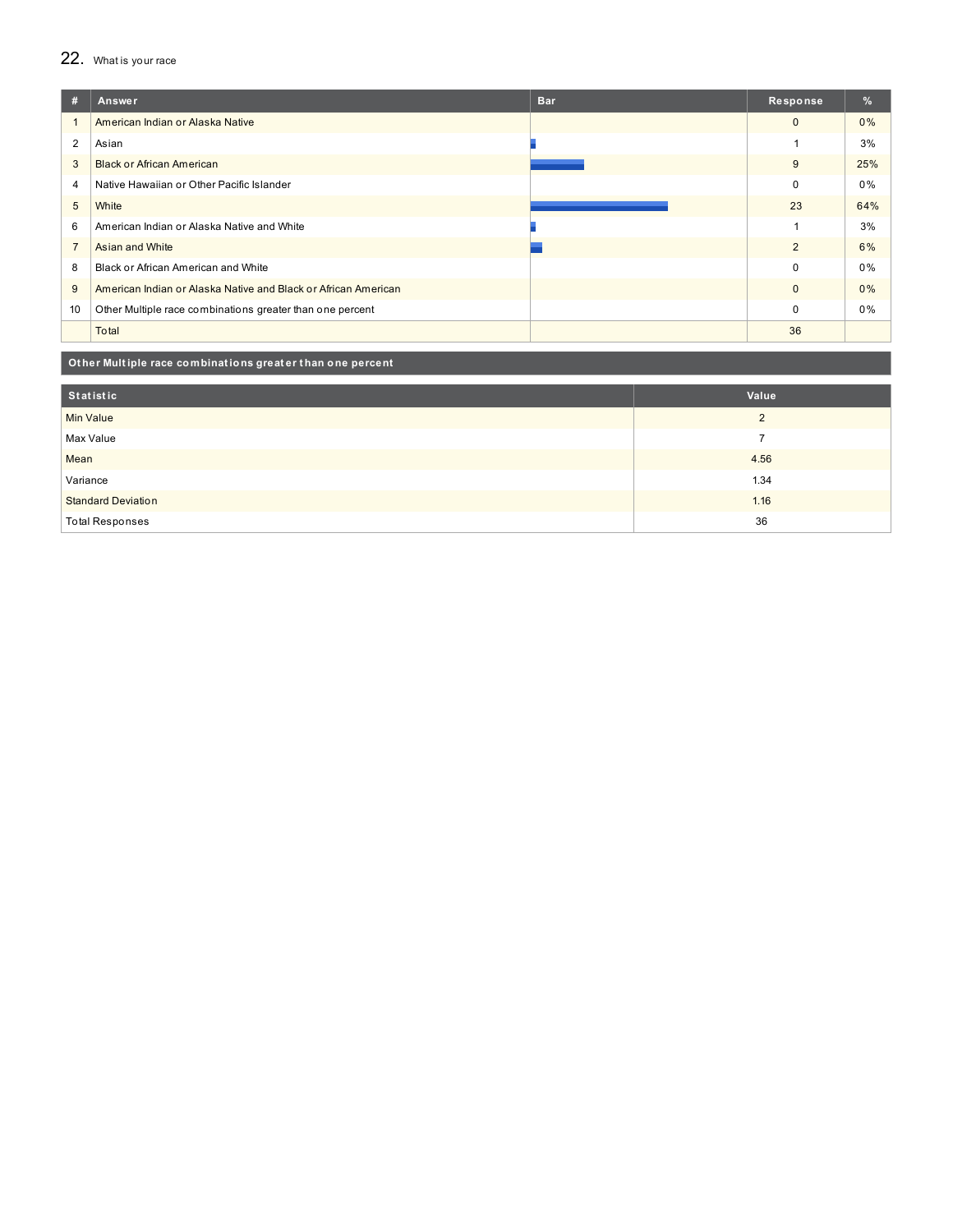# 23. What language do you speak at home?

| #              | Answer                     | <b>Bar</b> | Response | %   |
|----------------|----------------------------|------------|----------|-----|
|                | English                    |            | 26       | 72% |
| $\sim$<br>∠    | Spanish                    |            |          | 8%  |
| $\overline{4}$ | <b>Spanish and English</b> |            |          | 14% |
| 3              | Other (please specify)     |            |          | 6%  |
|                | Total                      |            | 36       |     |

## **Ot her (please specif y)**

Vietnamese nepalies

| nepalles                  |       |
|---------------------------|-------|
|                           |       |
| Statistic                 | Value |
| Min Value                 |       |
| Max Value                 | 4     |
| Mean                      | 1.61  |
| Variance                  | 1.22  |
| <b>Standard Deviation</b> | 1.10  |
| <b>Total Responses</b>    | 36    |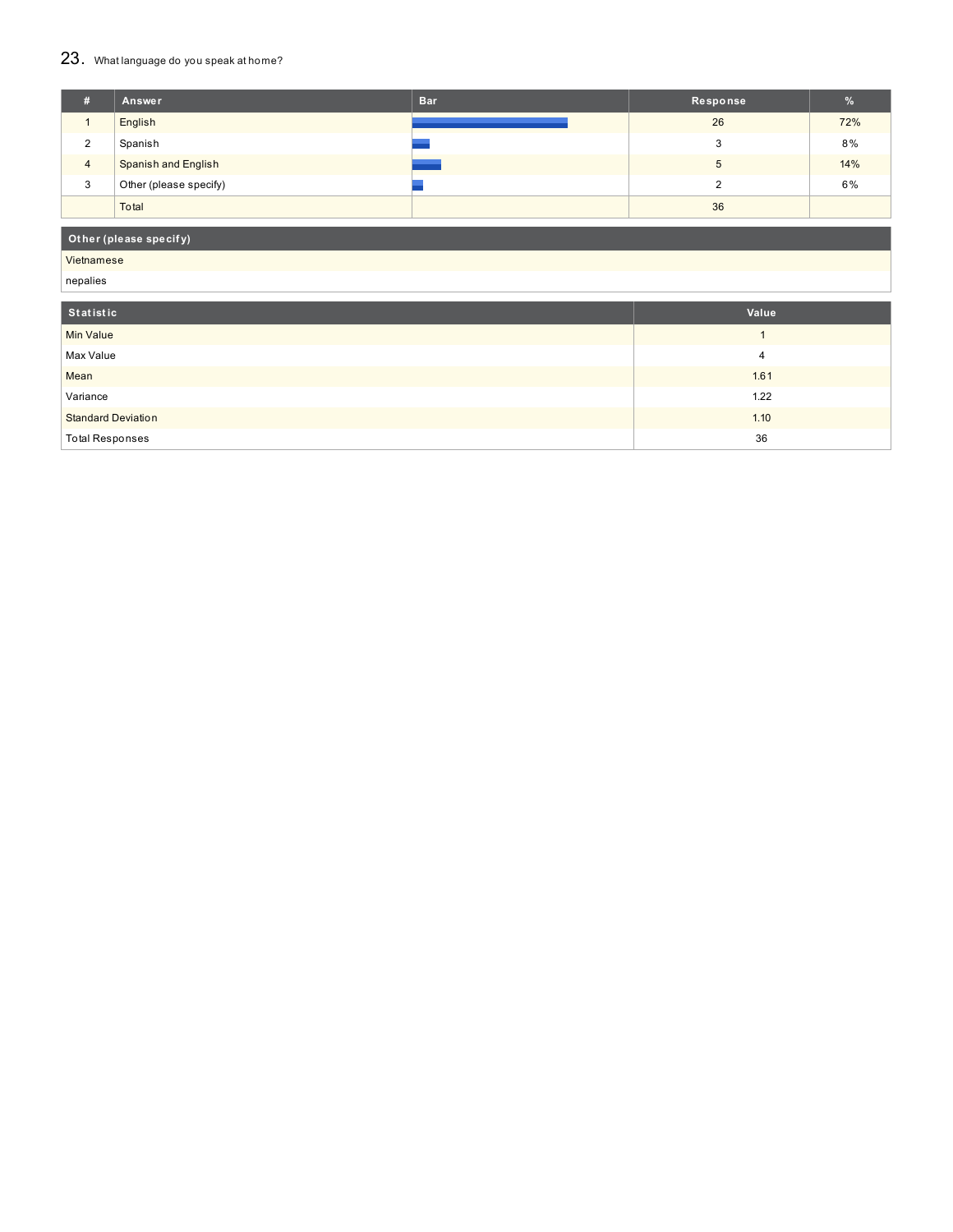### $24.$  What is your marital status?

| #               | Answer                       | <b>Bar</b> | Response       | $\frac{9}{6}$ |
|-----------------|------------------------------|------------|----------------|---------------|
|                 | Single                       |            |                | 19%           |
| $\overline{2}$  | Married                      |            | 16             | 44%           |
| 3               | Widowed                      |            | 3              | 8%            |
| $\overline{4}$  | Divorced                     |            | 4              | 11%           |
| $5\overline{)}$ | Separated                    |            | $\Omega$       | 6%            |
| 6               | Living with romantic partner |            | $\overline{4}$ | 11%           |
|                 | Total                        |            | 36             |               |

| Statistic                 | Value |
|---------------------------|-------|
| <b>Min Value</b>          |       |
| Max Value                 | 6     |
| Mean                      | 2.72  |
| Variance                  | 2.55  |
| <b>Standard Deviation</b> | 1.60  |
| <b>Total Responses</b>    | 36    |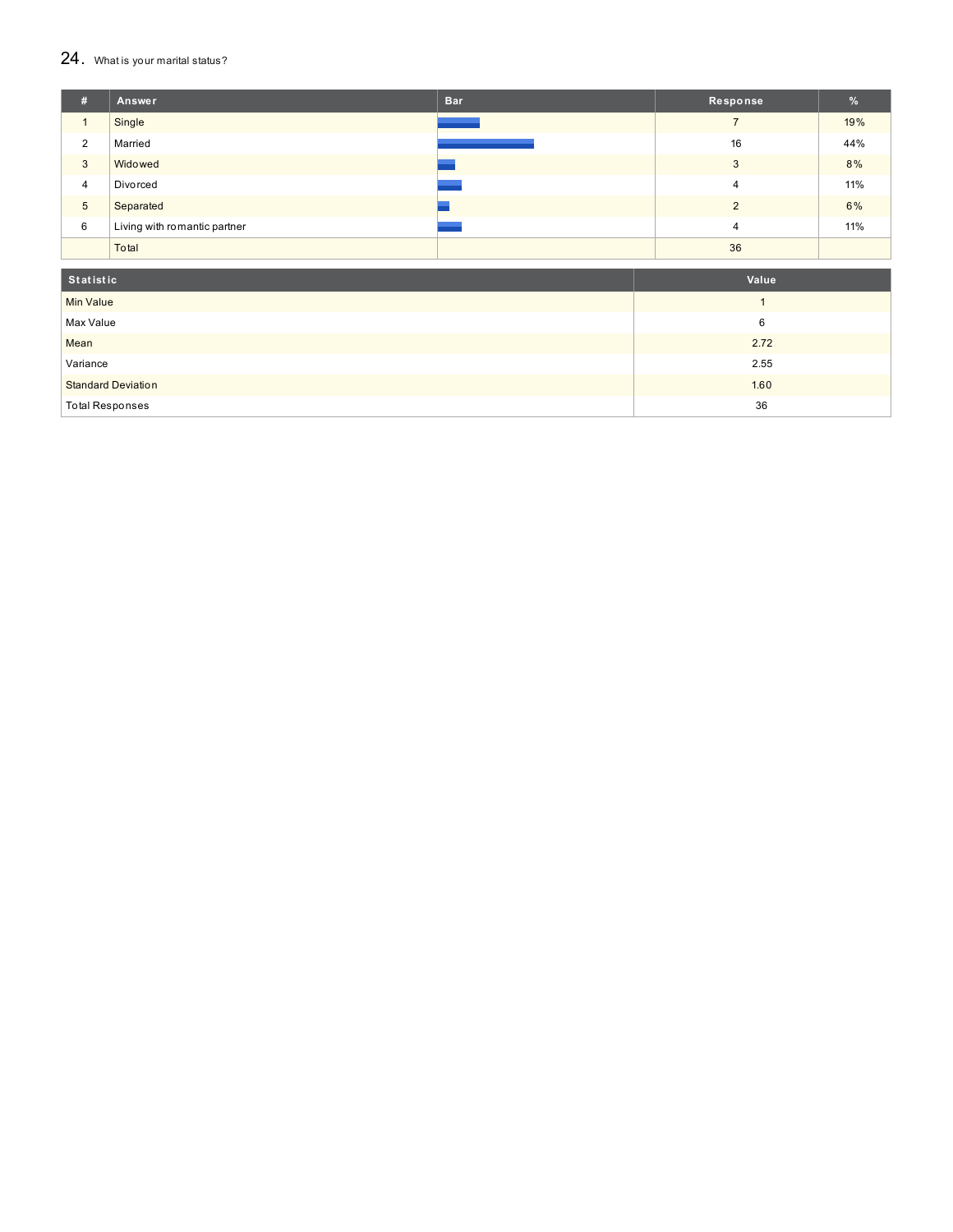## 25. Do you have minor children (under 18)?

| #                         | Answer | <b>Bar</b>     |                | Response | %   |
|---------------------------|--------|----------------|----------------|----------|-----|
| $\mathbf{1}$              | Yes    |                |                | 13       | 36% |
| 2                         | No     |                |                | 23       | 64% |
|                           | Total  |                |                | 36       |     |
| Statistic                 |        |                |                | Value    |     |
| <b>Min Value</b>          |        | $\overline{A}$ |                |          |     |
| Max Value                 |        |                | $\overline{2}$ |          |     |
| Mean                      |        |                |                | 1.64     |     |
| Variance                  |        |                | 0.24           |          |     |
| <b>Standard Deviation</b> |        |                |                | 0.49     |     |
| <b>Total Responses</b>    |        |                |                | 36       |     |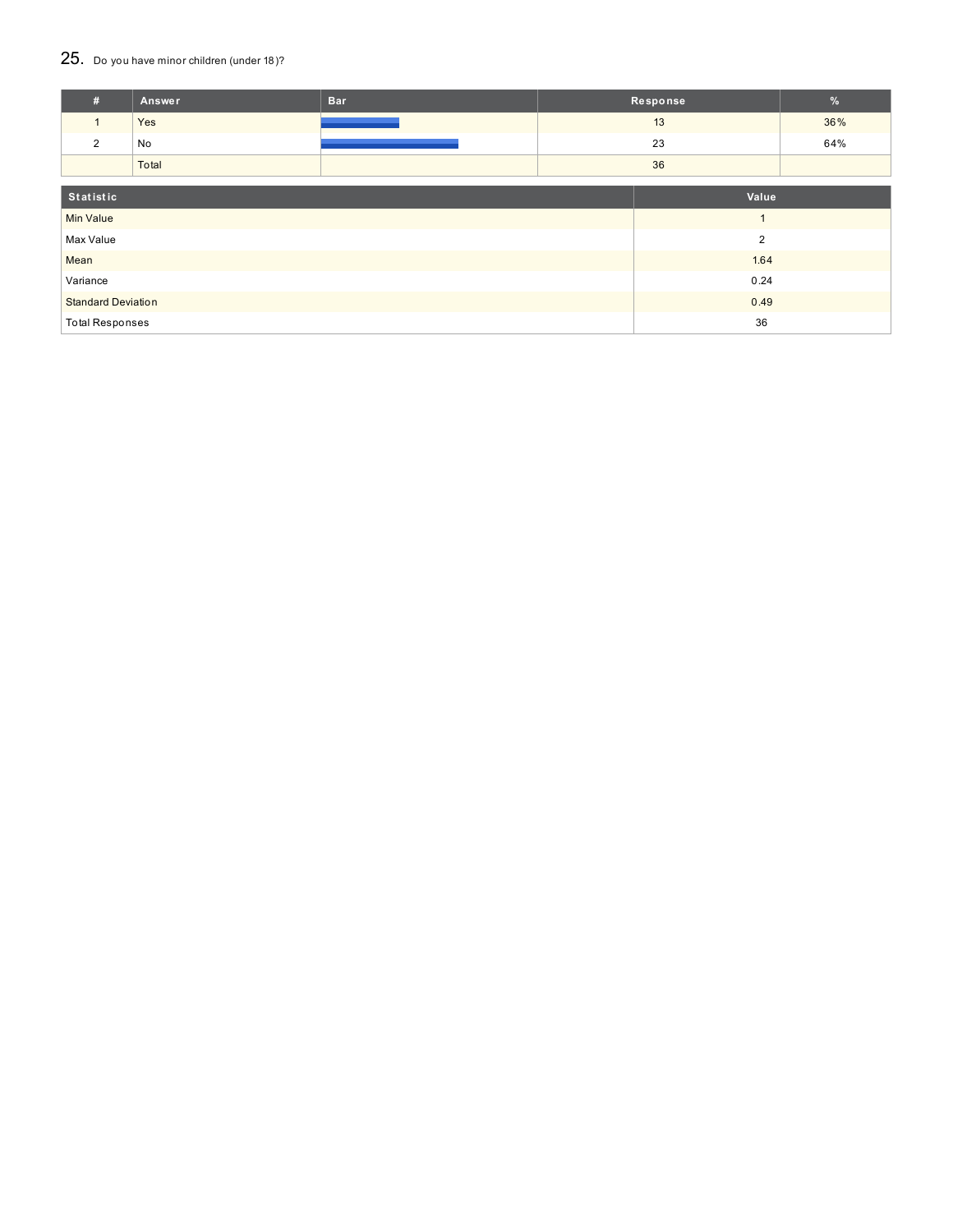## 26. Are you your child(ren)'s primary caretaker?

| #                         | Answer | <b>Bar</b> |      | Response       | %   |
|---------------------------|--------|------------|------|----------------|-----|
| $\mathbf{1}$              | Yes    |            |      | 8              | 57% |
| $\overline{2}$            | No     |            |      | 6              | 43% |
|                           | Total  |            |      | 14             |     |
| Statistic<br>Value        |        |            |      |                |     |
| <b>Min Value</b>          |        |            |      |                |     |
| Max Value                 |        |            |      | $\overline{2}$ |     |
| Mean                      |        |            |      | 1.43           |     |
| Variance                  |        |            | 0.26 |                |     |
| <b>Standard Deviation</b> |        |            | 0.51 |                |     |
| <b>Total Responses</b>    |        |            |      | 14             |     |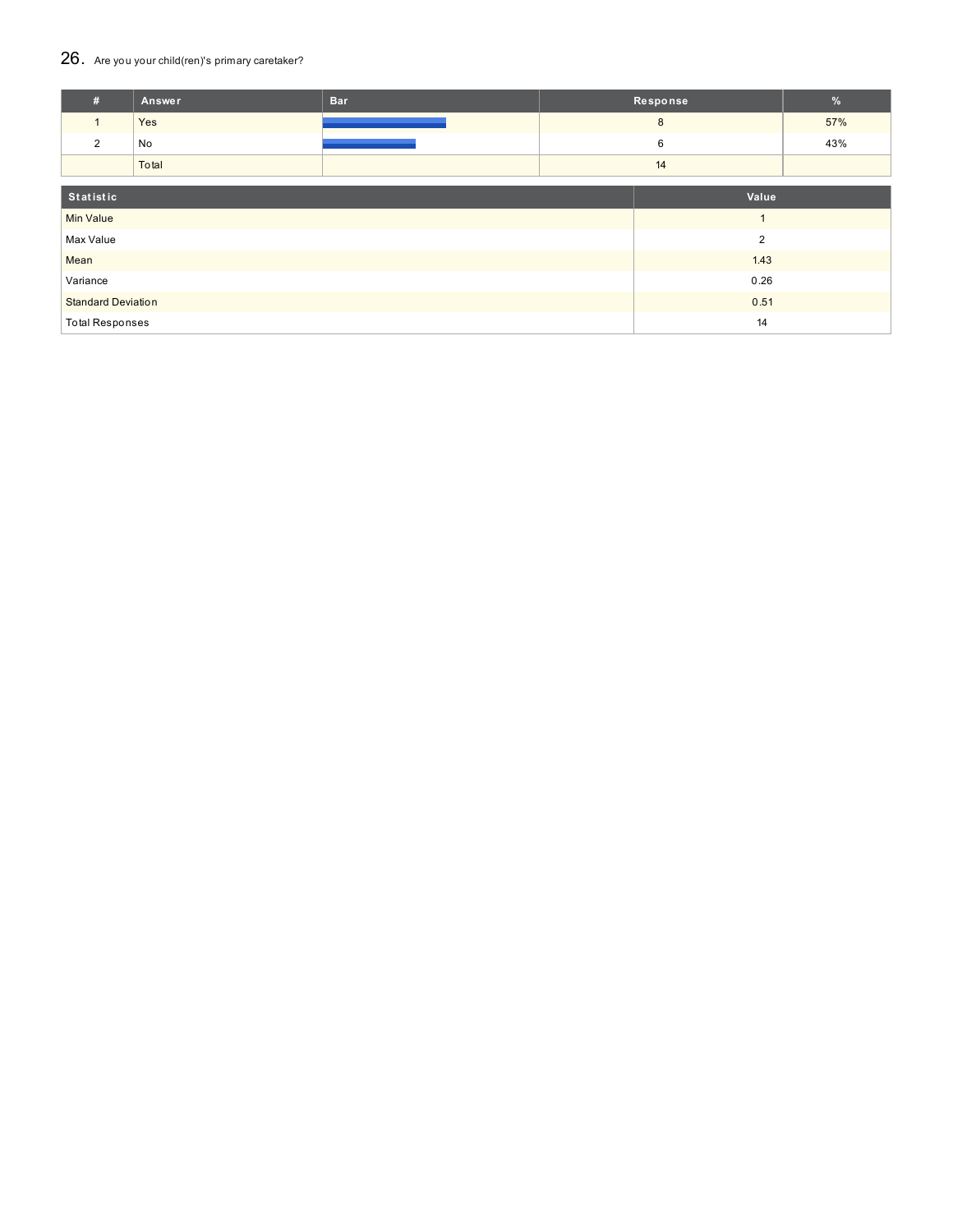27. If you have children or other dependents under your care: What is your family situation?

| #              | Answer                                                                    | <b>Bar</b> | <b>Response</b> | %     |  |  |  |
|----------------|---------------------------------------------------------------------------|------------|-----------------|-------|--|--|--|
| $\mathbf{1}$   | Single mom                                                                |            | 3               | 12%   |  |  |  |
| $\overline{2}$ | Single dad                                                                |            | $\Omega$        | $0\%$ |  |  |  |
| 3              | Two parents                                                               |            | $\overline{7}$  | 27%   |  |  |  |
| 4              | Raising own children and children of others                               |            |                 | 4%    |  |  |  |
| 5              | Raising children of other family members (I am a grandparent, aunt, etc.) |            | 3               | 12%   |  |  |  |
| 6              | Raising someone else's children, not family                               |            | 0               | 0%    |  |  |  |
| $\overline{7}$ | Foster parents                                                            |            | $\mathbf{0}$    | $0\%$ |  |  |  |
| 8              | Shared custody                                                            |            | $\mathbf 0$     | 0%    |  |  |  |
| 9              | Other                                                                     |            | 5               | 19%   |  |  |  |
| 10             | No children                                                               |            | $\overline{7}$  | 27%   |  |  |  |
|                | Total                                                                     |            | 26              |       |  |  |  |
|                | Other                                                                     |            |                 |       |  |  |  |
|                | not able to visit them                                                    |            |                 |       |  |  |  |
|                | Child lives with grandmother                                              |            |                 |       |  |  |  |
|                | Sister                                                                    |            |                 |       |  |  |  |
|                | No Minor Children                                                         |            |                 |       |  |  |  |

| Statistic                 | Value |
|---------------------------|-------|
| <b>Min Value</b>          |       |
| Max Value                 | 10    |
| Mean                      | 6.08  |
| Variance                  | 12.07 |
| <b>Standard Deviation</b> | 3.47  |
| <b>Total Responses</b>    | 26    |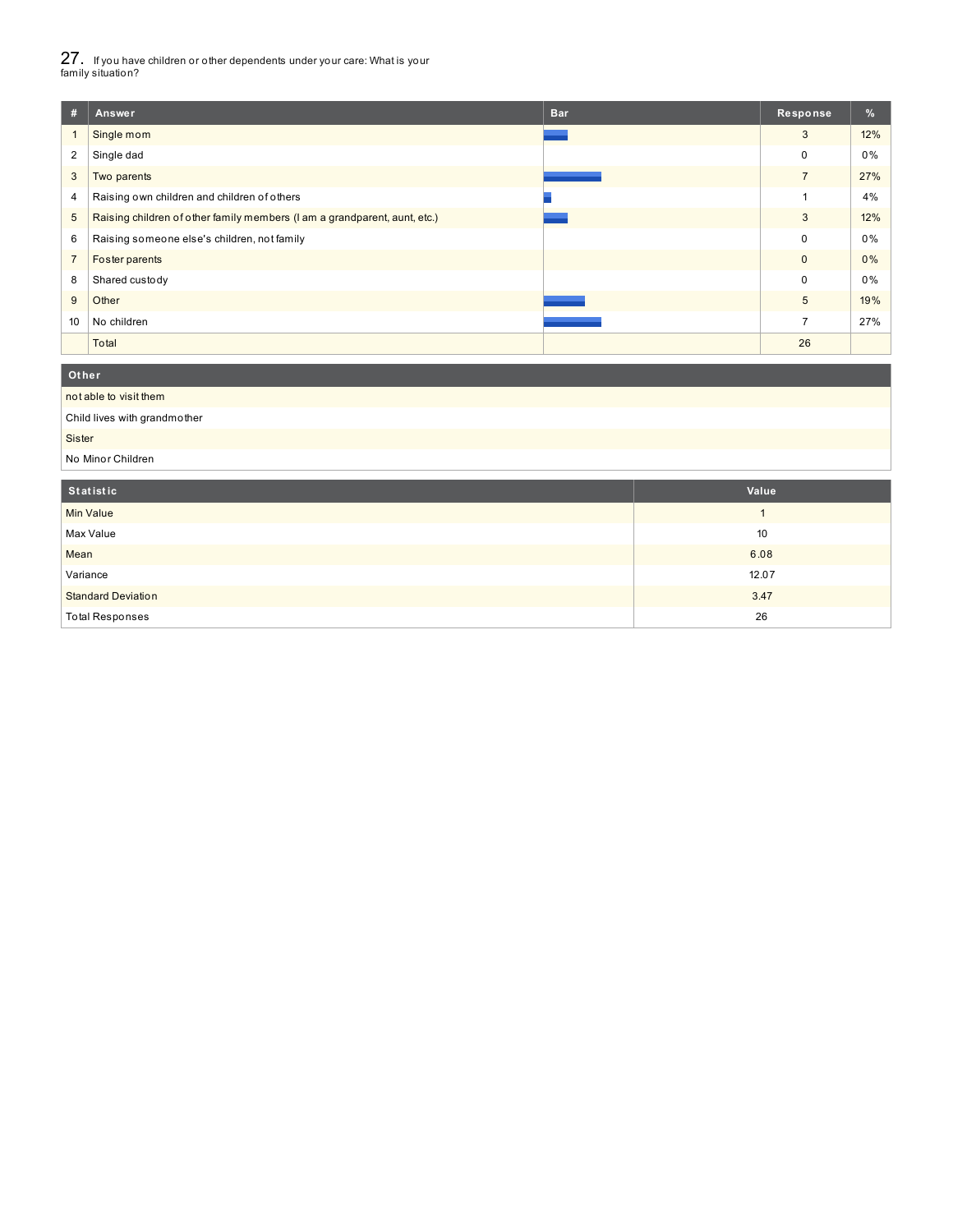## 28. Who provides your childcare? (or dependent care)? (Check all that apply)

| #              | <b>Bar</b><br>Answer                                  | Response       | $\%$ |
|----------------|-------------------------------------------------------|----------------|------|
|                | Self                                                  | $\overline{ }$ | 54%  |
| $\overline{2}$ | Friends                                               | 2              | 15%  |
| 3              | Family                                                | $\overline{4}$ | 31%  |
| 4              | Church                                                | $\Omega$       | 0%   |
| 5              | Daycare                                               | $\overline{2}$ | 15%  |
| 6              | Have to leave children alone                          | 2              | 15%  |
| $\overline{7}$ | Before and/or after school on campus                  | $\Omega$       | 0%   |
| 8              | Other                                                 | $\Omega$       | 0%   |
| 9              | Children/dependents are old enough to stay home alone | $\Omega$       | 0%   |

**Ot her**

| Statistic              | Value |
|------------------------|-------|
| <b>Min Value</b>       |       |
| Max Value              |       |
| <b>Total Responses</b> | 13    |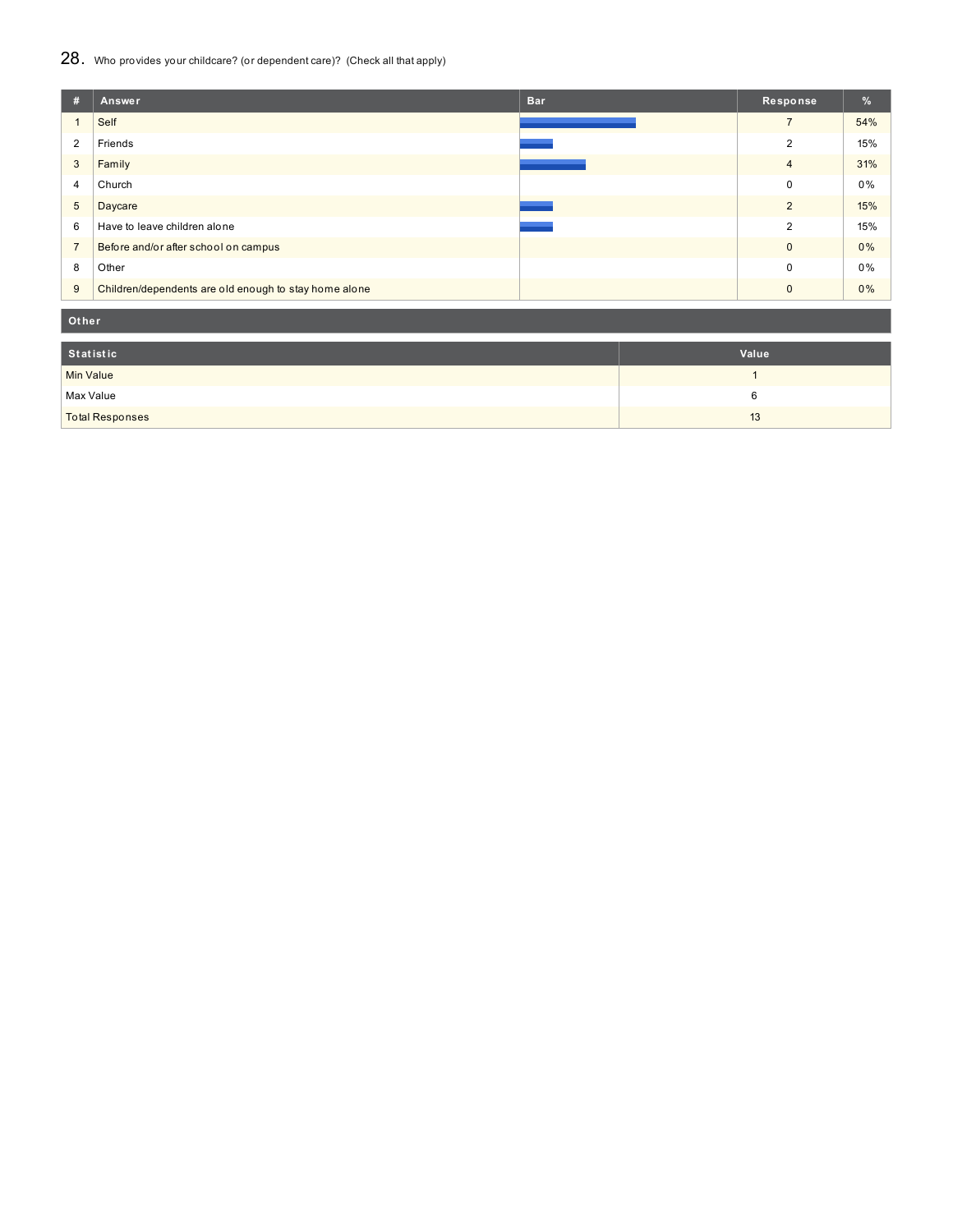## 29. Is your child (or dependent) care provider dependable?

| #                         | Answer | <b>Bar</b> |                | Response       | %   |
|---------------------------|--------|------------|----------------|----------------|-----|
| $\mathbf{1}$              | Yes    |            |                | 3              | 38% |
| 2                         | No     |            |                | 5              | 63% |
|                           | Total  |            |                | 8              |     |
| Statistic                 |        |            |                | Value          |     |
| <b>Min Value</b>          |        |            | $\overline{ }$ |                |     |
| Max Value                 |        |            |                | $\overline{2}$ |     |
| Mean                      |        |            | 1.63           |                |     |
| Variance                  |        |            | 0.27           |                |     |
| <b>Standard Deviation</b> |        |            | 0.52           |                |     |
| <b>Total Responses</b>    |        |            |                | 8              |     |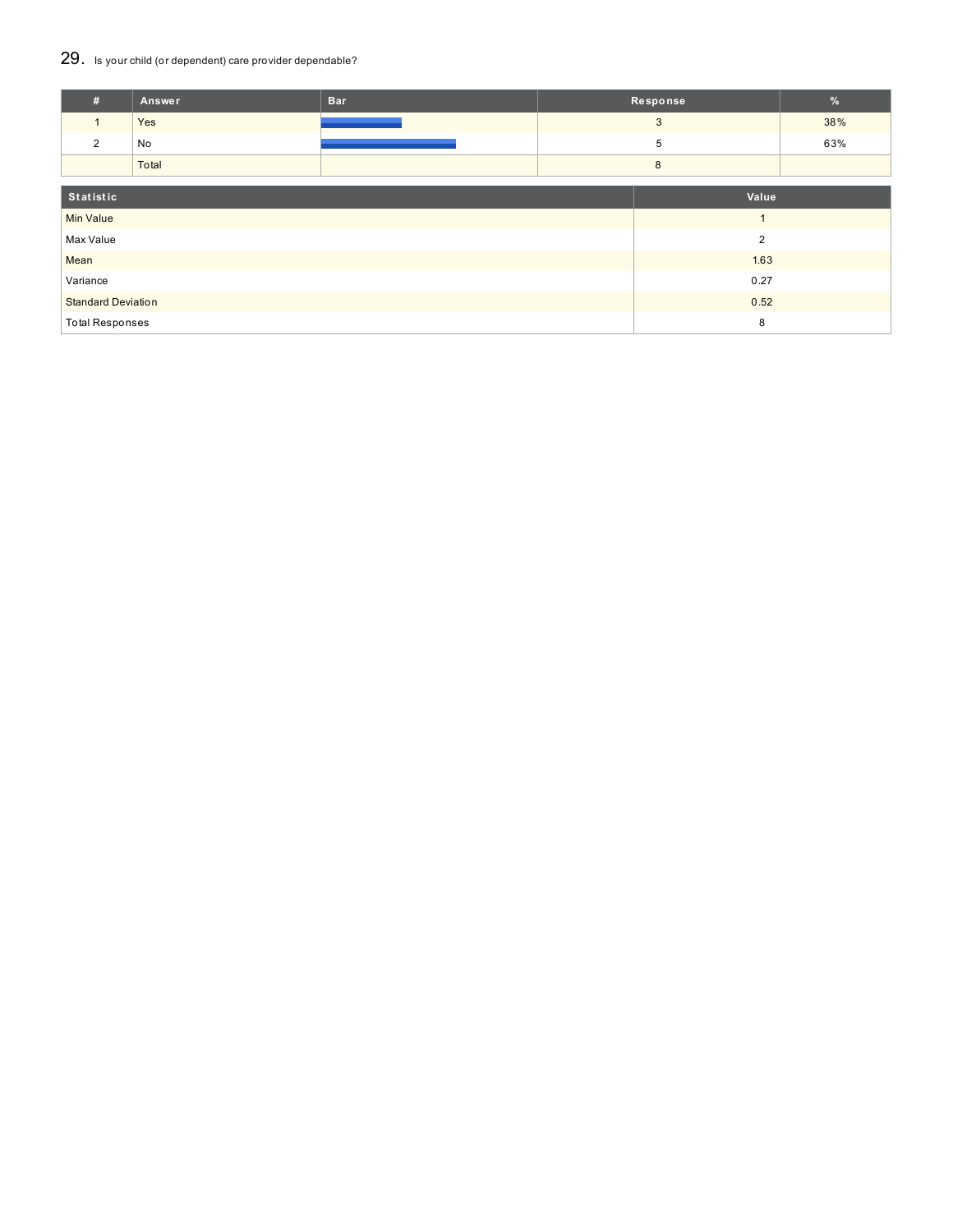## 30. Do you need different childcare (dependent care) help?

| #                         | <b>Answer</b>          | <b>Bar</b> |      | Response       | $\%$ |
|---------------------------|------------------------|------------|------|----------------|------|
| $\mathbf{1}$              | Yes                    |            |      | 3              | 17%  |
| 2                         | No                     |            |      | 15             | 83%  |
|                           | Total                  |            |      | 18             |      |
|                           |                        |            |      |                |      |
|                           | Statistic              |            |      | Value          |      |
| <b>Min Value</b>          |                        |            |      |                |      |
| Max Value                 |                        |            |      | $\overline{2}$ |      |
| Mean                      |                        |            |      | 1.83           |      |
| Variance                  |                        |            | 0.15 |                |      |
| <b>Standard Deviation</b> |                        |            | 0.38 |                |      |
|                           | <b>Total Responses</b> |            |      | 18             |      |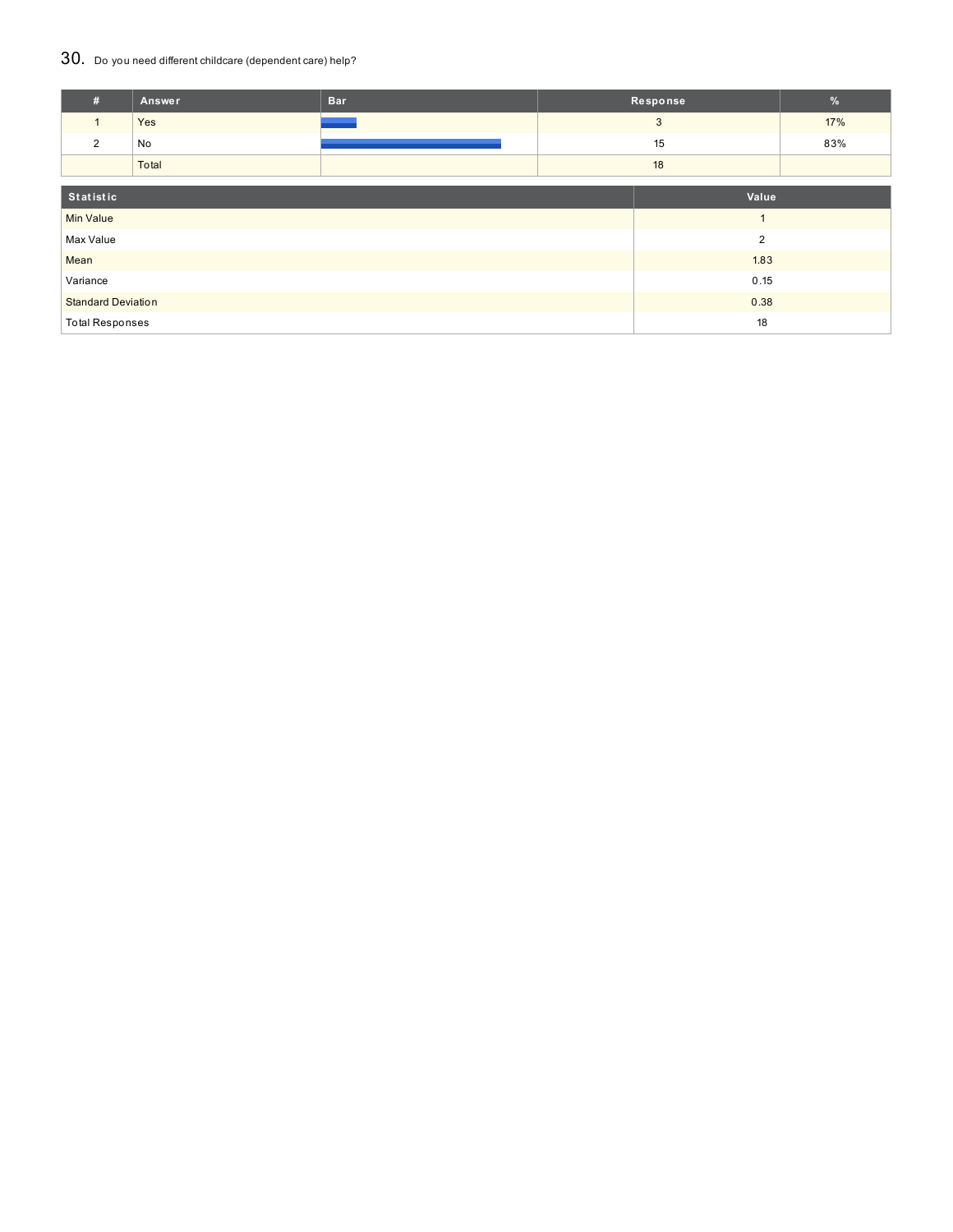## 31. What kind of childcare (dependent care) help do you need?

| #                | Answer                                   | <b>Bar</b> | Response       | $\frac{9}{6}$ |
|------------------|------------------------------------------|------------|----------------|---------------|
|                  | Daycare center                           |            | 2              | 67%           |
| $\overline{2}$   | Before/ after school care                |            |                | 33%           |
| 3                | Care for child with special needs        |            |                | 33%           |
| 4                | Other (please specify)                   |            | 0              | 0%            |
| $\overline{5}$   | Evening hours due to work shift schedule |            | $\mathbf{0}$   | 0%            |
|                  | Other (please specify)                   |            |                |               |
| <b>Statistic</b> |                                          |            | Value          |               |
| <b>Min Value</b> |                                          |            | $\overline{ }$ |               |
| Max Value        |                                          |            | 3              |               |
|                  | <b>Total Responses</b>                   |            | 3              |               |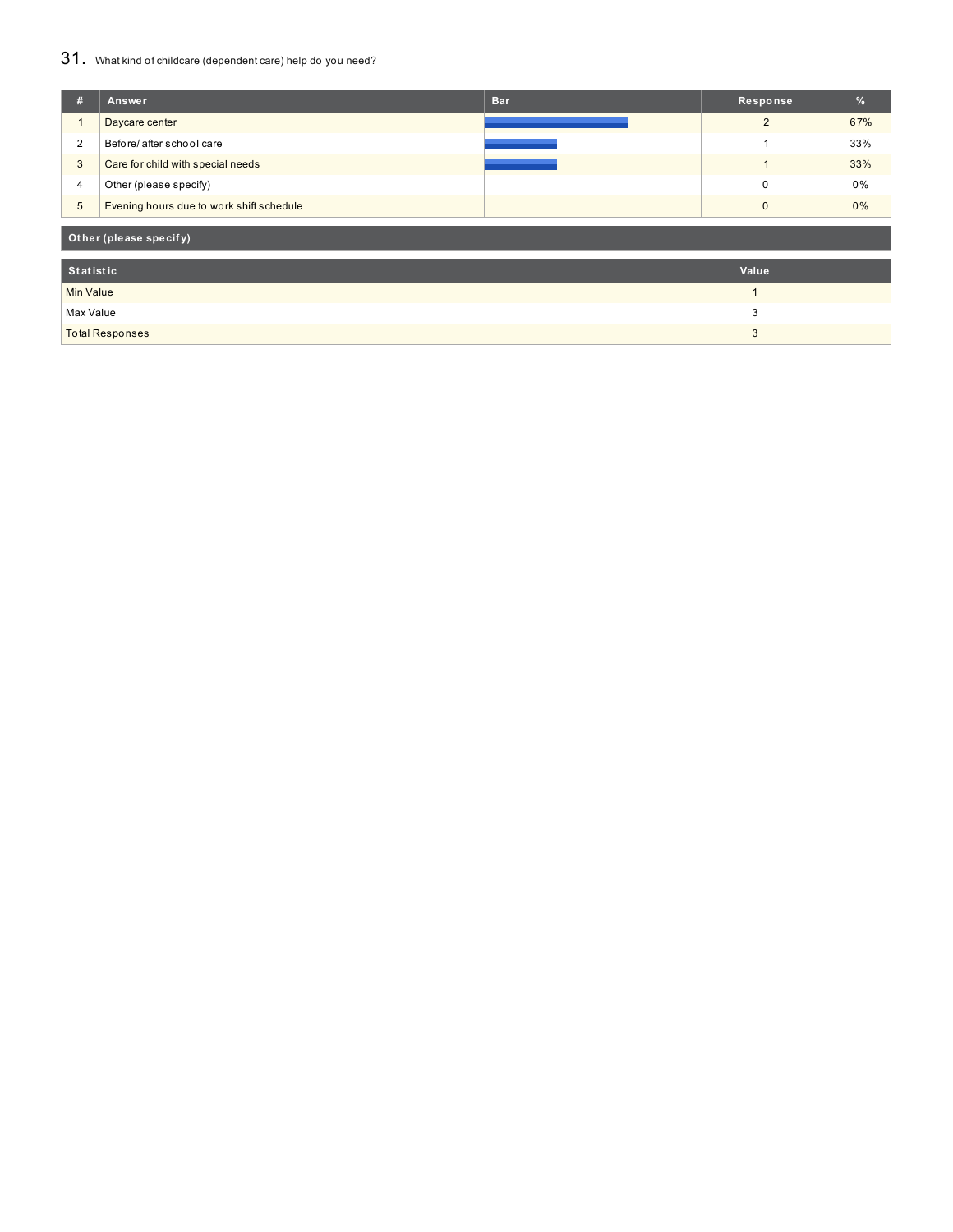# $32_\cdot\,$  Have you ever lost a job because you didn't have dependable child or<br>dependent care?

| #                         | Answer | <b>Bar</b> |      | Response       | $\sqrt{2}$ |
|---------------------------|--------|------------|------|----------------|------------|
| $\mathbf{1}$              | Yes    |            |      | $\overline{2}$ | 8%         |
| $\overline{2}$            | No     |            |      | 22             | 92%        |
|                           | Total  |            |      |                |            |
| Statistic                 |        |            |      | Value          |            |
| <b>Min Value</b>          |        |            |      | $\overline{A}$ |            |
| Max Value                 |        |            |      | $\overline{2}$ |            |
| Mean                      |        |            |      | 1.92           |            |
| Variance                  |        |            | 0.08 |                |            |
| <b>Standard Deviation</b> |        |            |      | 0.28           |            |
| <b>Total Responses</b>    |        |            |      | 24             |            |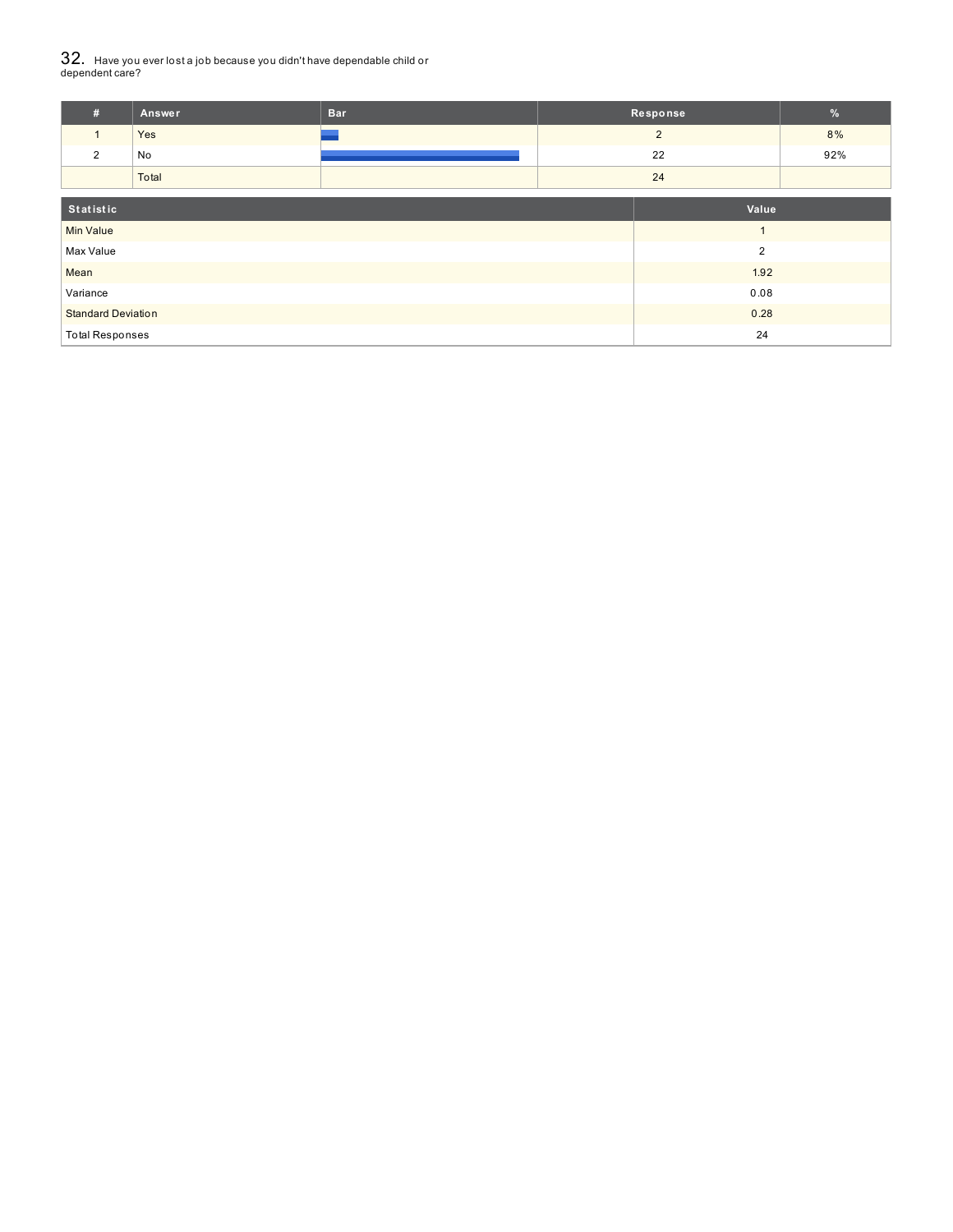$33_\cdot$  Are you caring for adult children or adult dependents including seniors?<br>(Due to mental or physical disability)

| Answer        | <b>Bar</b> | Response | $\%$ |
|---------------|------------|----------|------|
| Yes (Specify) |            |          | 19%  |
| No            |            | 29       | 81%  |
| Total         |            | 36       |      |

#### **Yes (Specif y)**

Son is still living with parents.

Mother

a child with Autism mental retardation and soon to be brother with mental retardation

My mom-she's 83

mother

| Statistic                 | Value |
|---------------------------|-------|
| Min Value                 |       |
| Max Value                 | C     |
| Mean                      | 1.81  |
| Variance                  | 0.16  |
| <b>Standard Deviation</b> | 0.40  |
| <b>Total Responses</b>    | 36    |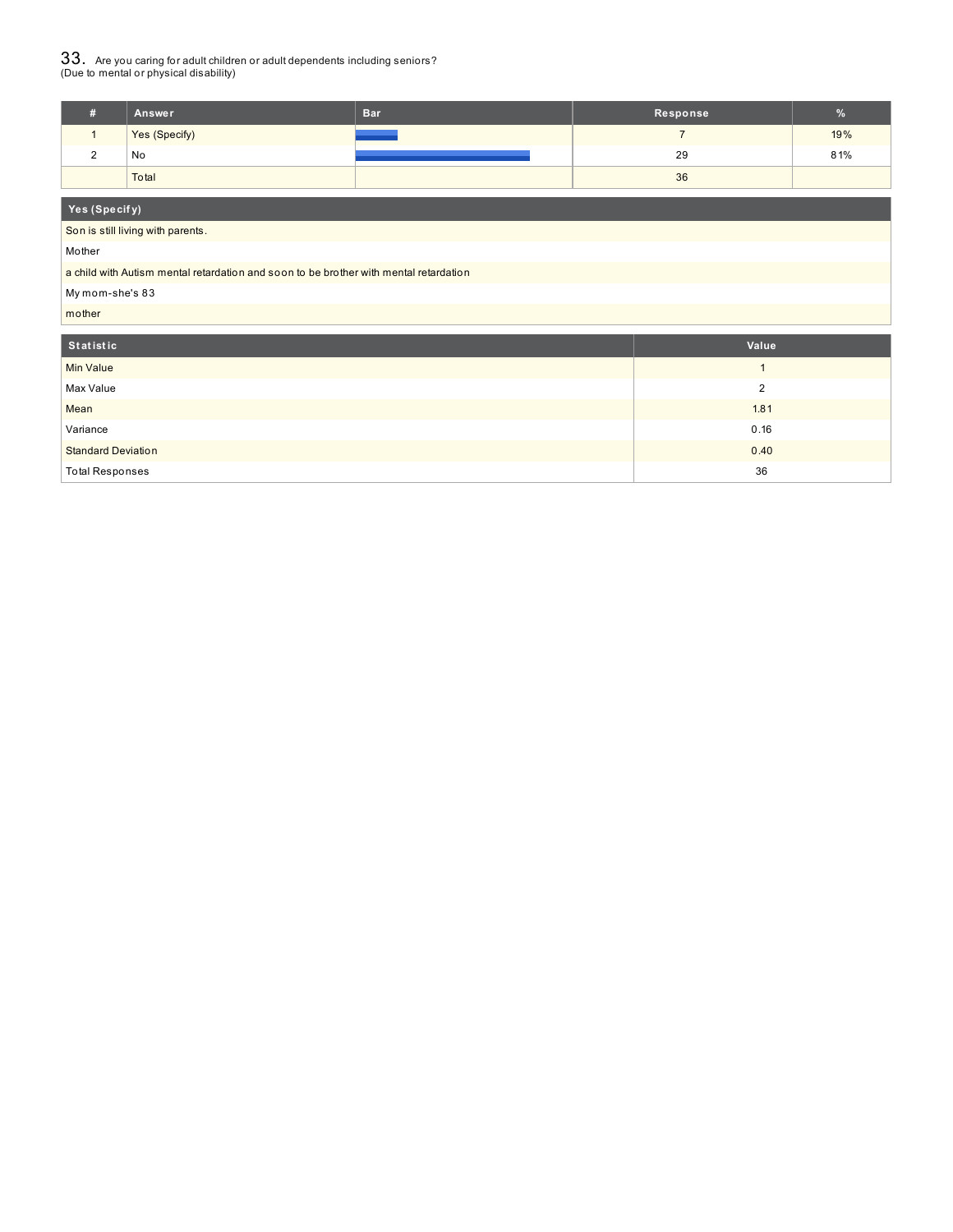${\bf 34}$  . Who provides care for the adult children or adult dependents? (Check all<br>that apply)

| #               | Answer                           | <b>Bar</b> | Response       | $\frac{9}{6}$ |
|-----------------|----------------------------------|------------|----------------|---------------|
|                 | Self                             |            | 6              | 86%           |
| 2               | Friends                          |            | $\mathbf 0$    | 0%            |
| 3               | Family                           |            | $\overline{4}$ | 57%           |
| 4               | Church                           |            |                | 14%           |
| $5\phantom{.0}$ | Daycare                          |            | $\mathbf{0}$   | 0%            |
| 6               | Have to leave elder/senior alone |            | $\mathbf 0$    | $0\%$         |
| 8               | Other                            |            | $\mathcal{D}$  | 29%           |
| 9               | Able to stay home alone          |            | 0              | $0\%$         |

| Other                  |       |  |  |  |  |
|------------------------|-------|--|--|--|--|
| Statistic              | Value |  |  |  |  |
| <b>Min Value</b>       |       |  |  |  |  |
| Max Value              | o     |  |  |  |  |
| <b>Total Responses</b> |       |  |  |  |  |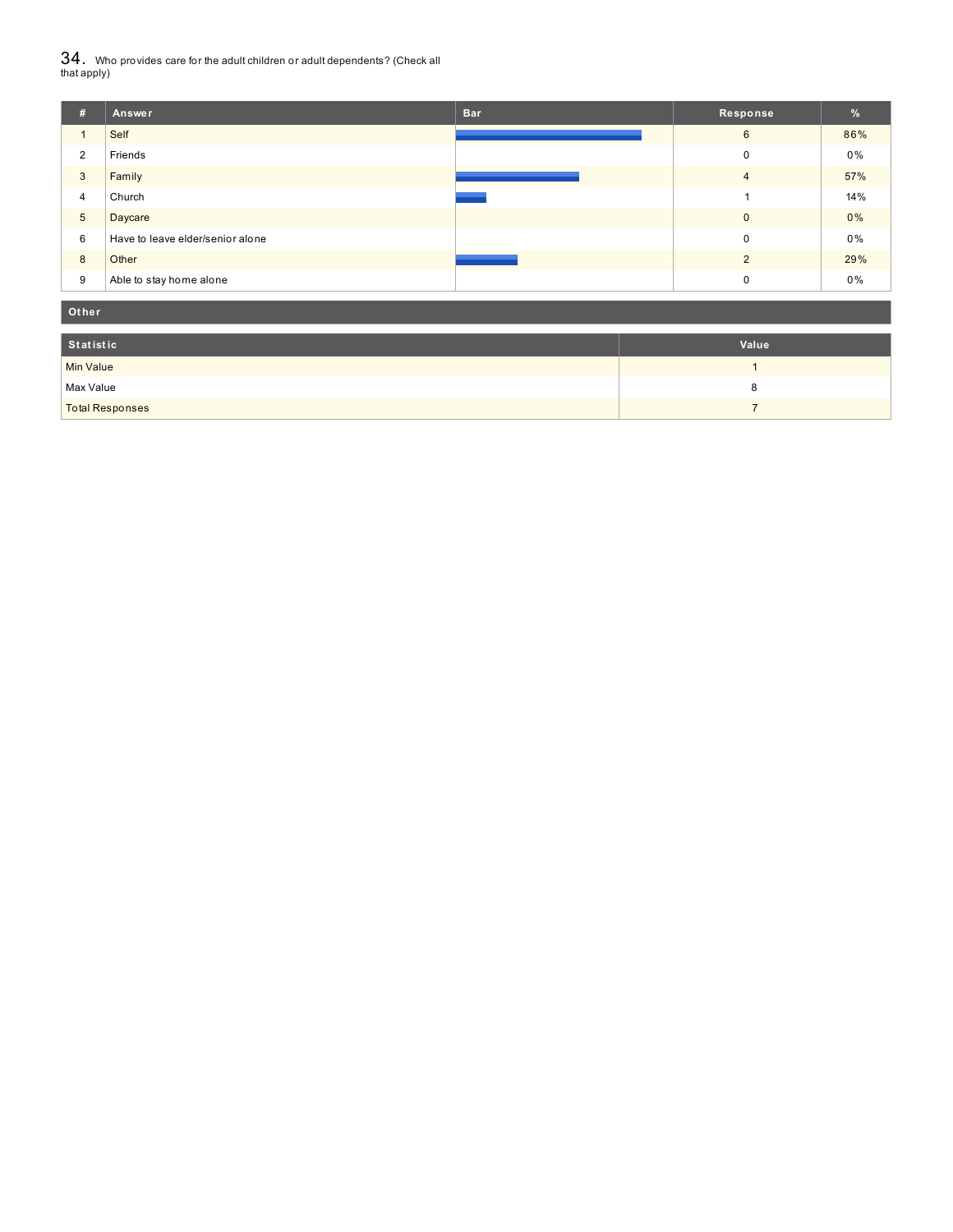## 35. How many people live where you stay?

| #              | Answer                 | <b>Bar</b> | Response       | $\frac{9}{6}$ |
|----------------|------------------------|------------|----------------|---------------|
| $\mathbf{1}$   |                        |            | $\mathbf 0$    | $0\%$         |
| $\overline{2}$ | $\overline{2}$         |            | 12             | 33%           |
| $\mathbf{3}$   | 3                      |            | 12             | 33%           |
| $\overline{4}$ | 4                      |            | 3              | 8%            |
| $\overline{5}$ | 5                      |            | 3              | 8%            |
| 6              | 6                      |            | $\overline{4}$ | 11%           |
| $\overline{7}$ | $\overline{ }$         |            | $\mathbf 0$    | $0\%$         |
| 8              | 8                      |            | $\mathbf 0$    | $0\%$         |
| 9              | 9                      |            | $\overline{1}$ | 3%            |
| 10             | 10                     |            | $\overline{a}$ | 3%            |
| 11             | Other (please specify) |            | $\mathbf{0}$   | $0\%$         |
|                | Total                  |            | 36             |               |

## **Ot her (please specif y)**

| Statistic                 | Value    |
|---------------------------|----------|
| Min Value                 | $\Omega$ |
| Max Value                 | 10       |
| Mean                      | 3.61     |
| Variance                  | 3.84     |
| <b>Standard Deviation</b> | 1.96     |
| Total Responses           | 36       |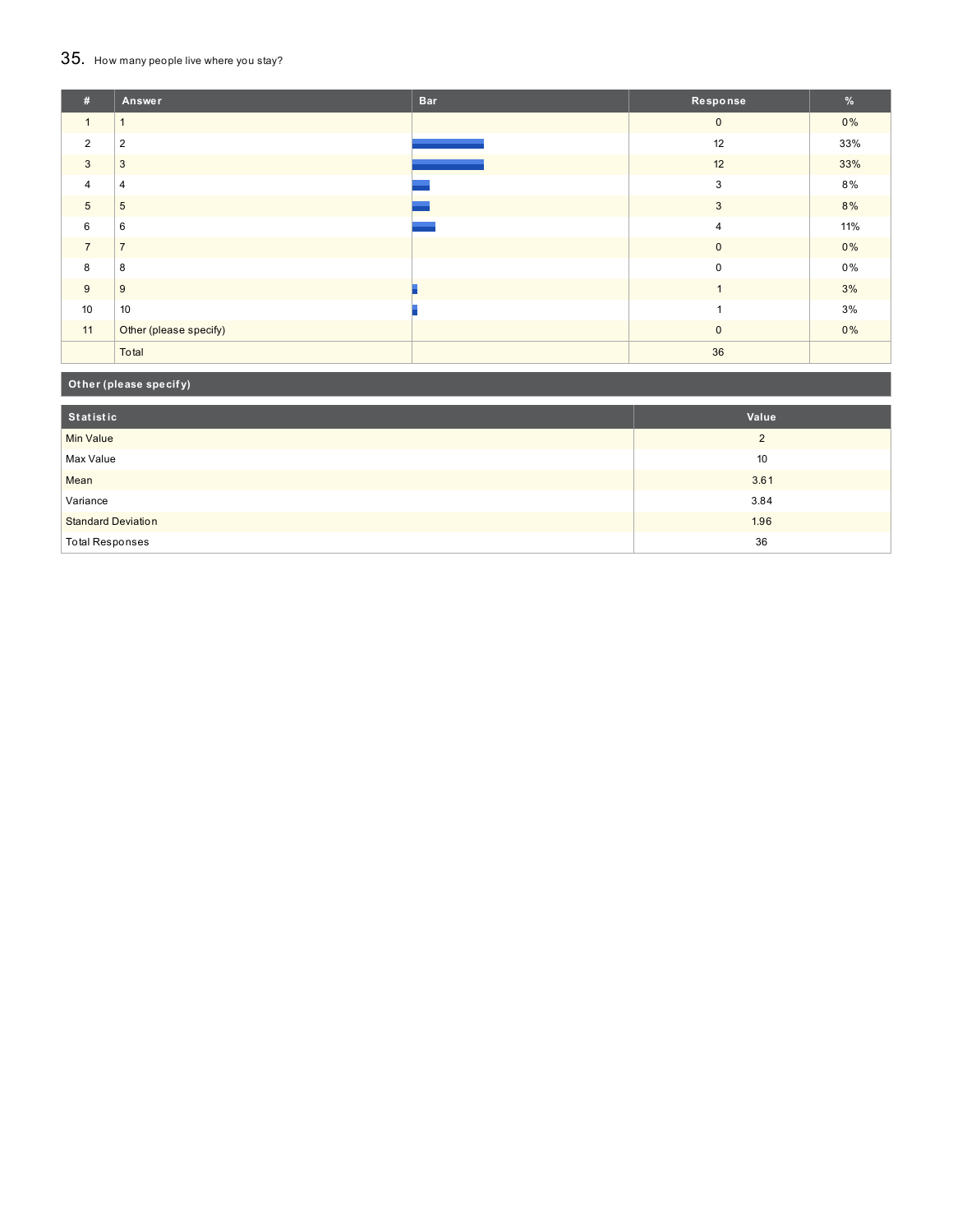# $36_\cdot$  is your household income more or less than [state response amount that<br>matches the number of people in the household from above]

| #              | Question                                       | <b>MORE than</b> | <b>LESS than</b> | <b>Total Responses</b> | Mean |
|----------------|------------------------------------------------|------------------|------------------|------------------------|------|
|                | Family of 1- \$11,490                          | $\mathbf{0}$     | 3                | 3                      | 2.00 |
| $\overline{2}$ | Family of 2- \$15,510                          | $\overline{2}$   | 9                | 11                     | 1.82 |
| 3              | Family of 3- \$19,530                          | 3                | $\overline{7}$   | 10 <sup>10</sup>       | 1.70 |
| 4              | Family of 4-\$23,550                           | $\overline{2}$   |                  | 3                      | 1.33 |
| 5              | Family of 5-\$27,570                           | 3                | $\mathbf{0}$     | 3                      | 1.00 |
| 6              | Family of 6-\$31,590                           | $\Omega$         | $\overline{4}$   | 4                      | 2.00 |
| $\overline{7}$ | Family of 7-\$35,610                           | $\mathbf{0}$     | $\mathbf{0}$     | $\mathbf{0}$           | 0.00 |
| 8              | Family of 8-\$39,630                           | 0                | $\mathbf 0$      | 0                      | 0.00 |
| 9              | Family of 9-\$43,650                           |                  | $\mathbf{0}$     |                        | 1.00 |
| 10             | Family of 10-\$47,670                          | $\mathbf 0$      |                  |                        | 2.00 |
| 11             | For each additional Family member add: \$4,020 | $\Omega$         | $\mathbf{0}$     | $\Omega$               | 0.00 |

**For each addit ional Family member add: \$4,020**

| <b>Statistic</b>             | Family<br>of $1-$<br>\$11,490 | Family<br>of $2-$<br>\$15,510 | Family<br>$of 3-$<br>\$19,530 | Family<br>of $4-$<br>\$23,550 | Family<br>of $5-$<br>\$27,570 | Family<br>of $6-$<br>\$31,590 | Family<br>of $7 -$<br>\$35,610 | Family<br>$of 8-$<br>\$39,630 | Family<br>$of 9-$<br>\$43,650 | Family of<br>$10 -$<br>\$47,670 | For each additional<br>Family member add:<br>\$4,020 |
|------------------------------|-------------------------------|-------------------------------|-------------------------------|-------------------------------|-------------------------------|-------------------------------|--------------------------------|-------------------------------|-------------------------------|---------------------------------|------------------------------------------------------|
| <b>Min Value</b>             | 2                             |                               |                               |                               |                               | 2                             | $\overline{\phantom{a}}$       | -                             |                               | $\overline{2}$                  | $\overline{\phantom{0}}$                             |
| Max Value                    | 2                             | 2                             | 2                             | $\overline{2}$                |                               | $\overline{2}$                | $\overline{\phantom{a}}$       | -                             |                               | $\overline{2}$                  | <b>.</b>                                             |
| Mean                         | 2.00                          | 1.82                          | 1.70                          | 1.33                          | 1.00                          | 2.00                          | 0.00                           | 0.00                          | 1.00                          | 2.00                            | 0.00                                                 |
| Variance                     | 0.00                          | 0.16                          | 0.23                          | 0.33                          | 0.00                          | 0.00                          | 0.00                           | 0.00                          | 0.00                          | 0.00                            | 0.00                                                 |
| Standard<br><b>Deviation</b> | 0.00                          | 0.40                          | 0.48                          | 0.58                          | 0.00                          | 0.00                          | 0.00                           | 0.00                          | 0.00                          | 0.00                            | 0.00                                                 |
| Total<br>Responses           | 3                             | 11                            | 10                            | 3                             | 3                             | 4                             | $\mathbf 0$                    | 0                             |                               |                                 | 0                                                    |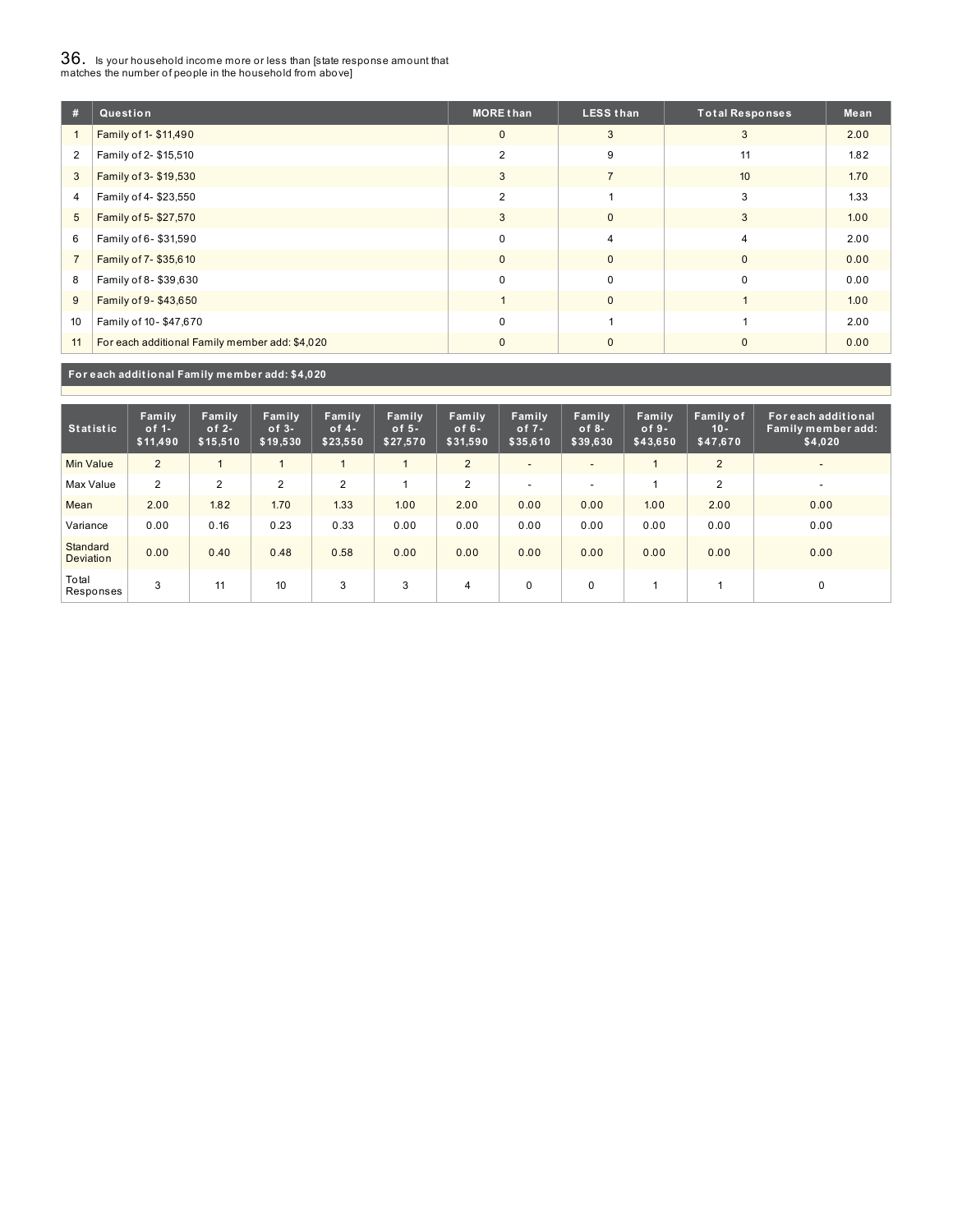$37_\cdot$  Which of these monthly bills do you pay? (Read list and check all that apply)

| #               | Answer              | <b>Bar</b> | Response     | %   |
|-----------------|---------------------|------------|--------------|-----|
| $\mathbf{1}$    | Cable/Satellite TV  |            | 19           | 53% |
| $\overline{2}$  | Car/Transportation  |            | 17           | 47% |
| $\mathbf{3}$    | <b>Child Care</b>   |            | $\mathbf{3}$ | 8%  |
| $\overline{4}$  | Child Support       |            | 3            | 8%  |
| $5\overline{)}$ | <b>Credit Cards</b> |            | 8            | 22% |
| 6               | Food                |            | 33           | 92% |
| $\overline{7}$  | Gasoline            |            | 29           | 81% |
| 8               | Insurance           |            | 25           | 69% |
| 9               | Internet            |            | 12           | 33% |
| 10              | Loans               |            | 8            | 22% |
| 11              | Loans-Payday        |            | $\mathbf{1}$ | 3%  |
| 12              | Loans-School        |            | 4            | 11% |
| 13              | Medical             |            | 14           | 39% |
| 14              | Mortgage            |            | 5            | 14% |
| 15              | Phone-cell          |            | 26           | 72% |
| 16              | Phone-house         |            | 11           | 31% |
| 17              | Rent                |            | 20           | 56% |
| 18              | <b>Utilities</b>    |            | 28           | 78% |
| 19              | other               |            | $\mathbf 0$  | 0%  |
| 20              | None                |            | $\pmb{0}$    | 0%  |

| other                  |       |
|------------------------|-------|
| Statistic              | Value |
| Min Value              |       |
| Max Value              | 18    |
| <b>Total Responses</b> | 36    |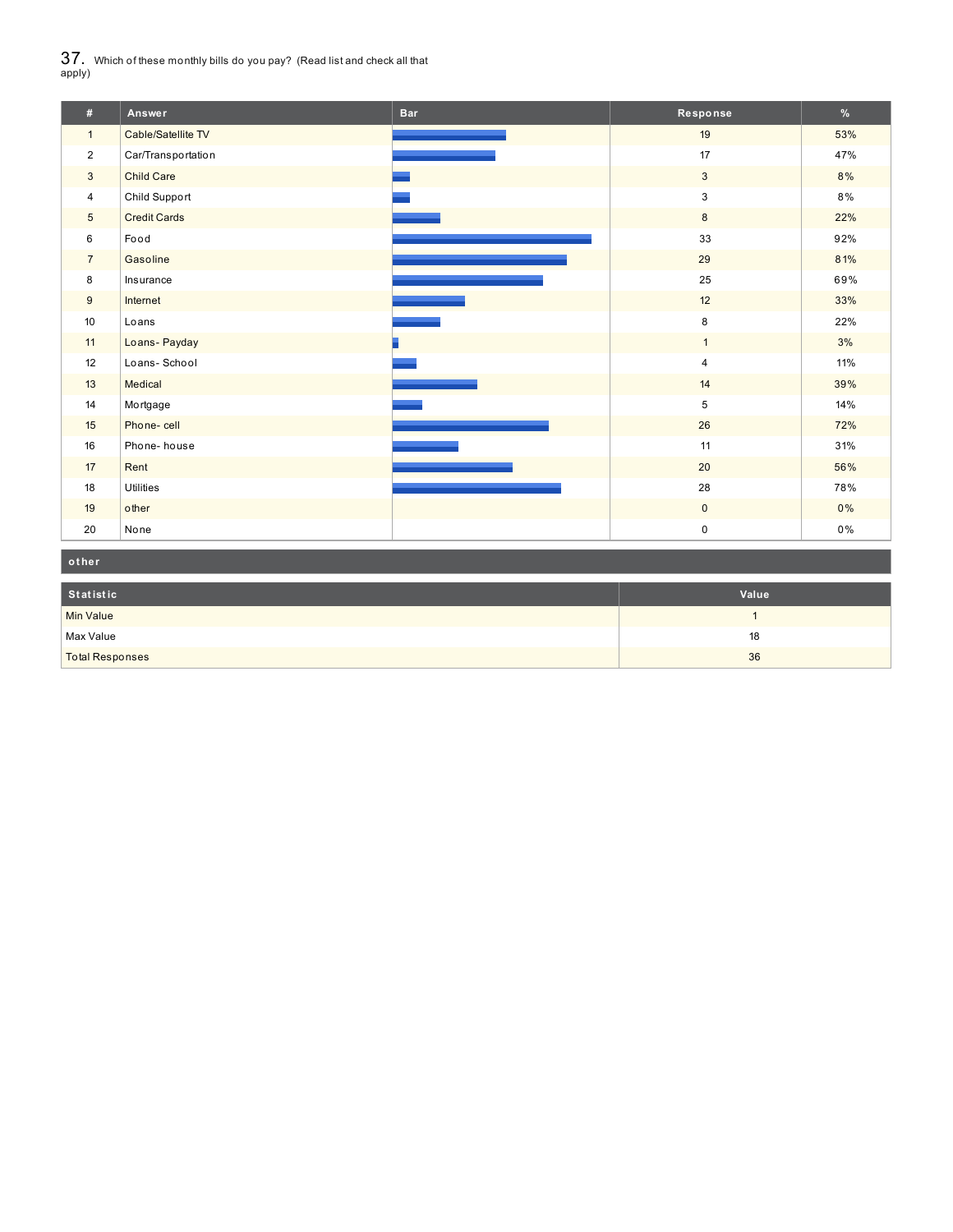38. <sup>I</sup> am going to read you <sup>a</sup> list of sources from which you might be getting income? Please tell me which ones you do receive income from. (Mark all that apply)

| #                | Answer                                         | <b>Bar</b> | Response       | %     |
|------------------|------------------------------------------------|------------|----------------|-------|
| $\mathbf{1}$     | Child support                                  |            | $\overline{2}$ | 7%    |
| $\overline{2}$   | Employer wages                                 |            | 13             | 48%   |
| 3                | Family/Friends                                 |            | 6              | 22%   |
| 4                | Kindness of strangers                          |            | $\overline{2}$ | 7%    |
| $5\phantom{.0}$  | NO INCOME                                      |            | $\sqrt{5}$     | 19%   |
| 6                | Other (please specify)                         |            | $\overline{7}$ | 26%   |
| $\overline{7}$   | Pension/Retirement                             |            | $\mathbf{1}$   | 4%    |
| 8                | SS                                             |            | $\overline{1}$ | 4%    |
| 9                | <b>SSI/SSDI</b>                                |            | $\mathbf 0$    | $0\%$ |
| 10               | Student grants/loans                           |            | 1              | 4%    |
| 11               | TANF (Temporary assistance for needy families) |            | $\mathbf 0$    | 0%    |
| 12               | Unemployment benefits                          |            | $\mathbf 0$    | 0%    |
| 13               | <b>VA</b> benefits                             |            | $\mathbf{1}$   | 4%    |
|                  | Other (please specify)                         |            |                |       |
| $\mathbf{1}$     |                                                |            |                |       |
| Statistic        |                                                |            | Value          |       |
| <b>Min Value</b> |                                                |            | $\overline{1}$ |       |

| Min Value              |           |
|------------------------|-----------|
| Max Value              | . .<br>13 |
| <b>Total Responses</b> |           |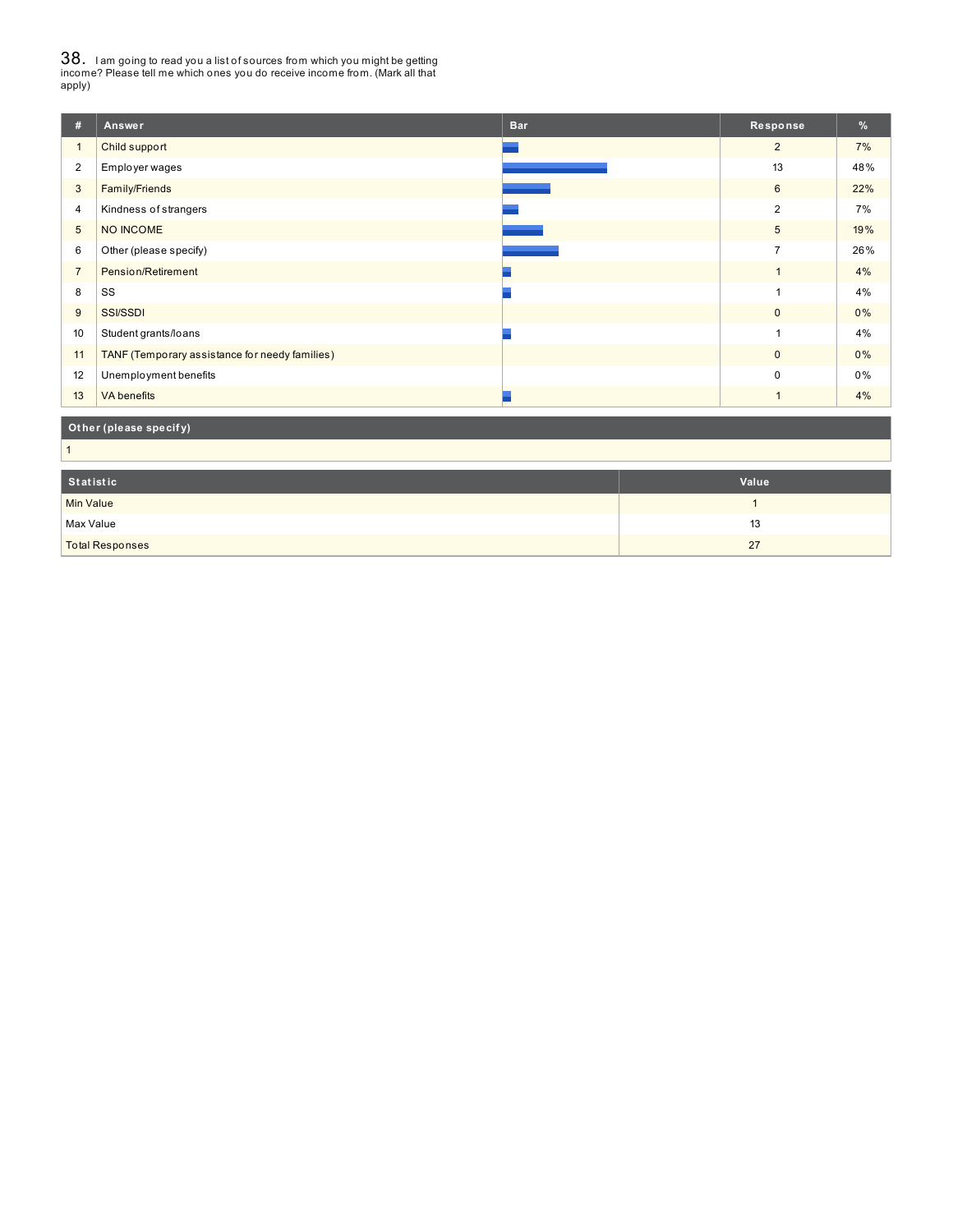# $39_\cdot$  Tell me if you or a household member receive any of these types of<br>assistance? (Read list and mark all that apply)

|                | <b>Bar</b><br>Answer                                   | Response       | %     |
|----------------|--------------------------------------------------------|----------------|-------|
|                | <b>CHIPS- Children's Medicaid</b>                      | 6              | 19%   |
| 2              | Department of Family and Protective Services (DFPS)    | $\overline{2}$ | 6%    |
| 3              | Dept. of Assistive and Rehabilitative Services (DARS)  | $\mathbf{1}$   | 3%    |
| 4              | Dept. of State Health Services (DSHS)                  | 4              | 13%   |
| 5              | Housing Voucher (Section 8)                            | 3              | 9%    |
| 6              | Medicaid                                               | 21             | 66%   |
| $\overline{7}$ | Medicare                                               | 16             | 50%   |
| 8              | SNAP (Food stamps)                                     | 16             | 50%   |
| 9              | TANF- Temporary Assistance for Needy Families          | $\mathbf{1}$   | 3%    |
| 10             | Texas Workforce Commission                             | $\overline{2}$ | 6%    |
| 11             | WIC- Woman, infants, and children nutrition assistance | 2              | 6%    |
| 12             | Women's Health Services                                | 5              | 16%   |
| 13             | <b>NONE</b>                                            | $\overline{1}$ | 3%    |
| 14             | Other                                                  | 6              | 19%   |
| 15             | Area Agency on Aging                                   | $\mathbf{3}$   | 9%    |
| 16             | Department of Aging and Disability Services (DADS)     | 0              | $0\%$ |

#### **Ot her**

| Statistic              | Value |
|------------------------|-------|
| <b>Min Value</b>       |       |
| Max Value              | 15    |
| <b>Total Responses</b> | 32    |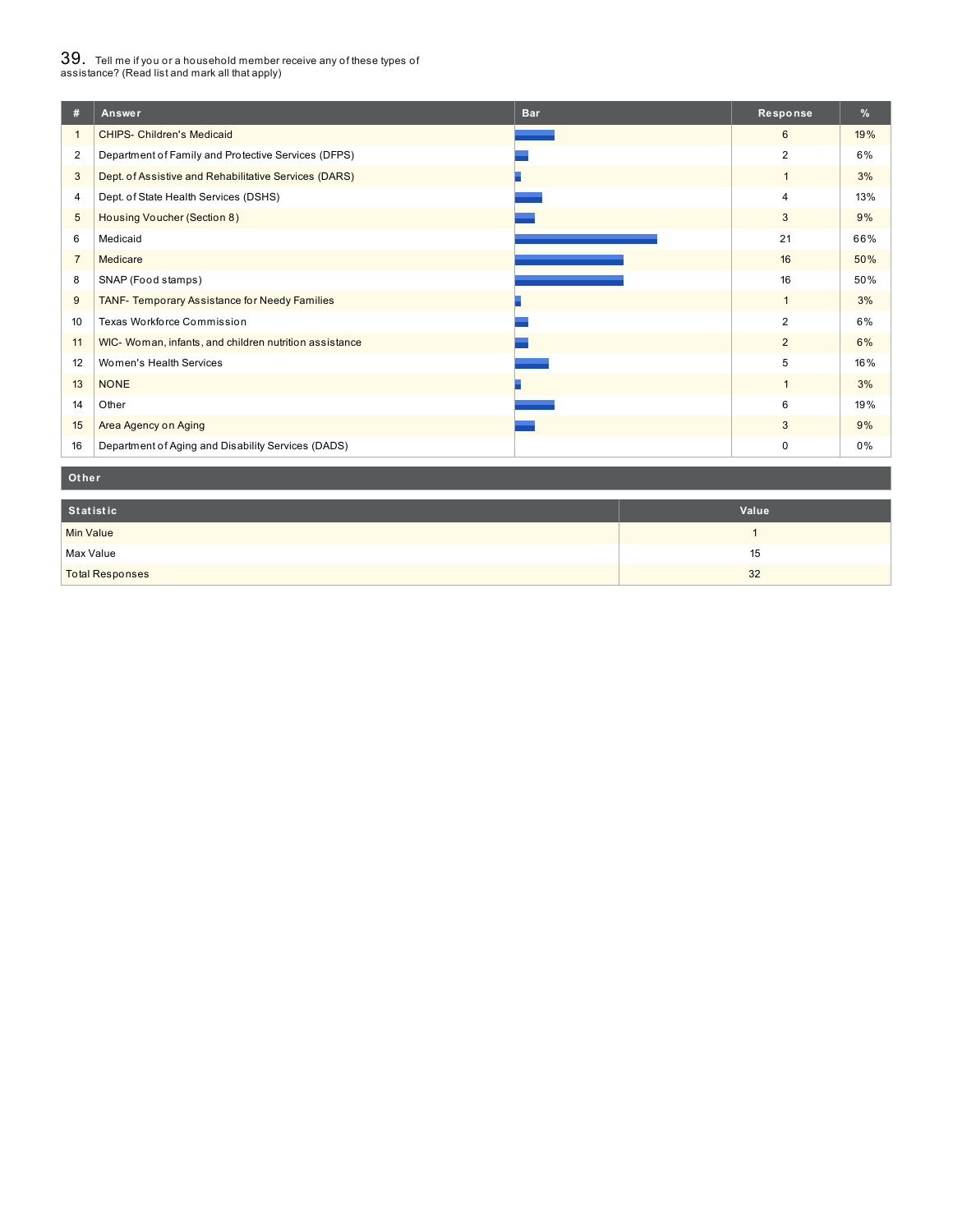## 40. Do you or someone in your household have educational needs?

| #                         | Answer                         | <b>Bar</b> | Response       | %   |
|---------------------------|--------------------------------|------------|----------------|-----|
| $\mathbf{1}$              | Yes, me                        |            | 9              | 26% |
| $\overline{2}$            | Yes, a household member        |            | 11             | 31% |
| 3                         | Yes, a household member and me |            |                | 3%  |
| 4                         | No                             |            | 14             | 40% |
|                           | Total                          |            | 35             |     |
|                           |                                |            |                |     |
| Statistic                 |                                |            | Value          |     |
| <b>Min Value</b>          |                                |            | $\overline{1}$ |     |
| Max Value                 |                                |            | $\overline{4}$ |     |
| Mean                      |                                |            | 2.57           |     |
| Variance                  |                                |            | 1.61           |     |
| <b>Standard Deviation</b> |                                |            | 1.27           |     |
| <b>Total Responses</b>    |                                |            | 35             |     |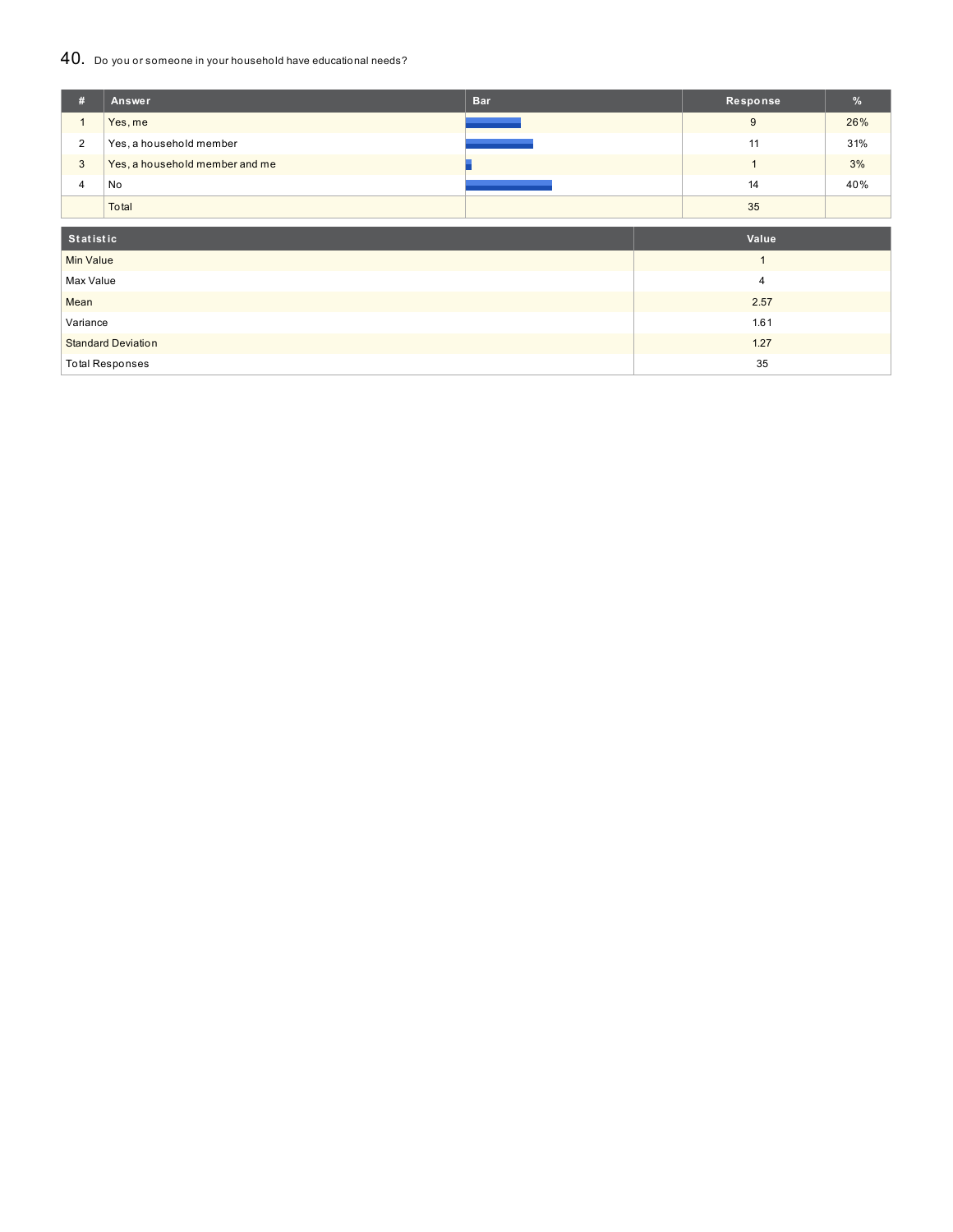# $41_\cdot$  Tell me if you have any of these School/Education related needs. (Read<br>list and check all that apply)

| #              | Answer                                                | <b>Bar</b> | Response       | %     |
|----------------|-------------------------------------------------------|------------|----------------|-------|
|                | <b>Adult Basic Education</b>                          |            | $\overline{7}$ | 32%   |
| $\overline{2}$ | Adult Education (i.e. computer classes)               |            | $\overline{2}$ | 9%    |
| 3              | ARD Assistance (Special Education services at school) |            | $\mathbf{0}$   | 0%    |
| 4              | Child's behavior concern                              |            |                | 5%    |
| 5              | Child's homework/schoolwork concerns                  |            |                | 5%    |
| 6              | Child's school attendance concerns                    |            | $\Omega$       | 0%    |
| $\overline{7}$ | Child's standardized exams STARR                      |            | $\mathbf{0}$   | 0%    |
| 8              | Money for tuition. (School, College, Trade School)    |            | 9              | 41%   |
| 9              | Difficulty reading (adult)                            |            | 9              | 41%   |
| 10             | Difficulty reading (child)                            |            | $\Omega$       | 0%    |
| 11             | English as a second language                          |            | $\overline{4}$ | 18%   |
| 12             | GED/High School Diploma                               |            | 9              | 41%   |
| 13             | Need clothes for school                               |            | $\overline{4}$ | 18%   |
| 14             | None                                                  |            | $\overline{7}$ | 32%   |
| 15             | Obtaining money for school supplies, books, etc.      |            | 3              | 14%   |
| 17             | Other                                                 |            | 0              | $0\%$ |

#### **Ot her**

| Statistic              | Value |
|------------------------|-------|
| <b>Min Value</b>       |       |
| Max Value              | 15    |
| <b>Total Responses</b> | 22    |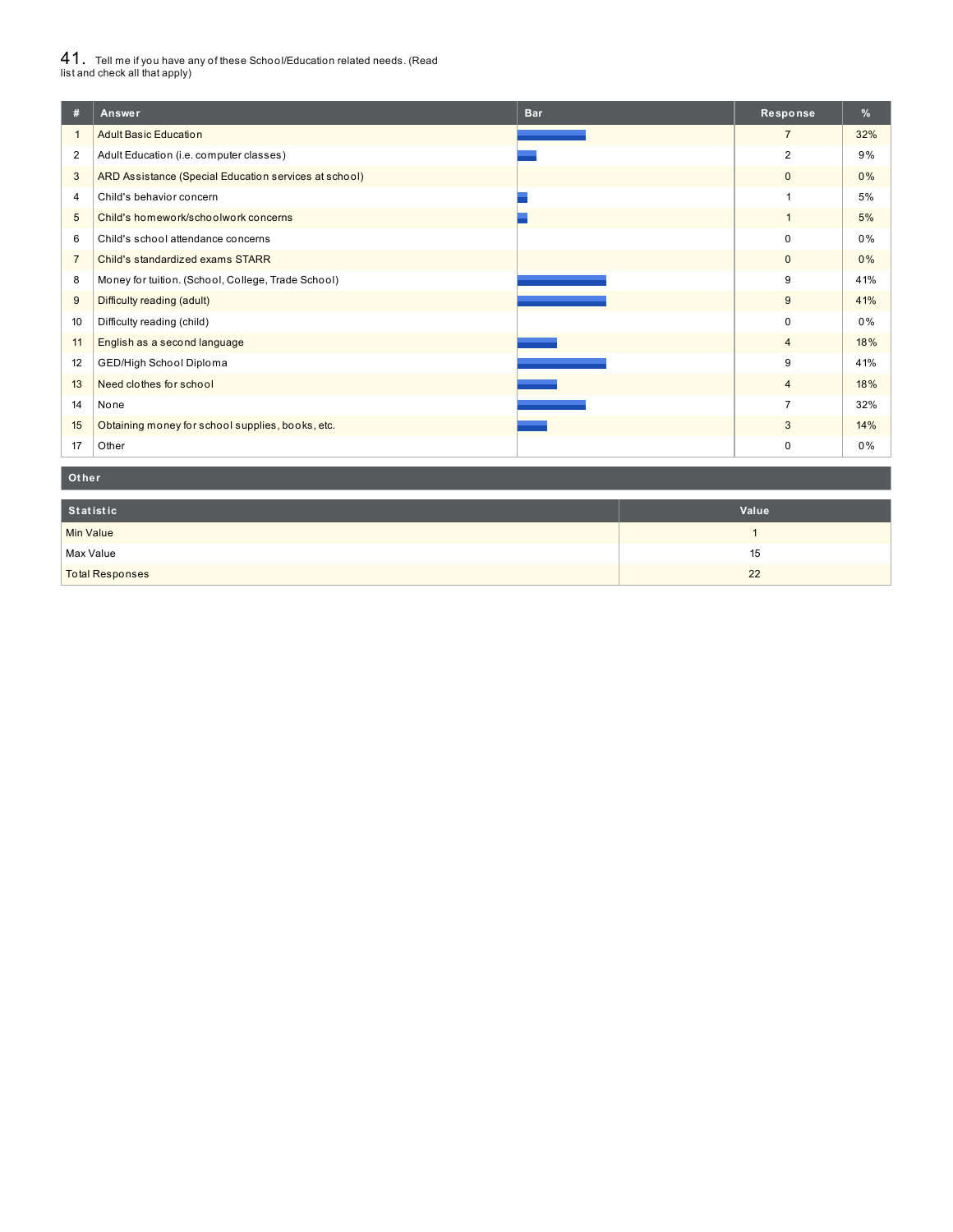$42_\cdot$  In the past 24 months has your child had to transfer schools because you<br>moved?

| #                         | Answer                               | <b>Bar</b> | Response | $\frac{9}{6}$ |
|---------------------------|--------------------------------------|------------|----------|---------------|
|                           | Yes                                  |            | 3        | 8%            |
| $\overline{2}$            | No                                   |            | 12       | 33%           |
| $\mathbf{3}$              | Not applicable, no school aged child |            | 21       | 58%           |
|                           | Total                                |            | 36       |               |
| <b>Statistic</b>          |                                      |            | Value    |               |
|                           |                                      |            |          |               |
| <b>Min Value</b>          |                                      |            |          |               |
| Max Value                 |                                      |            | 3        |               |
| Mean                      |                                      |            | 2.50     |               |
| Variance                  |                                      |            | 0.43     |               |
| <b>Standard Deviation</b> |                                      |            | 0.65     |               |
|                           | <b>Total Responses</b>               |            | 36       |               |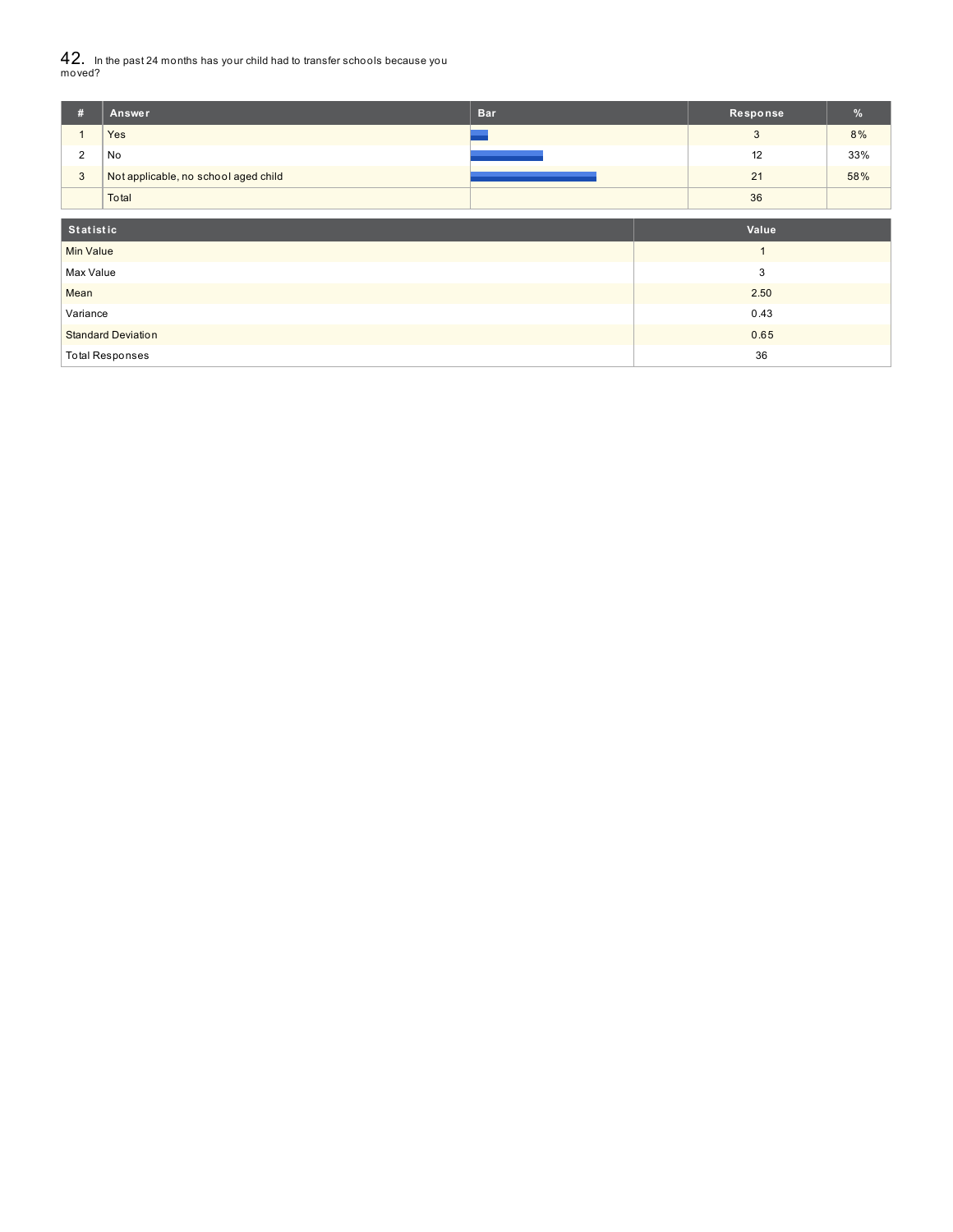### 43. If yes, How many times?

| Text Response          |       |
|------------------------|-------|
| $\overline{2}$         |       |
|                        |       |
| $\overline{2}$         |       |
| Statistic              | Value |
|                        |       |
| <b>Total Responses</b> |       |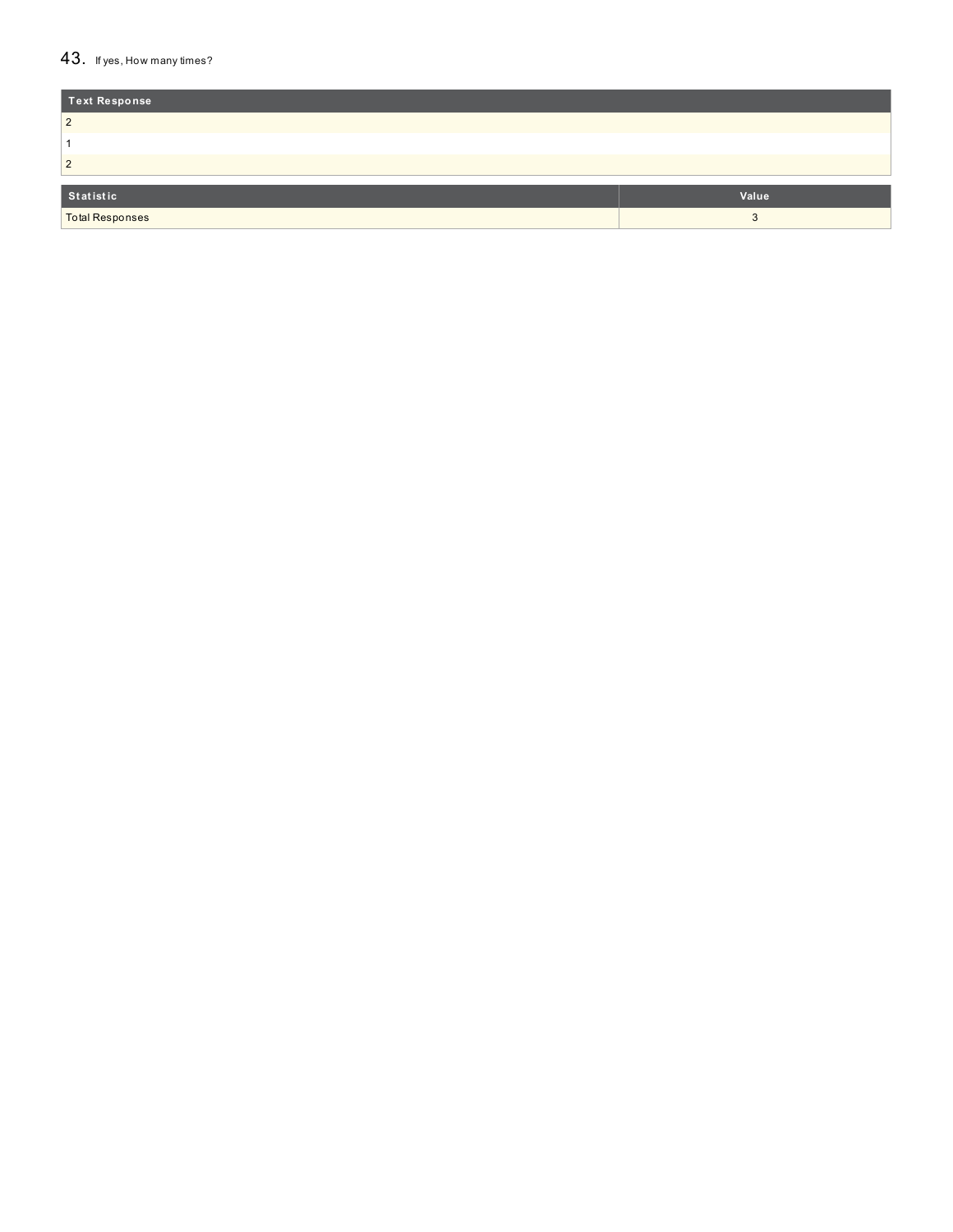# $44_\cdot$  Tell me if you have any of the following housing related needs? (Read list<br>and mark all that apply)

| #              | Answer                               | <b>Bar</b> | Response    | %   |
|----------------|--------------------------------------|------------|-------------|-----|
| $\overline{1}$ | Home not safe-structure              |            | 6           | 23% |
| $\overline{2}$ | Housing not affordable               |            | 6           | 23% |
| 3              | furniture or household goods         |            | 10          | 38% |
| 4              | handicap access or modification      |            | 5           | 19% |
| 5              | mortgage or rent assistance          |            | 5           | 19% |
| 6              | other medical related accommodations |            | 5           | 19% |
| $\overline{7}$ | pet friendly environment             |            | 6           | 23% |
| 8              | repairs                              |            | 8           | 31% |
| 9              | utility assistance                   |            | 14          | 54% |
| 10             | Neighborhood not safe                |            | 5           | 19% |
| 11             | <b>NONE</b>                          |            | 3           | 12% |
| 12             | Other (Please specify)               |            | $\mathbf 0$ | 0%  |

## **Ot her (Please specif y)**

| Statistic              | Value |
|------------------------|-------|
| <b>Min Value</b>       |       |
| Max Value              |       |
| <b>Total Responses</b> | 26    |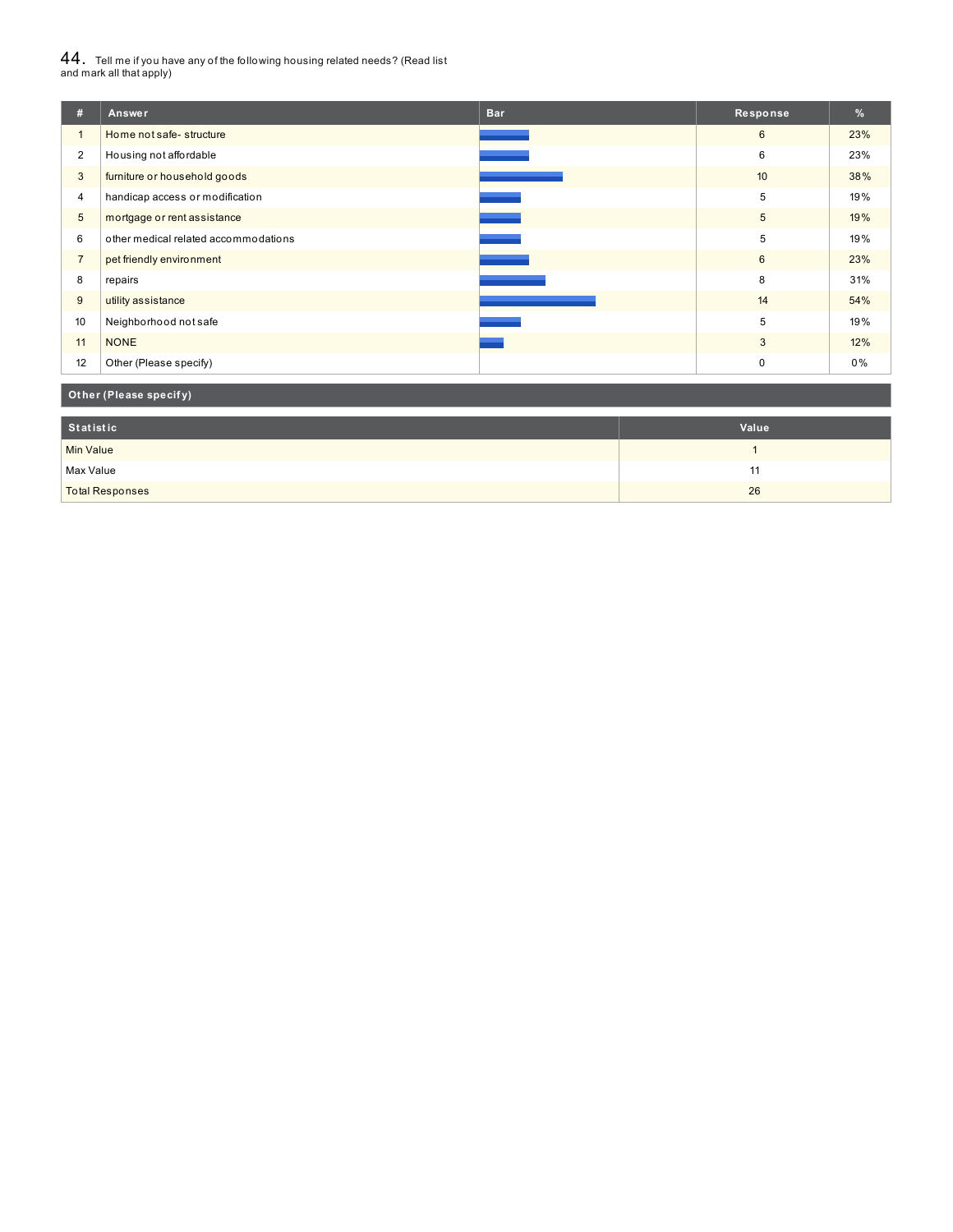$45_\cdot$  Tell me if you need any of the following transportation related help? (Mark<br>all that apply)

| #              | <b>Answer</b>                                 | <b>Bar</b> | Response        | $\%$ |  |
|----------------|-----------------------------------------------|------------|-----------------|------|--|
| $\mathbf{1}$   | car/truck                                     |            | 12              | 33%  |  |
| $\overline{2}$ | bus tickets (\$ for bus)                      |            | 6               | 17%  |  |
| 3              | child safety seat(s)                          |            | $\overline{2}$  | 6%   |  |
| 4              | Driver's License                              |            | 6               | 17%  |  |
| 5              | gasoline                                      |            | 21              | 58%  |  |
| 6              | information about bus routes/services         |            | 5               | 14%  |  |
| $\overline{7}$ | Insurance                                     |            | 10 <sup>°</sup> | 28%  |  |
| 8              | auto repairs                                  |            | 13              | 36%  |  |
| 9              | vehicle inspection                            |            | 10              | 28%  |  |
| 14             | Transportation for someone with disability    |            | 5               | 14%  |  |
| 10             | vehicle registration                          |            | $\overline{7}$  | 19%  |  |
| 12             | Other that I did not mention (please specify) |            | 2               | 6%   |  |
| 11             | <b>NONE</b>                                   |            | 11              | 31%  |  |
|                | Other that I did not mention (please specify) |            |                 |      |  |

Second car needed for home

tires

| Statistic              | Value |
|------------------------|-------|
| <b>Min Value</b>       |       |
| Max Value              | 14    |
| <b>Total Responses</b> | 36    |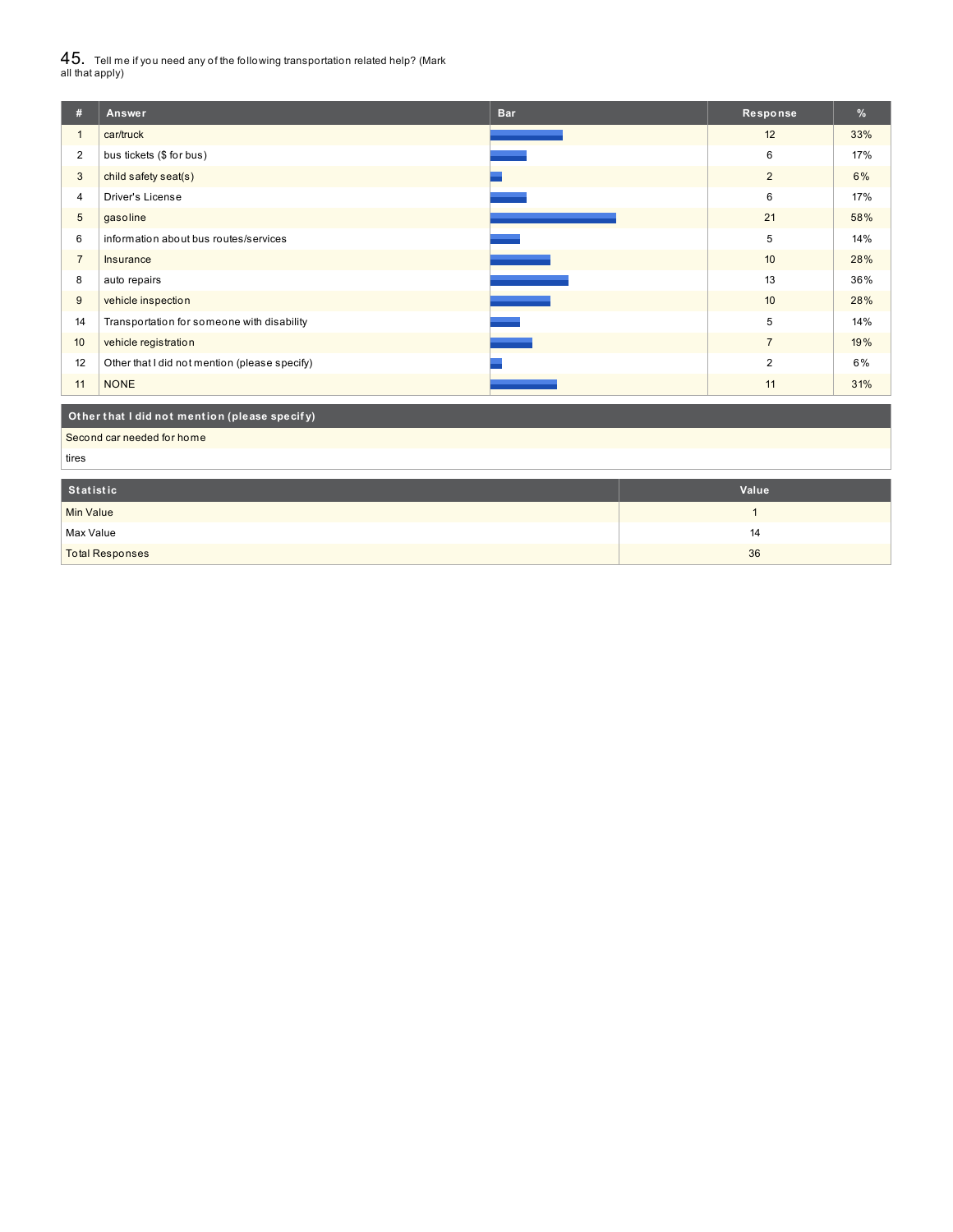# ${\bf 46}_{\cdot}\,$  Have you ever lost a job (or not been able to accept a job offer) because<br>of transportation issues?

| #                            | Answer         | <b>Bar</b> |  | Response | $\%$ |
|------------------------------|----------------|------------|--|----------|------|
|                              | Yes            |            |  | 11       | 31%  |
| 2                            | No             |            |  | 25       | 69%  |
|                              | Total          |            |  | 36       |      |
|                              |                |            |  |          |      |
| Statistic                    |                |            |  | Value    |      |
| <b>Min Value</b>             |                |            |  |          |      |
| Max Value                    | $\overline{2}$ |            |  |          |      |
| Mean                         |                | 1.69       |  |          |      |
| Variance                     |                | 0.22       |  |          |      |
| <b>Standard Deviation</b>    |                | 0.47       |  |          |      |
| 36<br><b>Total Responses</b> |                |            |  |          |      |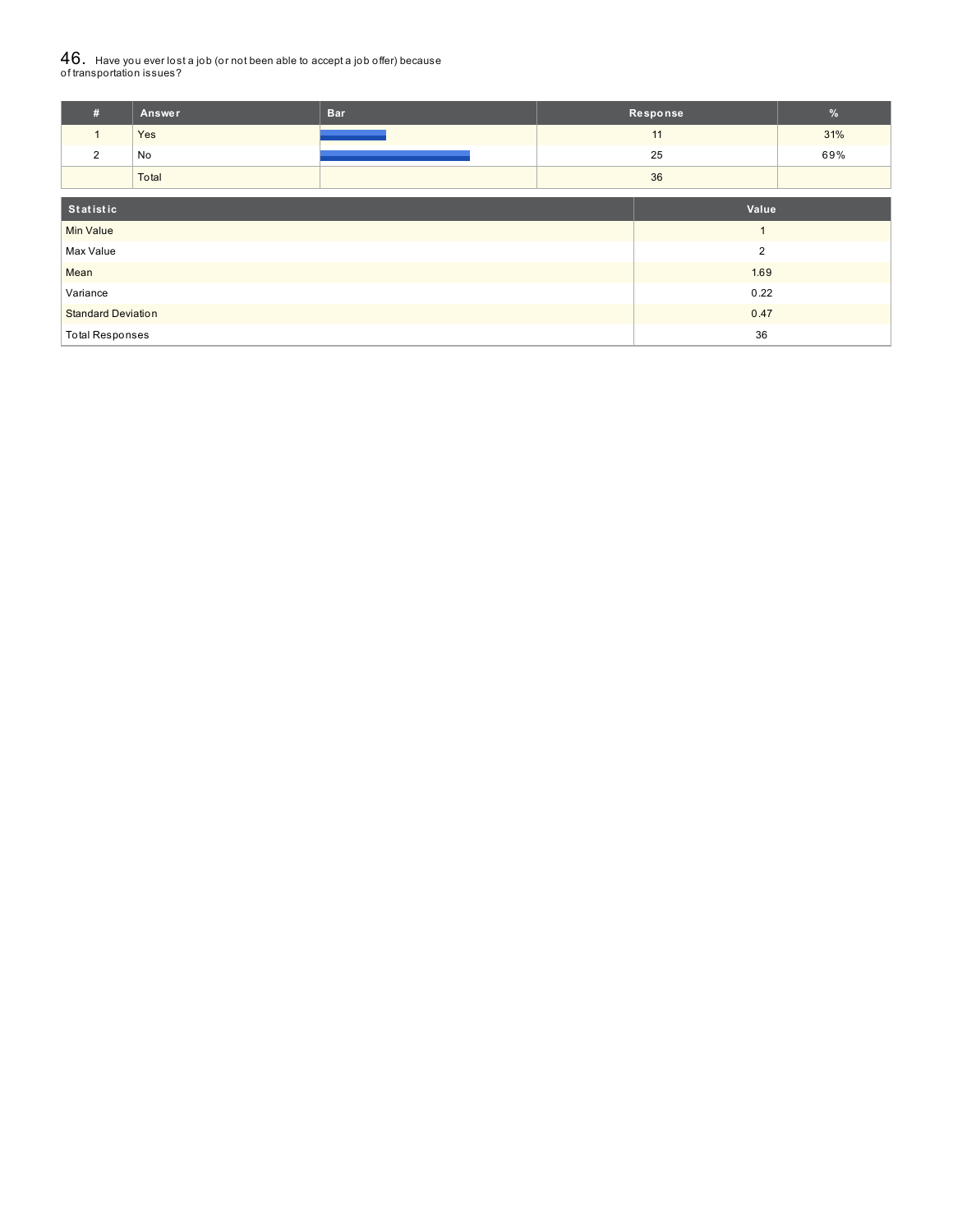$47_\cdot$  Please tell me if you are in need of help with any of these things: (Mark all<br>that apply)

| #                       | Answer                                              | <b>Bar</b> | Response       | %   |  |
|-------------------------|-----------------------------------------------------|------------|----------------|-----|--|
| $\mathbf{1}$            | Alcohol and drug abuse                              |            | $\overline{2}$ | 6%  |  |
| $\overline{\mathbf{c}}$ | Anger control                                       |            | 5              | 15% |  |
| 3                       | Caregiver support                                   |            | $\overline{4}$ | 12% |  |
| $\overline{4}$          | Couples communication                               |            | 5              | 15% |  |
| 5                       | Depression                                          |            | 15             | 45% |  |
| 6                       | Disability counseling                               |            | $\overline{2}$ | 6%  |  |
| $\overline{7}$          | Elder abuse                                         |            | $\overline{1}$ | 3%  |  |
| 8                       | Family conflicts                                    |            | 9              | 27% |  |
| $9\,$                   | Making decisions/problem solving                    |            | 9              | 27% |  |
| 11                      | Parenting classes                                   |            | $\overline{2}$ | 6%  |  |
| 12                      | Personal problems                                   |            | 11             | 33% |  |
| 13                      | Planning for the future/ Goal setting               |            | 9              | 27% |  |
| 14                      | Post Traumatic Stress Disorder (PTSD)               |            | 8              | 24% |  |
| 15                      | Self-esteem                                         |            | 10             | 30% |  |
| 16                      | Spouse or child abuse                               |            | 3              | 9%  |  |
| 17                      | Thoughts of suicide (in the past 6 months)          |            | 3              | 9%  |  |
| 18                      | Trauma                                              |            | 6              | 18% |  |
| 19                      | Victimization                                       |            | 5              | 15% |  |
| 20                      | other (please specify)                              |            | $\overline{1}$ | 3%  |  |
| 10                      | <b>NONE</b>                                         |            | 12             | 36% |  |
|                         | other (please specify)                              |            |                |     |  |
|                         | Victim of family violance patient at andrews center |            |                |     |  |
|                         |                                                     |            |                |     |  |
| <b>Statistic</b>        |                                                     |            | Value          |     |  |

| Statistic              | Value |
|------------------------|-------|
| Min Value              |       |
| Max Value              | 20    |
| <b>Total Responses</b> | 33    |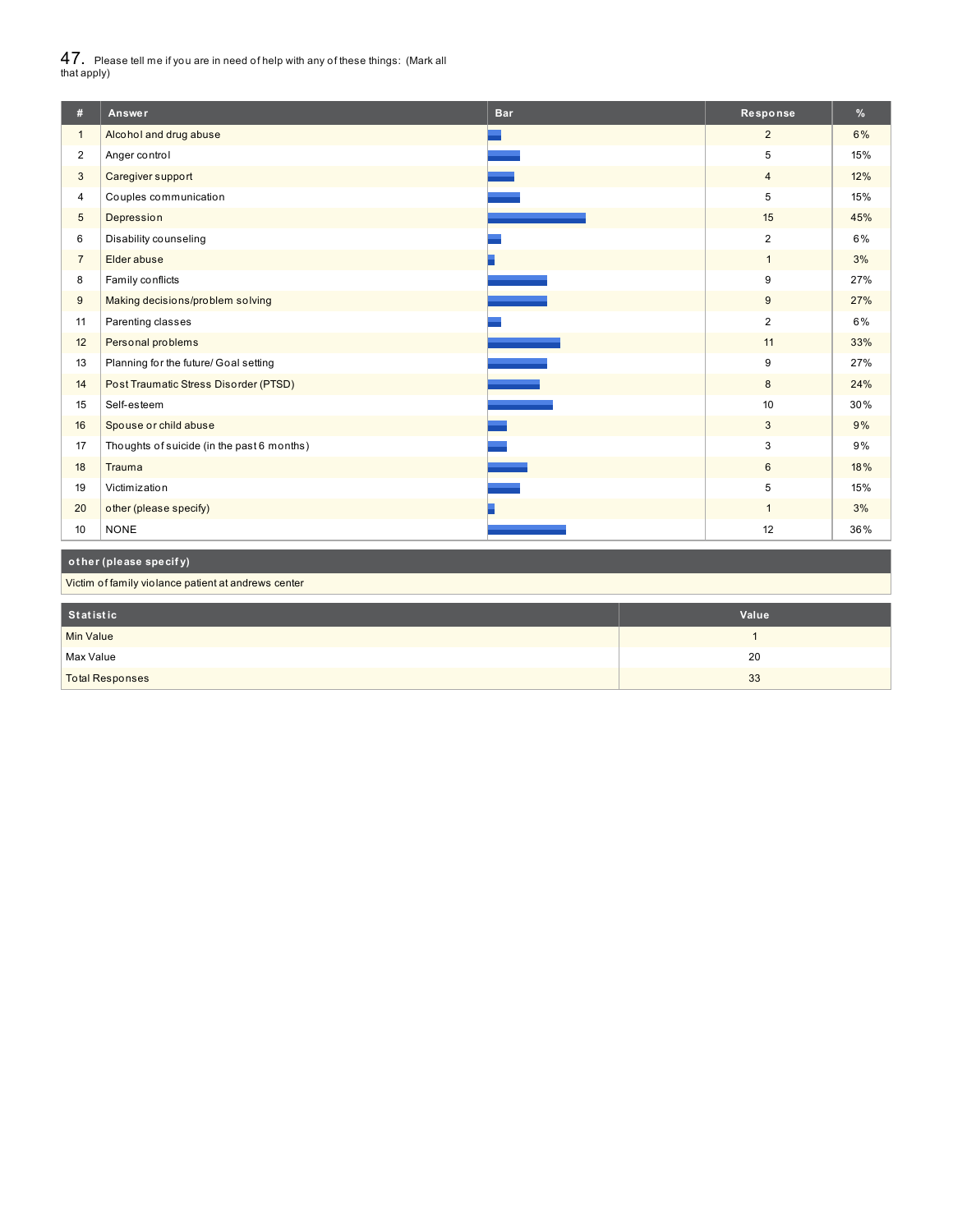# 48. Where do you usually get your food?

| <b>Text Response</b>                                                  |       |
|-----------------------------------------------------------------------|-------|
| Walmart                                                               |       |
| supermarket                                                           |       |
| Walmart                                                               |       |
| super one                                                             |       |
| <b>PATH</b>                                                           |       |
| Grocery store or food bank                                            |       |
| Grocery store and PATH                                                |       |
| super market                                                          |       |
| super one walmart or brookshires                                      |       |
| PATH, West Erwin                                                      |       |
| <b>PATH</b>                                                           |       |
| salvation army                                                        |       |
| from st. paul's, caring kitchen, and First Baptist                    |       |
| SNAP, Walmart,                                                        |       |
| PATH, grocery store, Salvation Army, St Vincent de Paul               |       |
| Grocery Store                                                         |       |
| Grocery store brookshires                                             |       |
| super 1 and walmart                                                   |       |
| Brookshires, Dollar Store                                             |       |
| brookshires                                                           |       |
| Grocery where sales are best                                          |       |
| Walmart                                                               |       |
| Restaurants (sister or her boyfriend buys)                            |       |
| PATH and outreach center                                              |       |
| SNAP, brooksshires, dollar general, PATH, baptist church in Winona    |       |
| Walmart and Brookshires                                               |       |
| <b>Food banks</b>                                                     |       |
| Grocery Store                                                         |       |
| Walmart                                                               |       |
| Super 1, PATH, and St. Paul's                                         |       |
| walmart                                                               |       |
| Grocery store                                                         |       |
| \$71 in food stamps and at food banks and don't get it unless have to |       |
| walmart                                                               |       |
| <b>Brookshires or Walmart</b>                                         |       |
| <b>Statistic</b>                                                      | Value |
| <b>Total Responses</b>                                                | 35    |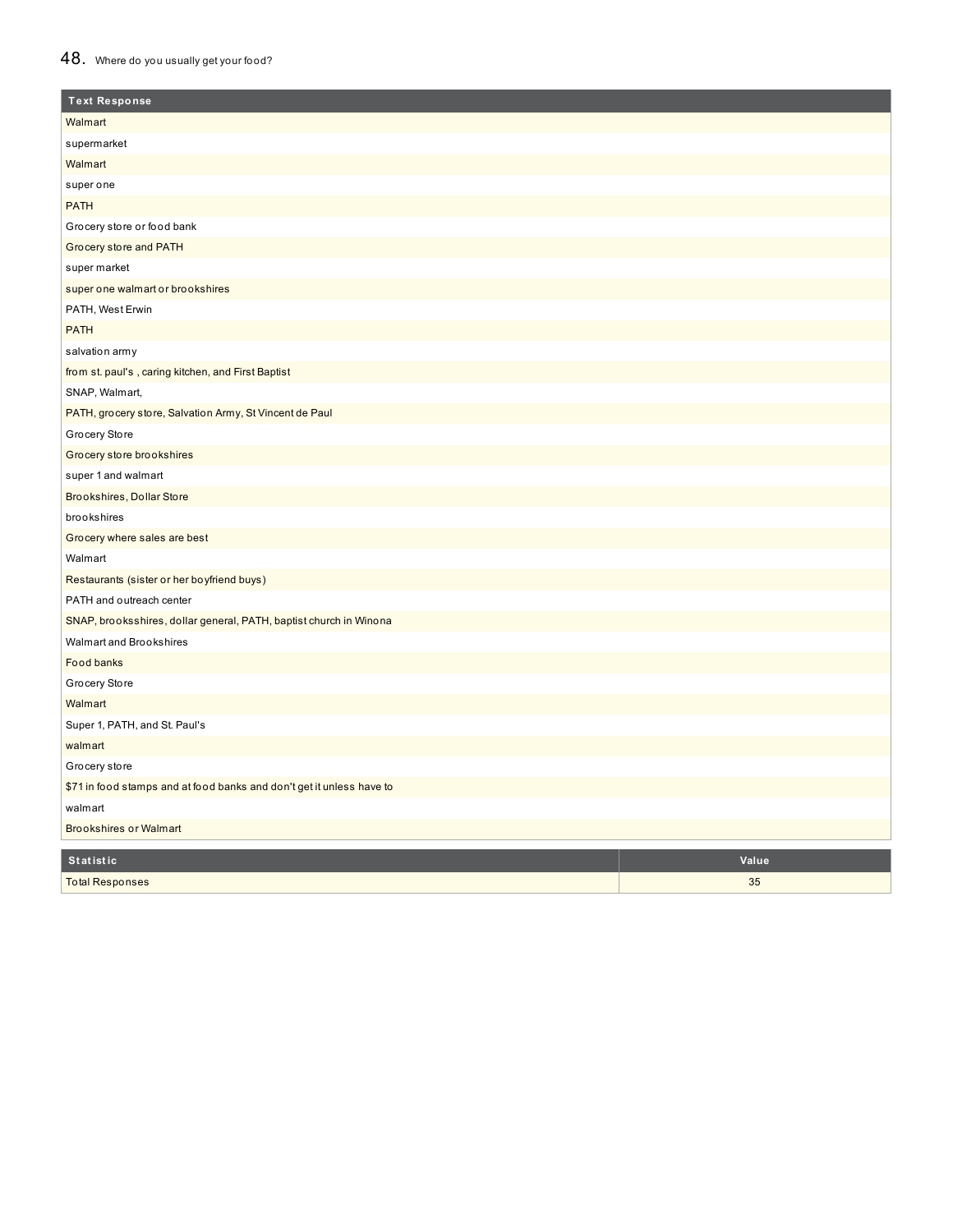# $49_\cdot$  Do you need information on how to cook food for any of these special<br>diets? (Read list and mark all that apply)

| #              | Answer                      | <b>Bar</b> | Response       | %   |
|----------------|-----------------------------|------------|----------------|-----|
| 1              | <b>Diabetes</b>             |            | 8              | 62% |
| $\overline{2}$ | Hypertension                |            | 6              | 46% |
| $\overline{3}$ | <b>Heart Disease</b>        |            | $\overline{4}$ | 31% |
| $\overline{4}$ | <b>HIV/AIDS</b>             |            |                | 8%  |
| 5              | Gluten free                 |            | $\Omega$       | 15% |
| 6              | No, do not need information |            |                | 8%  |
| $\overline{ }$ | Other                       |            | $\Omega$       | 0%  |

#### **Ot her**

| Statistic              | Value |
|------------------------|-------|
| <b>Min Value</b>       |       |
| Max Value              |       |
| <b>Total Responses</b> | 13    |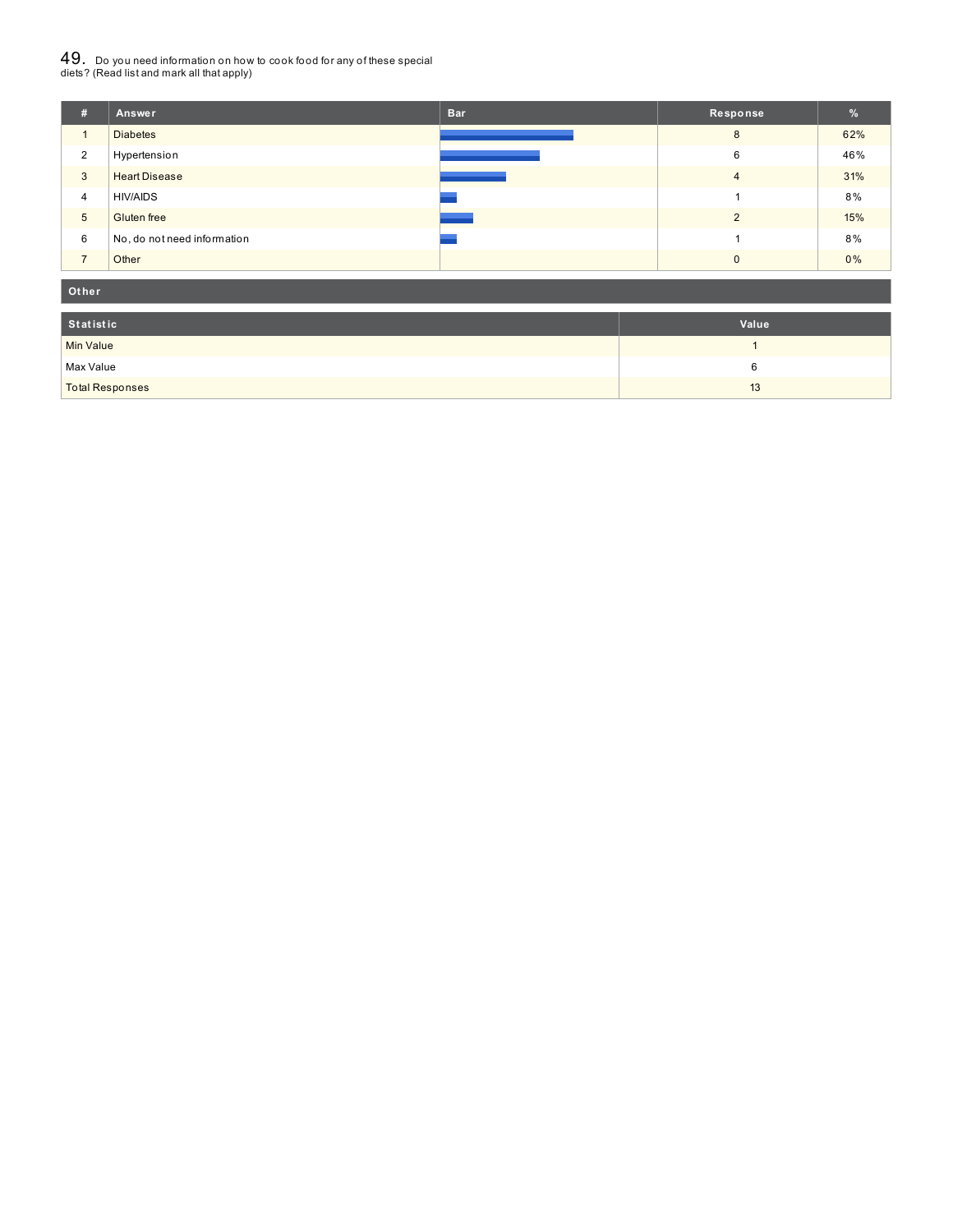### 50. Do you need information on food nutrition?

| #                         | Answer | <b>Bar</b>     | Response       |      | $\%$ |
|---------------------------|--------|----------------|----------------|------|------|
| $\mathbf{1}$              | Yes    |                |                | 17   | 47%  |
| $\overline{2}$            | No     |                |                | 19   | 53%  |
|                           | Total  |                |                | 36   |      |
| Statistic<br>Value        |        |                |                |      |      |
|                           |        |                |                |      |      |
| <b>Min Value</b>          |        |                | $\overline{A}$ |      |      |
| Max Value                 |        | $\overline{2}$ |                |      |      |
| Mean                      |        |                |                | 1.53 |      |
| Variance                  |        |                | 0.26           |      |      |
| <b>Standard Deviation</b> |        |                | 0.51           |      |      |
| <b>Total Responses</b>    |        |                | 36             |      |      |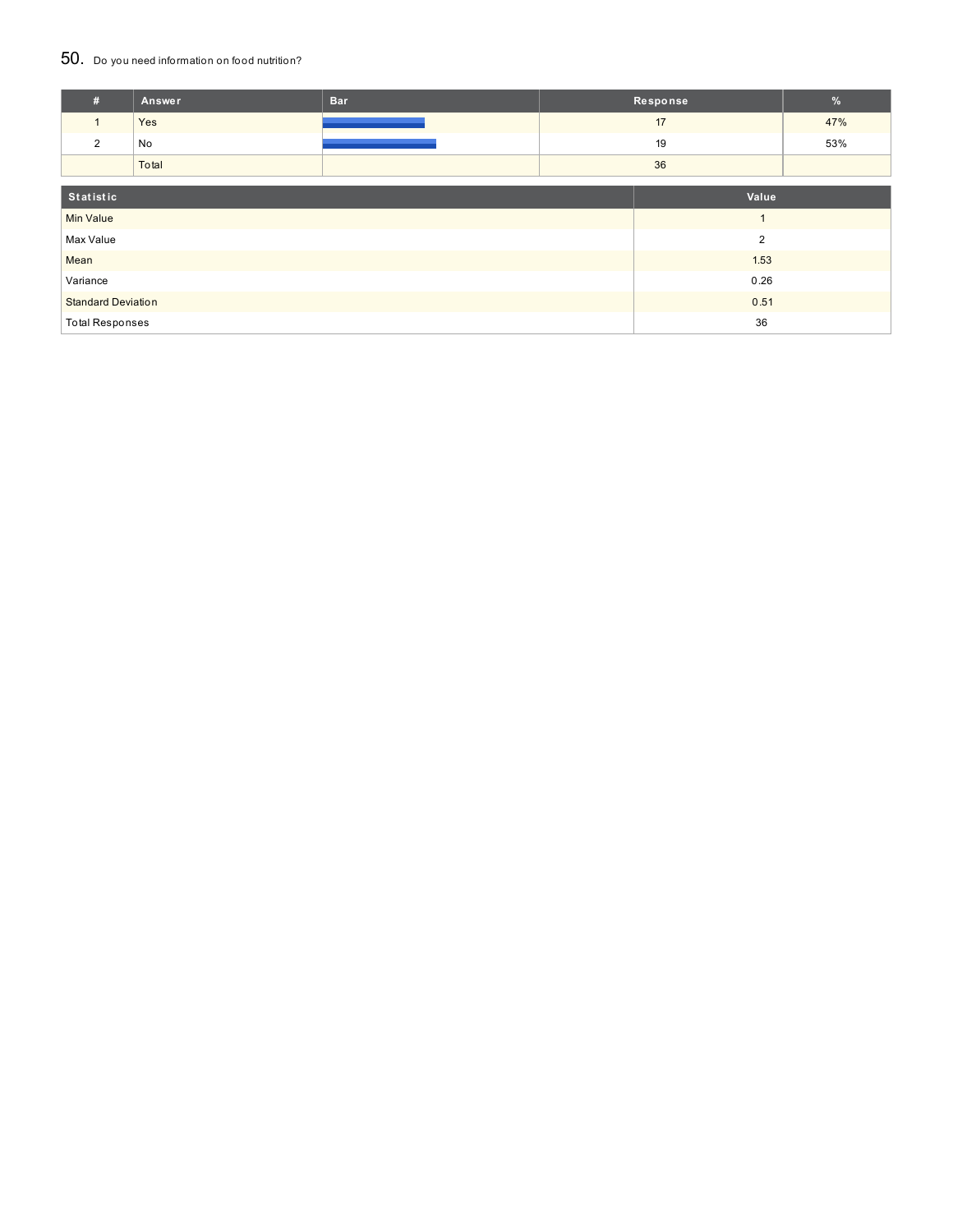## 51. Do you need to know how to store food so it will last longer?

| #                           | Answer | <b>Bar</b> |      | Response | $\%$ |
|-----------------------------|--------|------------|------|----------|------|
| $\mathbf{1}$                | Yes    |            | 12   |          | 34%  |
| 2                           | No     |            |      | 23       | 66%  |
|                             | Total  |            |      | 35       |      |
|                             |        |            |      |          |      |
| Statistic                   |        |            |      | Value    |      |
| <b>Min Value</b>            |        |            |      |          |      |
| $\overline{2}$<br>Max Value |        |            |      |          |      |
| Mean                        |        |            | 1.66 |          |      |
| Variance                    |        |            | 0.23 |          |      |
| <b>Standard Deviation</b>   |        |            | 0.48 |          |      |
| <b>Total Responses</b>      |        |            |      | 35       |      |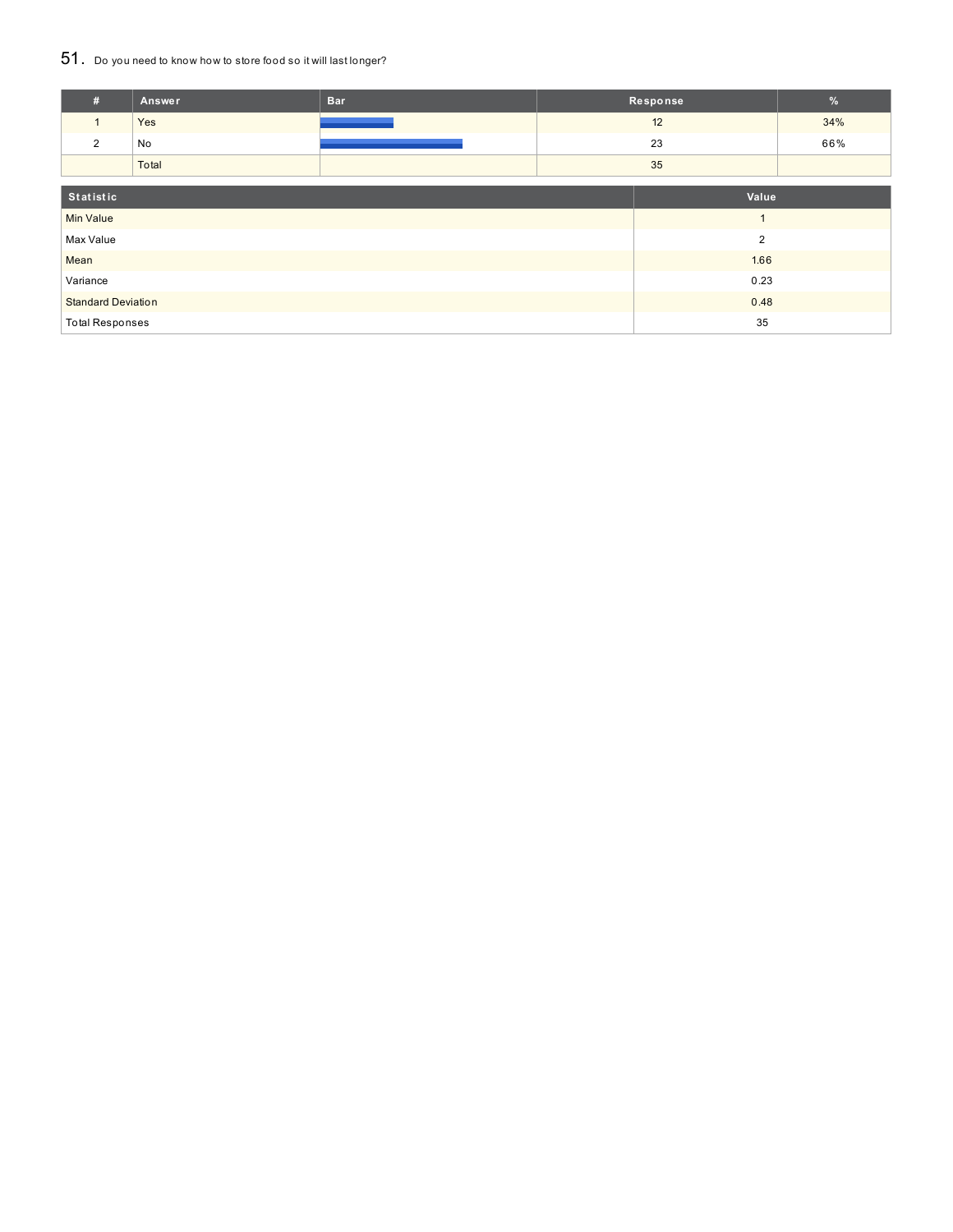# $52_\cdot$  Please tell me if you or someone in your household has any of these<br>healthcare needs. (Read list and mark all that apply)

| #               | Answer                                      | <b>Bar</b> | Response        | %   |
|-----------------|---------------------------------------------|------------|-----------------|-----|
| $\mathbf{1}$    | Adult diagnosed with disability             |            | 10              | 29% |
| $\overline{2}$  | AIDS/HIV risk                               |            | $\mathbf{1}$    | 3%  |
| 3               | Child diagnosed with disability             |            | $\mathbf{0}$    | 0%  |
| 4               | Dental care                                 |            | 17              | 49% |
| $5\phantom{.0}$ | <b>Diabetes</b>                             |            | 11              | 31% |
| 6               | Eye/vision care                             |            | 23              | 66% |
| $\overline{7}$  | <b>General Medical care</b>                 |            | 15              | 43% |
| 8               | Hearing care                                |            | 9               | 26% |
| 9               | <b>Heart Disease</b>                        |            | 9               | 26% |
| 10              | Hypertension                                |            | 14              | 40% |
| 11              | Medical equipment                           |            | $5\phantom{.0}$ | 14% |
| 12              | Mental Health care                          |            | 12              | 34% |
| 13              | <b>NONE</b>                                 |            | 12              | 34% |
| 15              | prescription medication (\$ for)            |            | $\mathbf 0$     | 0%  |
| 16              | Prosthesis                                  |            | $\overline{7}$  | 20% |
| 17              | Pulmonary Disease (COPD, Emphysema, Asthma) |            | $\mathbf 0$     | 0%  |
| 18              | STD's (Sexually transmitted diseases)       |            | $\mathbf{1}$    | 3%  |
| 19              | Substance abuse treatment                   |            | $\mathbf 0$     | 0%  |
| 20              | Teen pregnancy                              |            | $\overline{7}$  | 20% |
| 21              | Transportation to appointments              |            | 11              | 31% |
| 22              | Other                                       |            | 3               | 9%  |
| 23              | sleep problems                              |            | $\mathbf 0$     | 0%  |

### **Ot her**

| Statistic              | Value |
|------------------------|-------|
| <b>Min Value</b>       |       |
| Max Value              | 22    |
| <b>Total Responses</b> | 35    |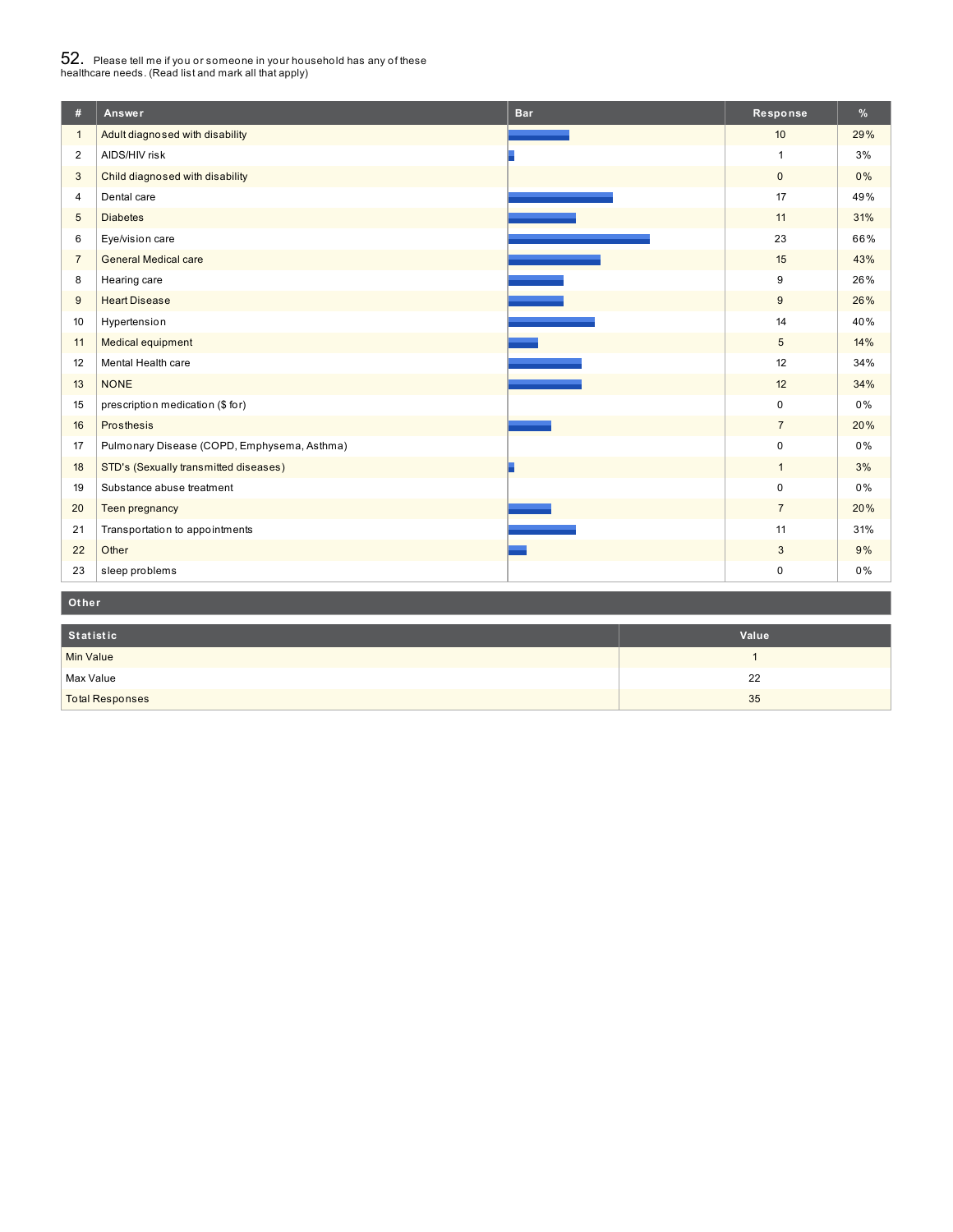## 53. Do you have health insurance or other health care coverage?

| $\#$                     | Answer                                              | <b>Bar</b> | Response  | $\%$  |
|--------------------------|-----------------------------------------------------|------------|-----------|-------|
| $\mathbf{1}$             | Yes, please specify                                 |            | 35        | 100%  |
| $\boldsymbol{2}$         | No                                                  |            | $\pmb{0}$ | $0\%$ |
|                          | Total                                               |            | 35        |       |
|                          | Yes, please specify                                 |            |           |       |
|                          | Co-Pay pays a small percentage of Doctor visits.    |            |           |       |
| insurance                |                                                     |            |           |       |
| Medicare                 |                                                     |            |           |       |
|                          | Blue Cross & Medicare                               |            |           |       |
|                          | <b>Medicare and Medicaid</b>                        |            |           |       |
| Medicaid                 |                                                     |            |           |       |
|                          | <b>Medicare and Medicaid</b>                        |            |           |       |
| Medicare                 |                                                     |            |           |       |
| Idigent care             |                                                     |            |           |       |
| Medicaid                 |                                                     |            |           |       |
| medicaid                 |                                                     |            |           |       |
|                          | Parkland Servicio de caridad                        |            |           |       |
| Medicare                 |                                                     |            |           |       |
| <b>TML</b>               |                                                     |            |           |       |
| medicaid                 |                                                     |            |           |       |
|                          | TML and Medicaid for kids                           |            |           |       |
| MDCR/MDCD                |                                                     |            |           |       |
|                          | medicare medicaid, va                               |            |           |       |
|                          | It will not be affective until Aug 1 and it is BCBS |            |           |       |
| Medicare                 |                                                     |            |           |       |
| Medicaid                 |                                                     |            |           |       |
|                          | Medicare and Medicaid                               |            |           |       |
| Medicaid                 |                                                     |            |           |       |
|                          | Medicaid and TRIcare                                |            |           |       |
| Medicaid                 |                                                     |            |           |       |
| health first             |                                                     |            |           |       |
| <b>United Heath Care</b> |                                                     |            |           |       |
|                          | Medicaid and medicare                               |            |           |       |
| medicare                 |                                                     |            |           |       |
| Employer                 |                                                     |            |           |       |
| medicaid                 |                                                     |            |           |       |
| state                    |                                                     |            |           |       |
| Medicare                 |                                                     |            |           |       |

| Statistic                 | Value |
|---------------------------|-------|
| <b>Min Value</b>          |       |
| Max Value                 |       |
| Mean                      | 1.00  |
| Variance                  | 0.00  |
| <b>Standard Deviation</b> | 0.00  |
| <b>Total Responses</b>    | 35    |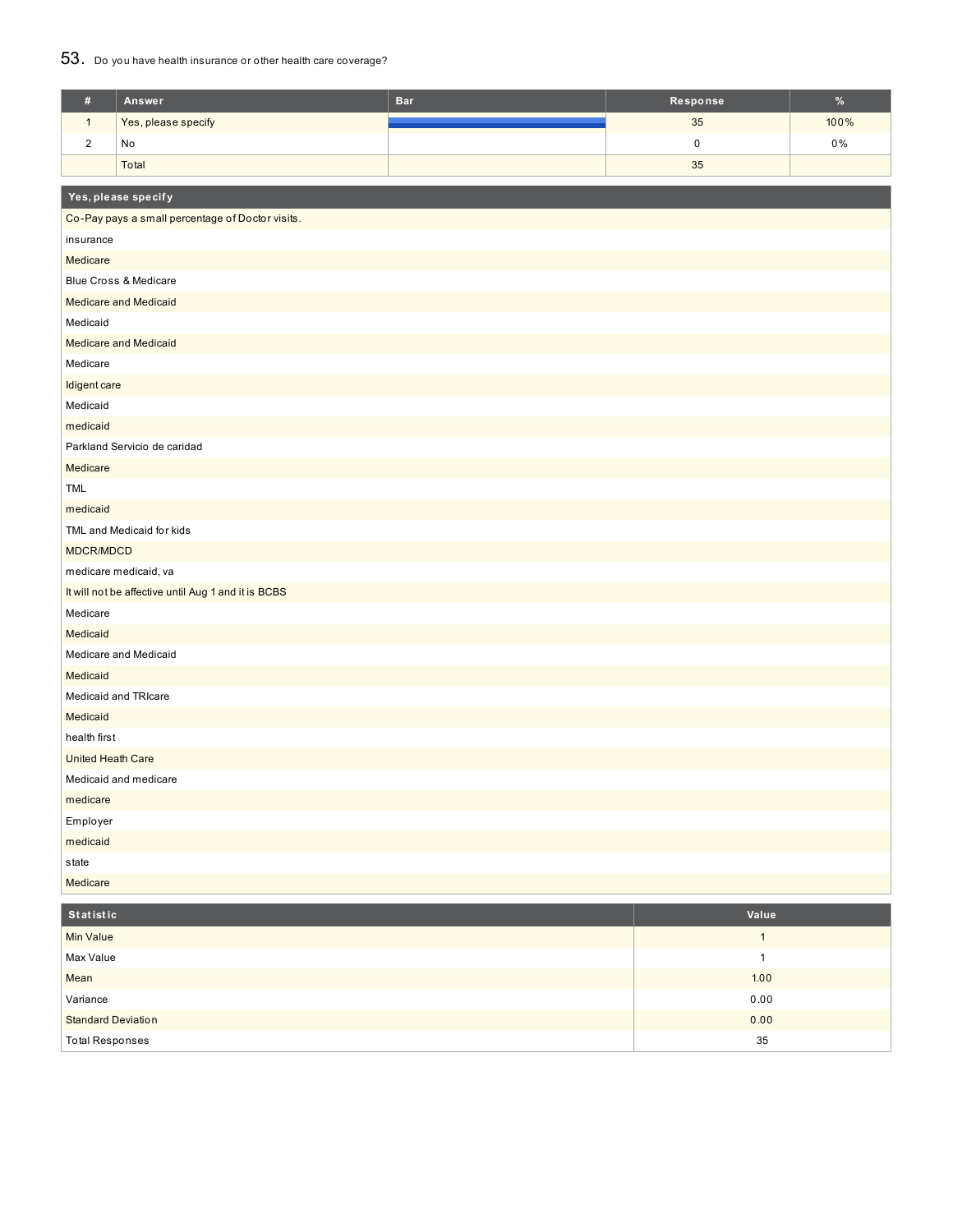# 54. Are there others in your household who are uninsured?

| #                | Answer                                 | <b>Bar</b> |      | Response       | $\frac{9}{6}$ |
|------------------|----------------------------------------|------------|------|----------------|---------------|
| $\overline{2}$   | Yes                                    |            |      | 37             | 100%          |
|                  | No, others in household have insurance |            |      | $\mathbf 0$    | $0\%$         |
| 3                | No others in my household              |            |      | $\pmb{0}$      | $0\%$         |
|                  | Total                                  |            |      | 37             |               |
| Statistic        |                                        |            |      | Value          |               |
| <b>Min Value</b> |                                        |            |      | $\overline{2}$ |               |
| Max Value        |                                        |            |      | $\overline{2}$ |               |
| Mean             |                                        |            | 2.00 |                |               |
| Variance         |                                        |            |      | 0.00           |               |
|                  | <b>Standard Deviation</b>              |            |      | 0.00           |               |
|                  | <b>Total Responses</b>                 |            |      | 37             |               |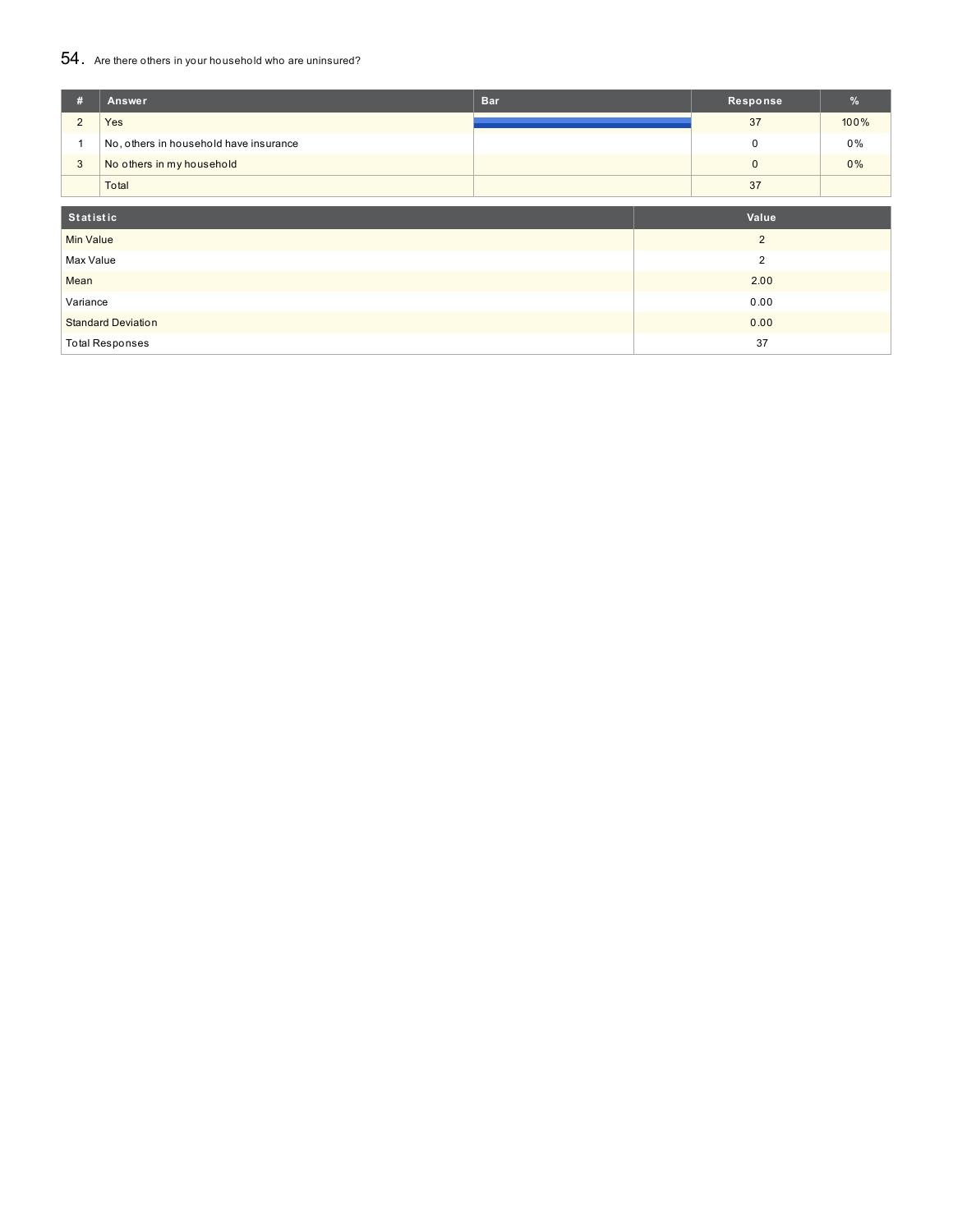## 55. Who provides your health insurance?

| # | Answer     | <b>Bar</b> | Response | %   |
|---|------------|------------|----------|-----|
|   | Self       |            |          | 3%  |
| ົ | Employer   |            |          | 20% |
| 3 | Government |            | 25       | 71% |
| 4 | Other      |            |          | 6%  |
|   | Total      |            | 35       |     |

**Ot her**

#### previous employer and governement

Parkland

| Statistic                 | Value |
|---------------------------|-------|
| <b>Min Value</b>          |       |
| Max Value                 | 4     |
| Mean                      | 2.80  |
| Variance                  | 0.34  |
| <b>Standard Deviation</b> | 0.58  |
| <b>Total Responses</b>    | 35    |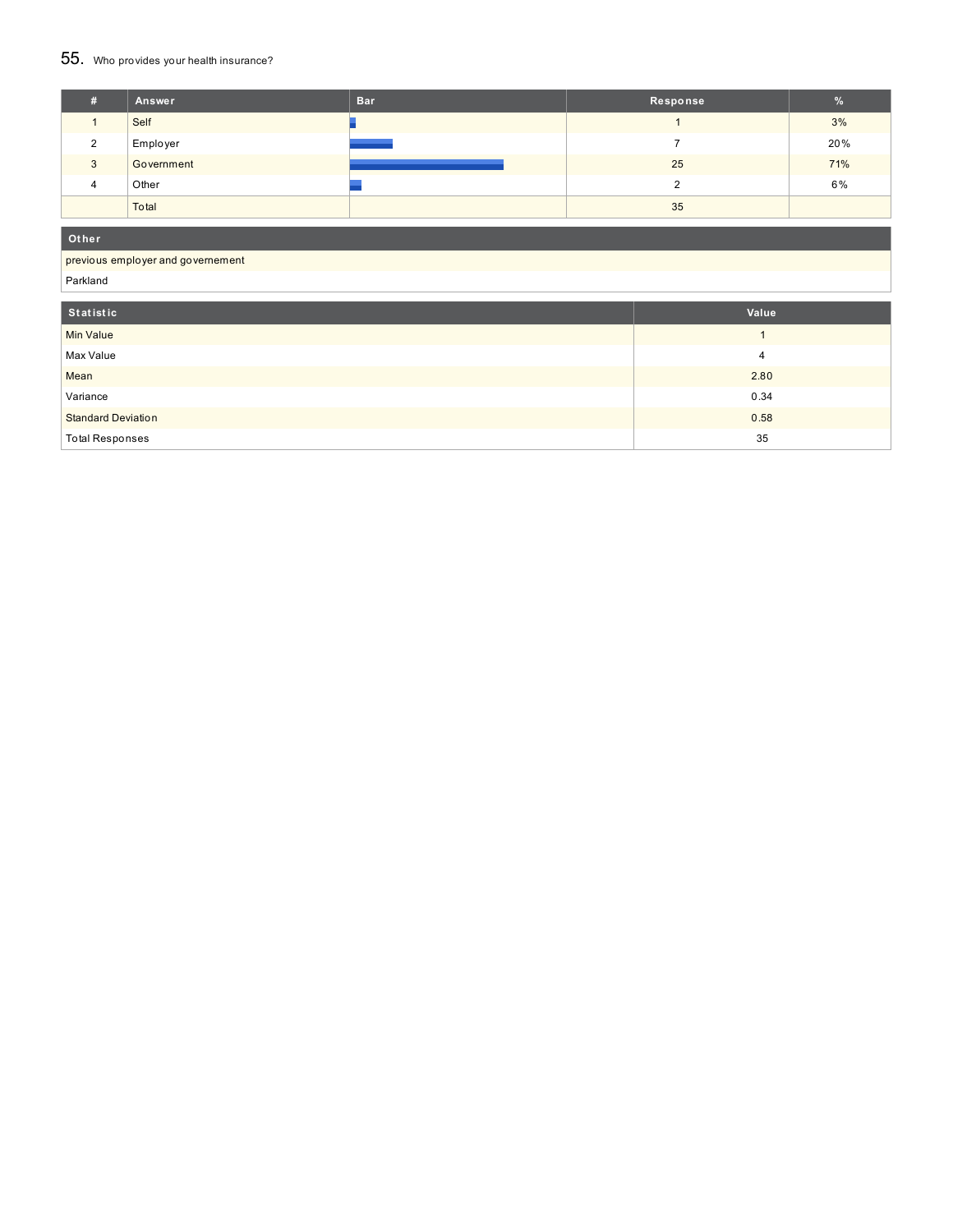# $56_\cdot$  Tell me if you have any of these financial needs or problems. (Read list<br>and mark all that apply)

| #              | <b>Bar</b><br>Answer                                                                                                                             | Response       | %   |
|----------------|--------------------------------------------------------------------------------------------------------------------------------------------------|----------------|-----|
|                | Achieving a "living wage" of income (if you achieve a "living wage" it means you don't need help<br>from social services or government programs) | 16             | 44% |
| 2              | Health insurance                                                                                                                                 | 13             | 36% |
| 3              | Car insurance                                                                                                                                    | 10             | 28% |
| 4              | Home/Renter insurance                                                                                                                            | 11             | 31% |
| 5              | Need help collecting child support                                                                                                               | $\mathbf{0}$   | 0%  |
| 6              | Need TANF (temporary assistance for needy families)                                                                                              | 5              | 14% |
| $\overline{7}$ | Budgeting-getting the most from your money & prioritizing                                                                                        | 6              | 17% |
| 8              | Bank account                                                                                                                                     | $\overline{7}$ | 19% |
| 9              | <b>NONE</b>                                                                                                                                      | 16             | 44% |
| 10             | Have bad credit rating                                                                                                                           | 15             | 42% |
| 11             | Have past due bills                                                                                                                              | 9              | 25% |
| 12             | Currently in collections                                                                                                                         | 8              | 22% |
|                | <b>Statistic</b><br>Value                                                                                                                        |                |     |

| Min Value              |    |
|------------------------|----|
| Max Value              |    |
| <b>Total Responses</b> | 36 |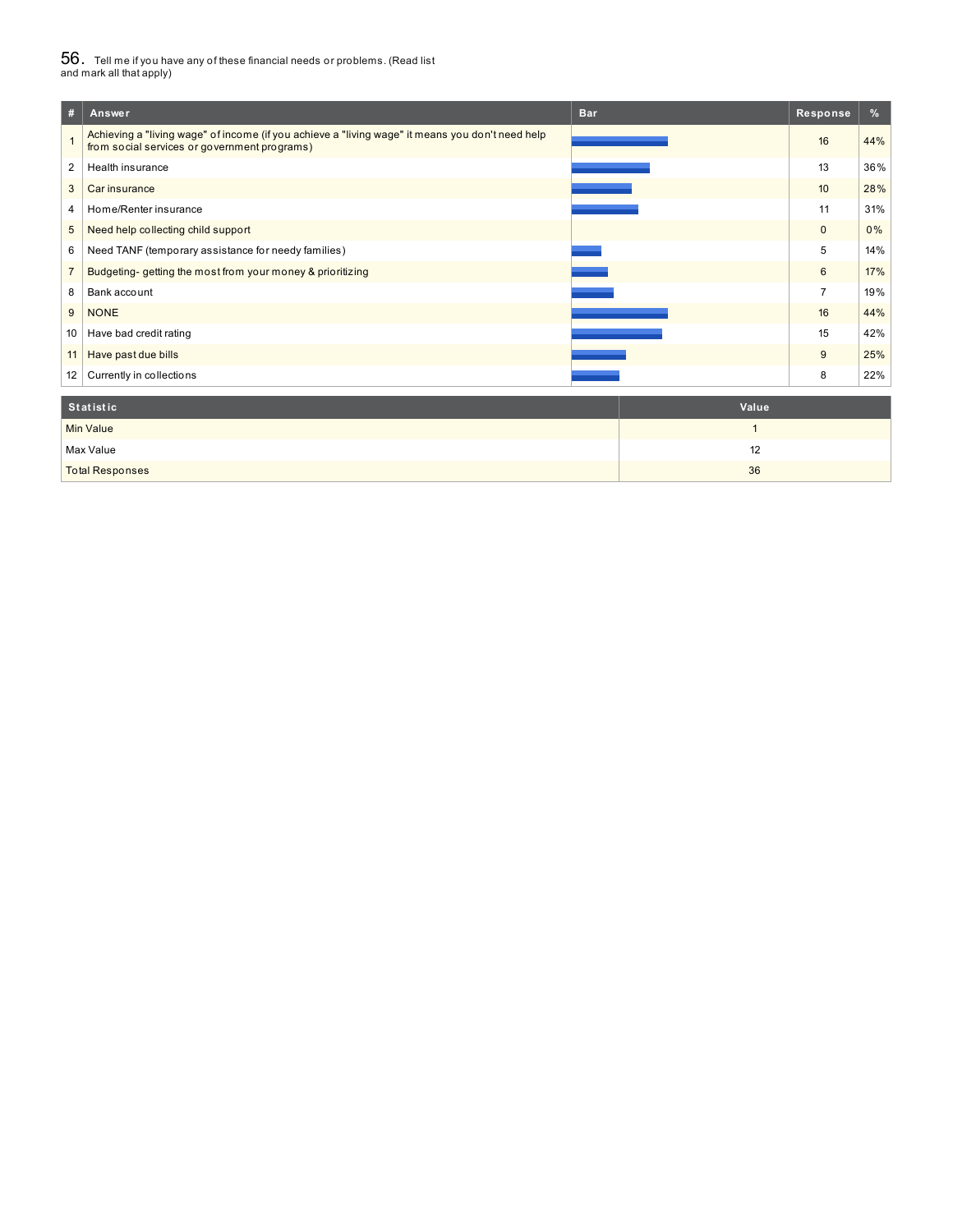## 57. Are you a US veteran?

| #                                 | Answer | <b>Bar</b> |    | Response   |     |
|-----------------------------------|--------|------------|----|------------|-----|
| $\mathbf{1}$                      | Yes    |            |    | $\sqrt{5}$ | 14% |
| 2                                 | No     |            |    | 30         | 86% |
|                                   | Total  |            | 35 |            |     |
|                                   |        |            |    |            |     |
| Statistic                         |        | Value      |    |            |     |
| <b>Min Value</b>                  |        |            |    | и          |     |
| 2<br>Max Value                    |        |            |    |            |     |
| Mean                              |        |            |    | 1.86       |     |
| Variance                          |        | 0.13       |    |            |     |
| <b>Standard Deviation</b><br>0.36 |        |            |    |            |     |
| <b>Total Responses</b>            |        |            | 35 |            |     |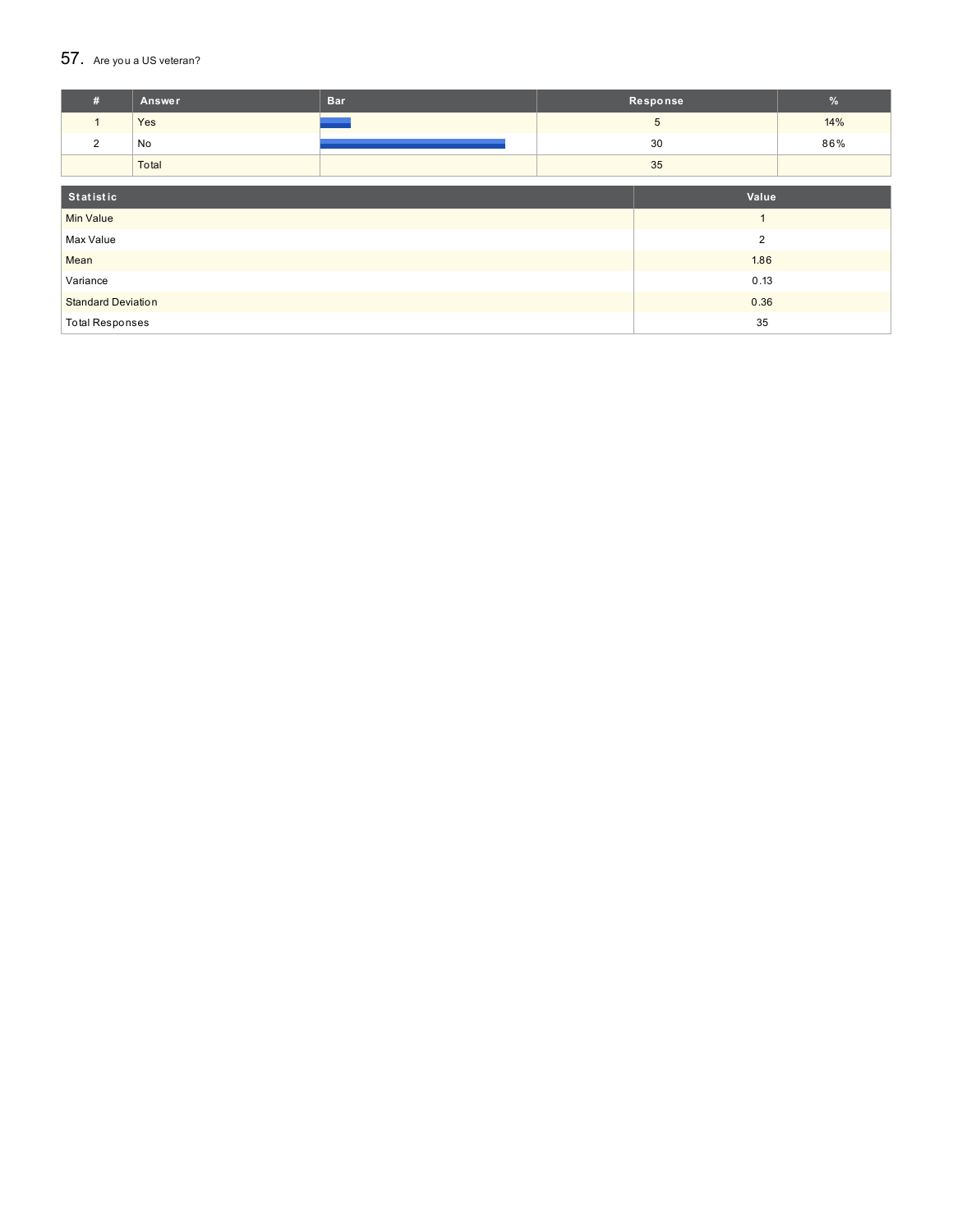### 58. If you are, are you receiving veteran's benefits?

| #                         | <b>Answer</b> | <b>Bar</b>     | Response   |                | $\%$ |
|---------------------------|---------------|----------------|------------|----------------|------|
| 1                         | Yes           |                |            | $\overline{2}$ | 40%  |
| 2                         | No            |                |            | 3              | 60%  |
|                           | Total         |                | $\sqrt{5}$ |                |      |
| Statistic                 |               |                | Value      |                |      |
| <b>Min Value</b>          |               |                |            | $\overline{ }$ |      |
| Max Value                 |               | $\overline{2}$ |            |                |      |
| Mean                      |               |                |            | 1.60           |      |
| Variance                  |               | 0.30           |            |                |      |
| <b>Standard Deviation</b> |               | 0.55           |            |                |      |
| <b>Total Responses</b>    |               |                |            | 5              |      |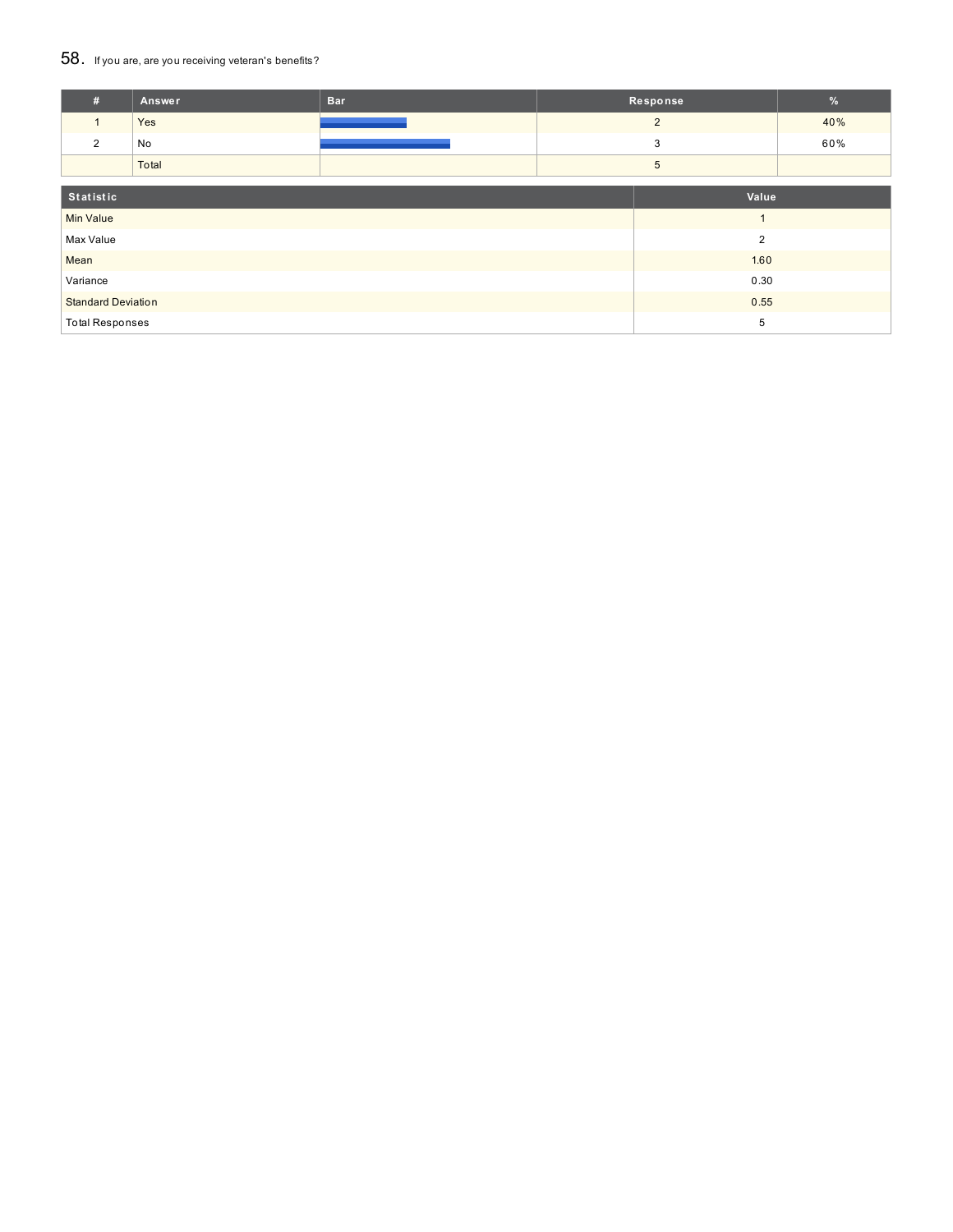### 59. If you are not receiving veteran's benefits, do you need help getting them?

| #                                 | <b>Answer</b> | <b>Bar</b> | Response       |                | $\frac{9}{6}$ |
|-----------------------------------|---------------|------------|----------------|----------------|---------------|
| 1                                 | Yes           |            |                | $\overline{2}$ | 67%           |
| 2                                 | No            |            |                |                | 33%           |
|                                   | Total         |            | 3              |                |               |
|                                   |               |            |                |                |               |
| Statistic                         |               | Value      |                |                |               |
| <b>Min Value</b>                  |               |            |                |                |               |
| Max Value                         |               |            | $\overline{2}$ |                |               |
| Mean                              |               |            |                | 1.33           |               |
| Variance                          |               | 0.33       |                |                |               |
| 0.58<br><b>Standard Deviation</b> |               |            |                |                |               |
| <b>Total Responses</b>            |               |            |                | 3              |               |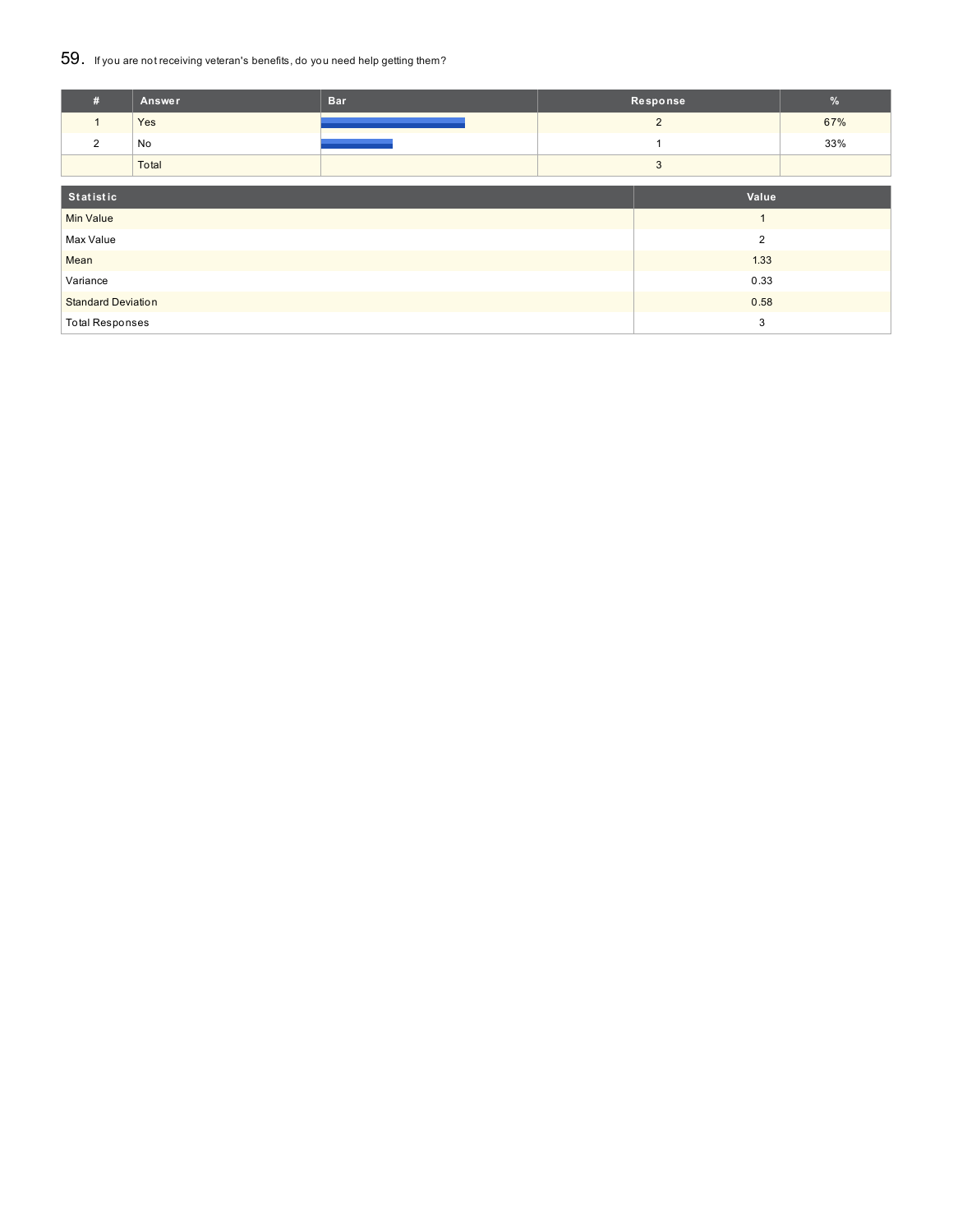# $60_\cdot$  If you are a veteran or dependent, do you need assistance with any of the<br>following? (Read list and mark all that apply)

| #              | Answer                                                 | <b>Bar</b> | Response                | %     |  |  |
|----------------|--------------------------------------------------------|------------|-------------------------|-------|--|--|
| $\mathbf{1}$   | <b>Burial and Memorial</b>                             |            | $\mathbf{1}$            | 14%   |  |  |
| $\overline{2}$ | Connecting to Veteran Organization                     |            | 1                       | 14%   |  |  |
| 3              | <b>Disability</b>                                      |            | $\mathbf{1}$            | 14%   |  |  |
| $\overline{4}$ | <b>Education and Training</b>                          |            | 1                       | 14%   |  |  |
| $\sqrt{5}$     | Employment                                             |            | $\mathbf 0$             | 0%    |  |  |
| 6              | <b>Health Care</b>                                     |            | 1                       | 14%   |  |  |
| $\overline{7}$ | Healthcare for family members                          |            | $\overline{2}$          | 29%   |  |  |
| 8              | Housing                                                |            | $\mathbf 0$             | 0%    |  |  |
| 9              | Life Insurance                                         |            | $\mathbf{1}$            | 14%   |  |  |
| 10             | Medals and records                                     |            | $\overline{2}$          | 29%   |  |  |
| 11             | <b>Medical benefits</b>                                |            | $\mathbf{1}$            | 14%   |  |  |
| 12             | Mental Health Care                                     |            |                         | 14%   |  |  |
| 13             | Pension                                                |            | $\mathbf 0$             | 0%    |  |  |
| 14             | Reserve and Guard                                      |            | $\pmb{0}$               | 0%    |  |  |
| 15             | <b>Special and Limited Benefits</b>                    |            | $\mathbf 0$             | 0%    |  |  |
| 16             | <b>Transition Assistance</b>                           |            | $\pmb{0}$               | $0\%$ |  |  |
| 17             | <b>Transportation</b>                                  |            | $\mathbf{0}$            | 0%    |  |  |
| 18             | VA claim Appeals                                       |            | $\overline{\mathbf{c}}$ | 29%   |  |  |
| 19             | Women Veteran Health Services                          |            | $\mathbf{1}$            | 14%   |  |  |
| 20             | Other                                                  |            | 1                       | 14%   |  |  |
| 21             | None                                                   |            | 3                       | 43%   |  |  |
| Other          |                                                        |            |                         |       |  |  |
|                | Not a Veteran-- #56 would not allow me to respond 'No' |            |                         |       |  |  |

| Statistic              | Value |
|------------------------|-------|
| Min Value              |       |
| Max Value              | 21    |
| <b>Total Responses</b> |       |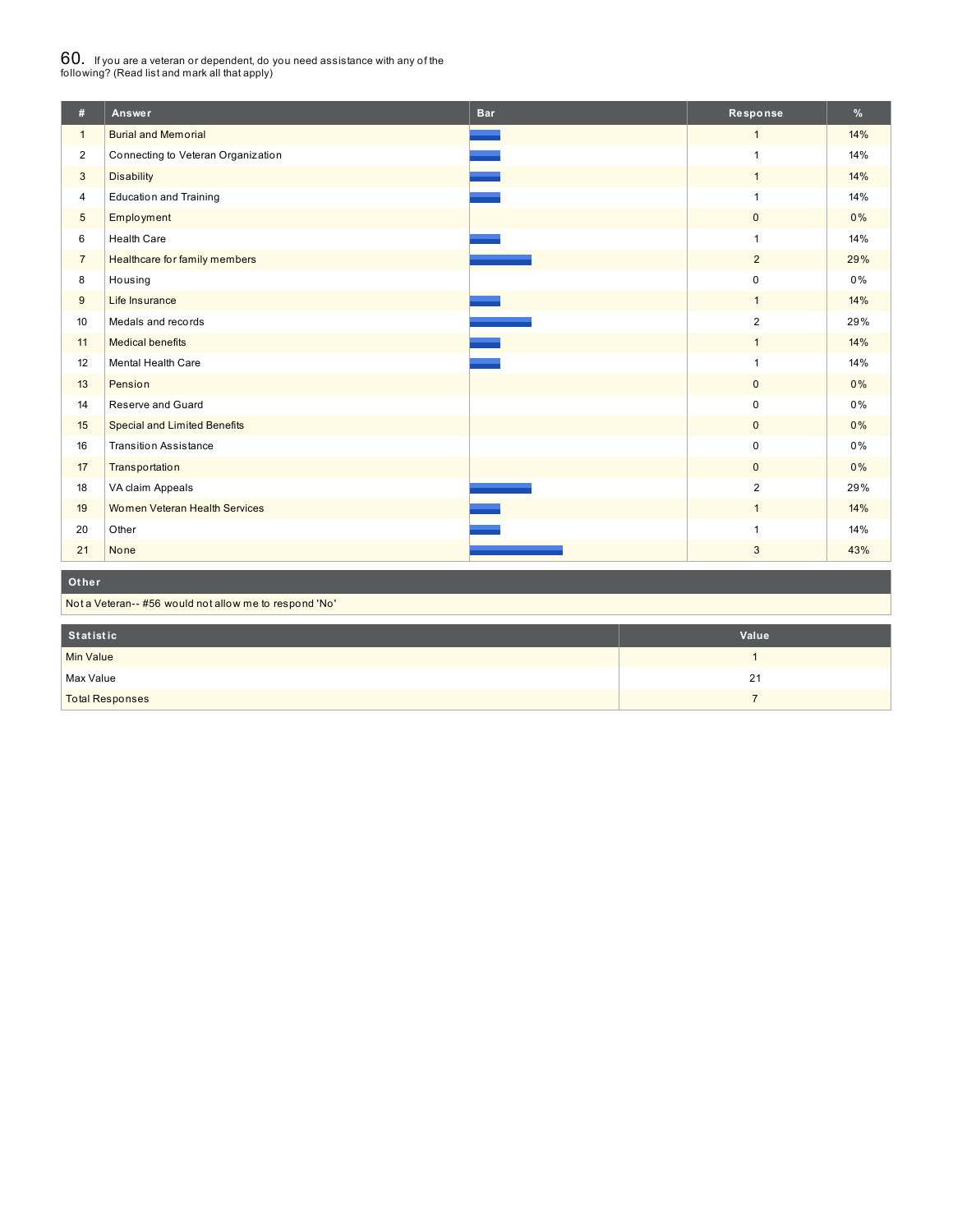### 61. Do you have any legal needs?

| #                         | Answer | <b>Bar</b> | Response       |                 | $\%$ |
|---------------------------|--------|------------|----------------|-----------------|------|
| $\mathbf{1}$              | Yes    |            |                | $5\overline{)}$ | 15%  |
| 2                         | No     |            |                | 29              | 85%  |
|                           | Total  |            | 34             |                 |      |
| Statistic<br>Value        |        |            |                |                 |      |
| <b>Min Value</b>          |        |            |                | $\overline{ }$  |      |
| Max Value                 |        |            | $\overline{2}$ |                 |      |
| Mean                      |        |            |                | 1.85            |      |
| Variance                  |        |            | 0.13           |                 |      |
| <b>Standard Deviation</b> |        | 0.36       |                |                 |      |
| <b>Total Responses</b>    |        |            |                | 34              |      |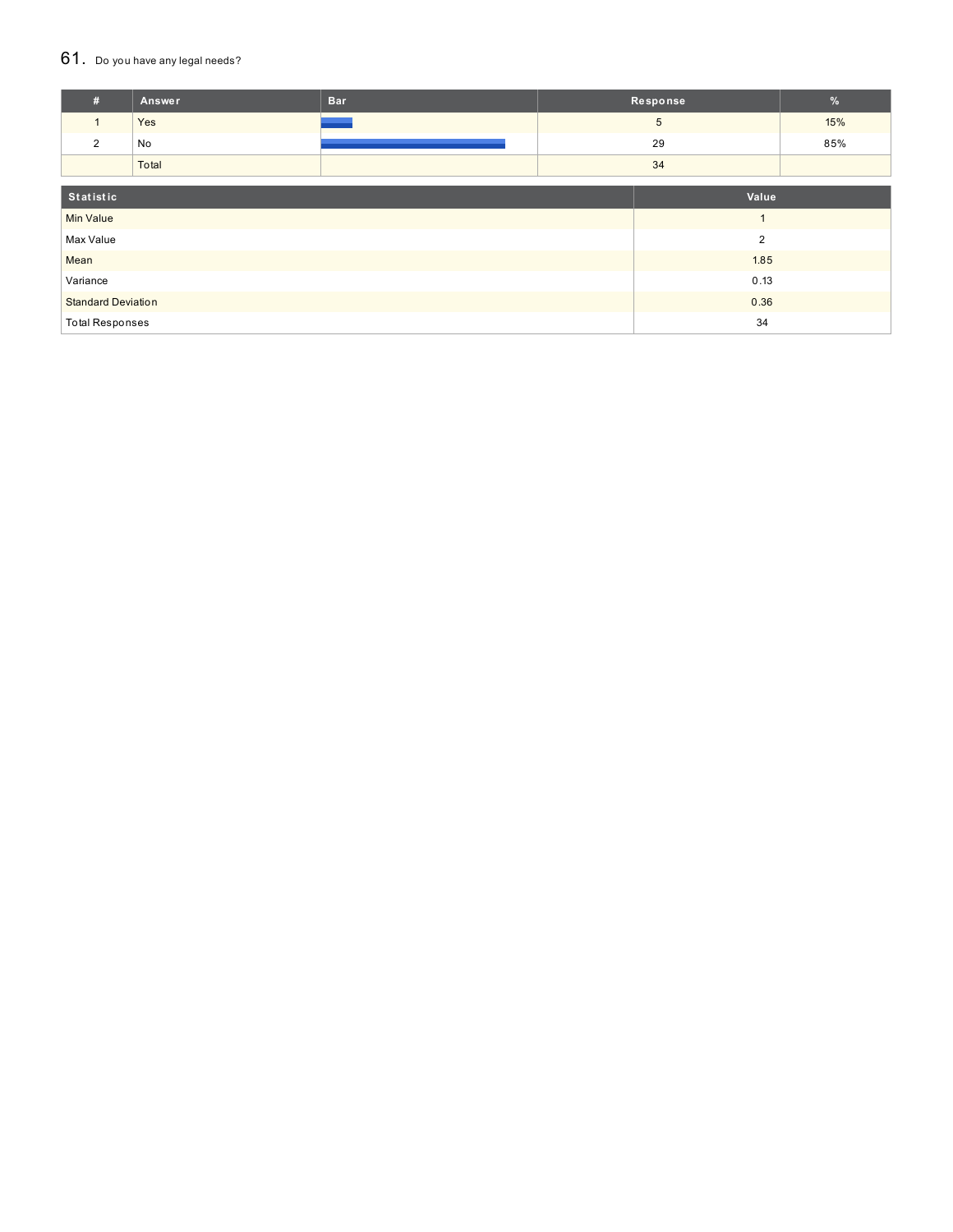## 62. If yes, what kind of legal needs?

| #               | Answer                                                    | <b>Bar</b> | Response     | %     |
|-----------------|-----------------------------------------------------------|------------|--------------|-------|
| $\mathbf{1}$    | Children's schooling                                      |            | $\mathbf{0}$ | $0\%$ |
| $\overline{2}$  | Civil Rights/Liberties                                    |            | $\mathbf 0$  | 0%    |
| 3               | Community/Regional                                        |            | $\mathbf 0$  | $0\%$ |
| 4               | Discrimination related to Americans with Disabilities Act |            | 0            | 0%    |
| $5\phantom{.0}$ | Family/Domestic                                           |            | 3            | 60%   |
| 6               | <b>Health Related</b>                                     |            | $\mathbf 0$  | 0%    |
| $\overline{7}$  | Housing/Property                                          |            | $\mathbf{1}$ | 20%   |
| 8               | Immigration                                               |            | $\mathbf 0$  | 0%    |
| 9               | Personal Economic/Injury                                  |            | $\mathbf{0}$ | $0\%$ |
| 10              | Personal Finance/Consumer                                 |            | 0            | 0%    |
| 11              | <b>Public Benefits</b>                                    |            | $\mathbf{0}$ | $0\%$ |
| 12              | Small Business/Farm                                       |            | $\mathbf 0$  | 0%    |
| 13              | Veteran                                                   |            |              | 20%   |
| 14              | Wills, Estates, Advanced Directives                       |            | 1            | 20%   |
| 15              | <b>Work Related</b>                                       |            | $\mathbf{0}$ | 0%    |
| 16              | Other                                                     |            |              | 20%   |

### **Ot her**

Need guardianship for adult with disability

| Statistic              | Value |
|------------------------|-------|
| Min Value              | ◡     |
| Max Value              | 16    |
| <b>Total Responses</b> | ◡     |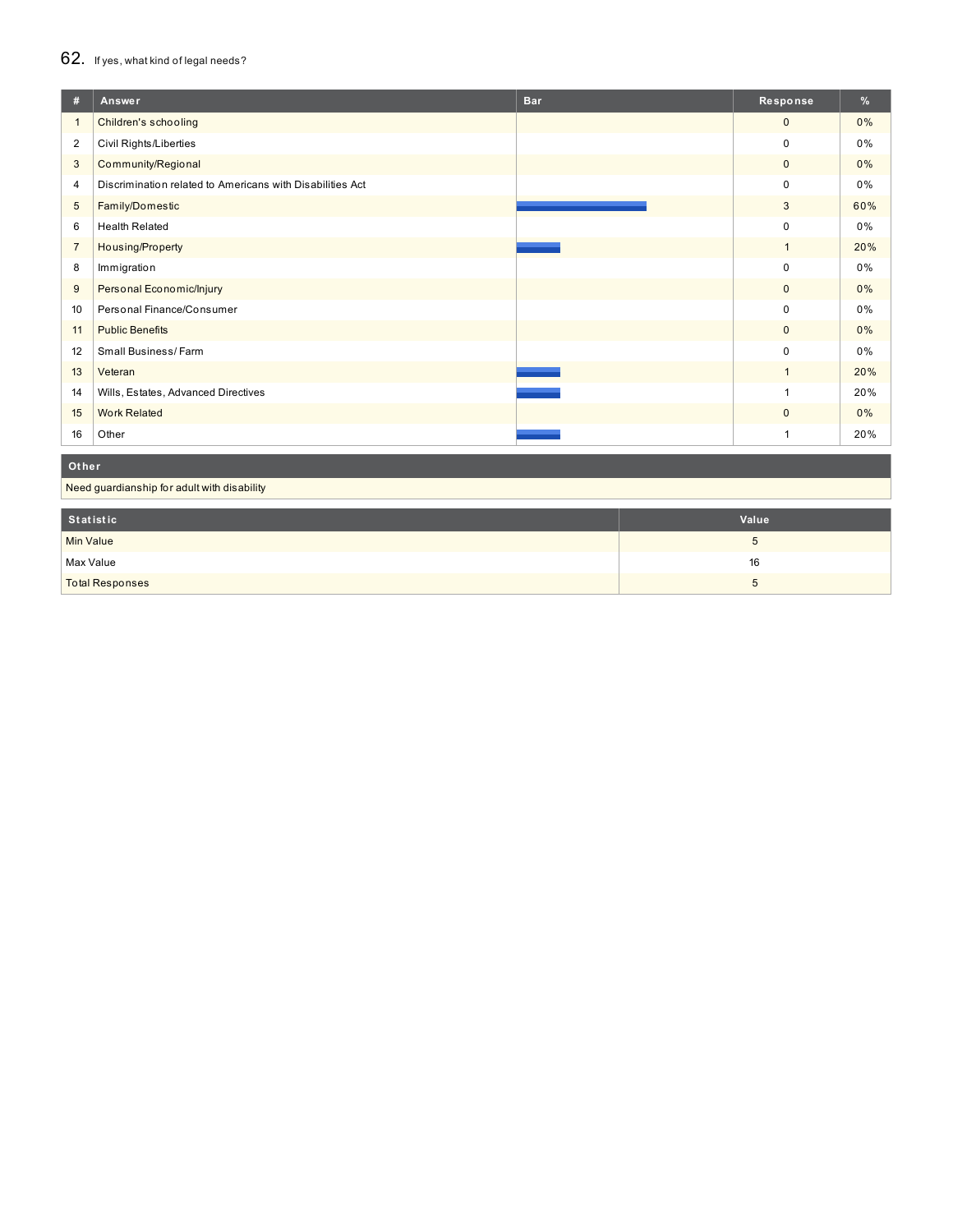### 63. What have we not asked you about that you feel is important?

| <b>Text Response</b>                                                                                                                             |       |  |  |  |  |
|--------------------------------------------------------------------------------------------------------------------------------------------------|-------|--|--|--|--|
| There is nothing.                                                                                                                                |       |  |  |  |  |
| No                                                                                                                                               |       |  |  |  |  |
| How to get help with career and funding for career                                                                                               |       |  |  |  |  |
| Food assistance and being transported to the places that give people food.                                                                       |       |  |  |  |  |
| Being able to pay the deposit for utilities. Section 8 housing needed in Smith county.                                                           |       |  |  |  |  |
| what do I plan to do with my future                                                                                                              |       |  |  |  |  |
| That even though i said Im working I still live with my mother I only work 8hrs a week taking care of mom. I am disable myself and can't do much |       |  |  |  |  |
| I don't know                                                                                                                                     |       |  |  |  |  |
| nothing                                                                                                                                          |       |  |  |  |  |
| N/A                                                                                                                                              |       |  |  |  |  |
| Energy efficiency on your home                                                                                                                   |       |  |  |  |  |
| Nothing.                                                                                                                                         |       |  |  |  |  |
| Nothing                                                                                                                                          |       |  |  |  |  |
| Nothing                                                                                                                                          |       |  |  |  |  |
| Nothing really. Everything's on there.                                                                                                           |       |  |  |  |  |
| Trying to call about lights or water, she can't get anybody to help.Calling at PATH.                                                             |       |  |  |  |  |
| pretty well covered                                                                                                                              |       |  |  |  |  |
| I think you just about covered everything.                                                                                                       |       |  |  |  |  |
| <b>Statistic</b>                                                                                                                                 | Value |  |  |  |  |
|                                                                                                                                                  | 18    |  |  |  |  |
| <b>Total Responses</b>                                                                                                                           |       |  |  |  |  |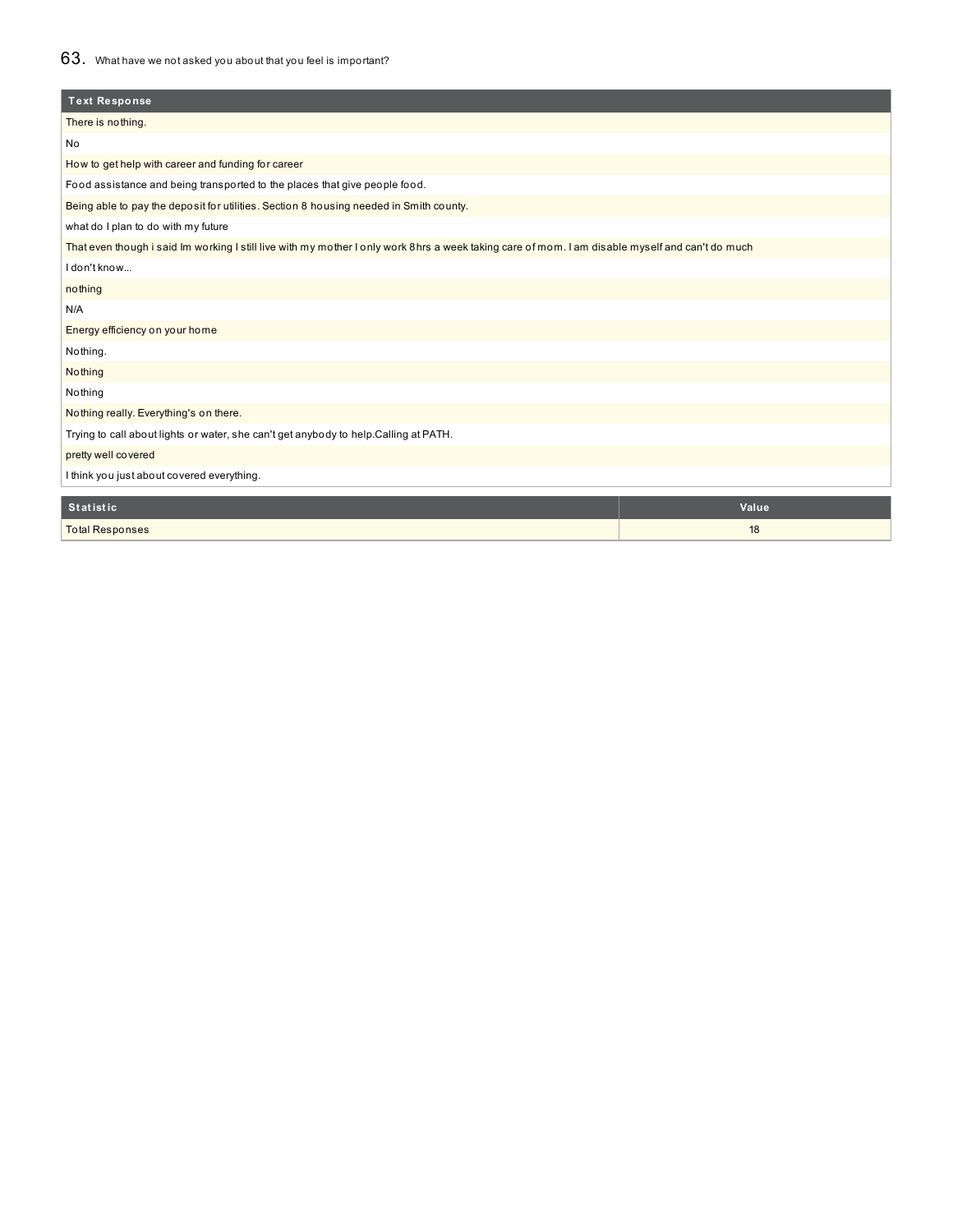### 64. What need do you have that we have not asked you about?

| <b>Text Response</b>                                                                                                                            |       |  |  |  |
|-------------------------------------------------------------------------------------------------------------------------------------------------|-------|--|--|--|
| There is no need.                                                                                                                               |       |  |  |  |
| No                                                                                                                                              |       |  |  |  |
| obaining better umployment schedule in order that person may be home more with children                                                         |       |  |  |  |
| Gas vouchers. Home furnishings.                                                                                                                 |       |  |  |  |
| Help people with diabetes, especially with getting food to fit their diet. Need more money on food stamps to be able to buy food for this diet. |       |  |  |  |
| how to prepare for college                                                                                                                      |       |  |  |  |
| 211 wouldn't helpjust a computertrying to renew food stampsit was not successful                                                                |       |  |  |  |
| Social Groups                                                                                                                                   |       |  |  |  |
| none                                                                                                                                            |       |  |  |  |
| N/A                                                                                                                                             |       |  |  |  |
| caregiver support-respite care, rural area transportation to attend health fairs (go bus)                                                       |       |  |  |  |
| Nothing.                                                                                                                                        |       |  |  |  |
| Need to pass out more commodities.                                                                                                              |       |  |  |  |
| Nothing                                                                                                                                         |       |  |  |  |
| A room in the Andrews center where people can go to cool off and relax. A quiet, private room.                                                  |       |  |  |  |
| Nothing                                                                                                                                         |       |  |  |  |
| Nothing.                                                                                                                                        |       |  |  |  |
| Don't guess anything.                                                                                                                           |       |  |  |  |
| spirtitual needs                                                                                                                                |       |  |  |  |
| Nothing                                                                                                                                         |       |  |  |  |
| <b>Statistic</b>                                                                                                                                | Value |  |  |  |
| <b>Total Responses</b>                                                                                                                          | 20    |  |  |  |